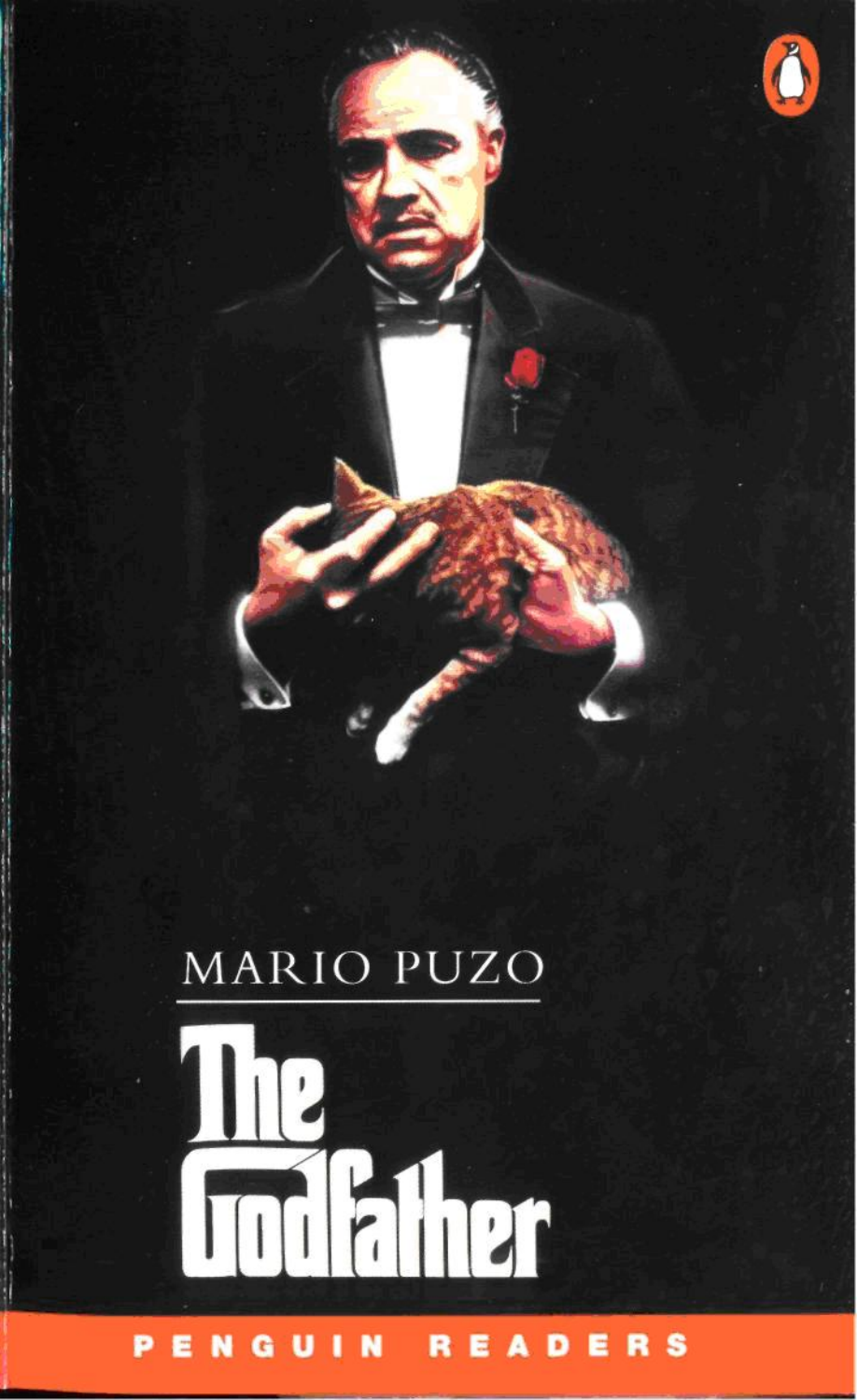#### **Pearson Education Limited**

Edinburgh Gate, Harlow, Essex CM20 2JE, England **2nd** Associated Companies throughout the world.

ISBN-10: 0-582-41787-2 ISBN-13: 978-0-582-41787-8

First published in Great Britain by Random House UK Ltd 1969 This adaptation published by Penguin Books 1998 Published by Addison Wesley Longman Limited and Penguin Books Ltd. 1998 New edition first published 1999

7 9 10 8

Original copyright © Mario Puzo 1969 Adaptation copyright © Chris Rice 1998 **Photographs** copyright © Paramount reproduced by **courtesy** of The Ronald Grant Archive All rights reserved

> Typeset by Digital Type, London Set in ll/14pt Bembo Printed in China SWTC/07

*All rights reserved; no part of this publication may be reproduced, stored in a retrieval system, or transmitted in any form or by any means, electronic, mechanical, photocopying, recording or otherwise, without the prior written permission of the Publishers.*

Published by Pearson Education Limited in association with Penguin Books Ltd, both companies being subsidiaries of Pearson Plc

For a complete list of titles available in the Penguin Readers series please write to your local Pearson Education office or contact: Penguin Readers Marketing Department, Pearson Education, Edinburgh Gate, Harlow, Essex, CM20 2JE.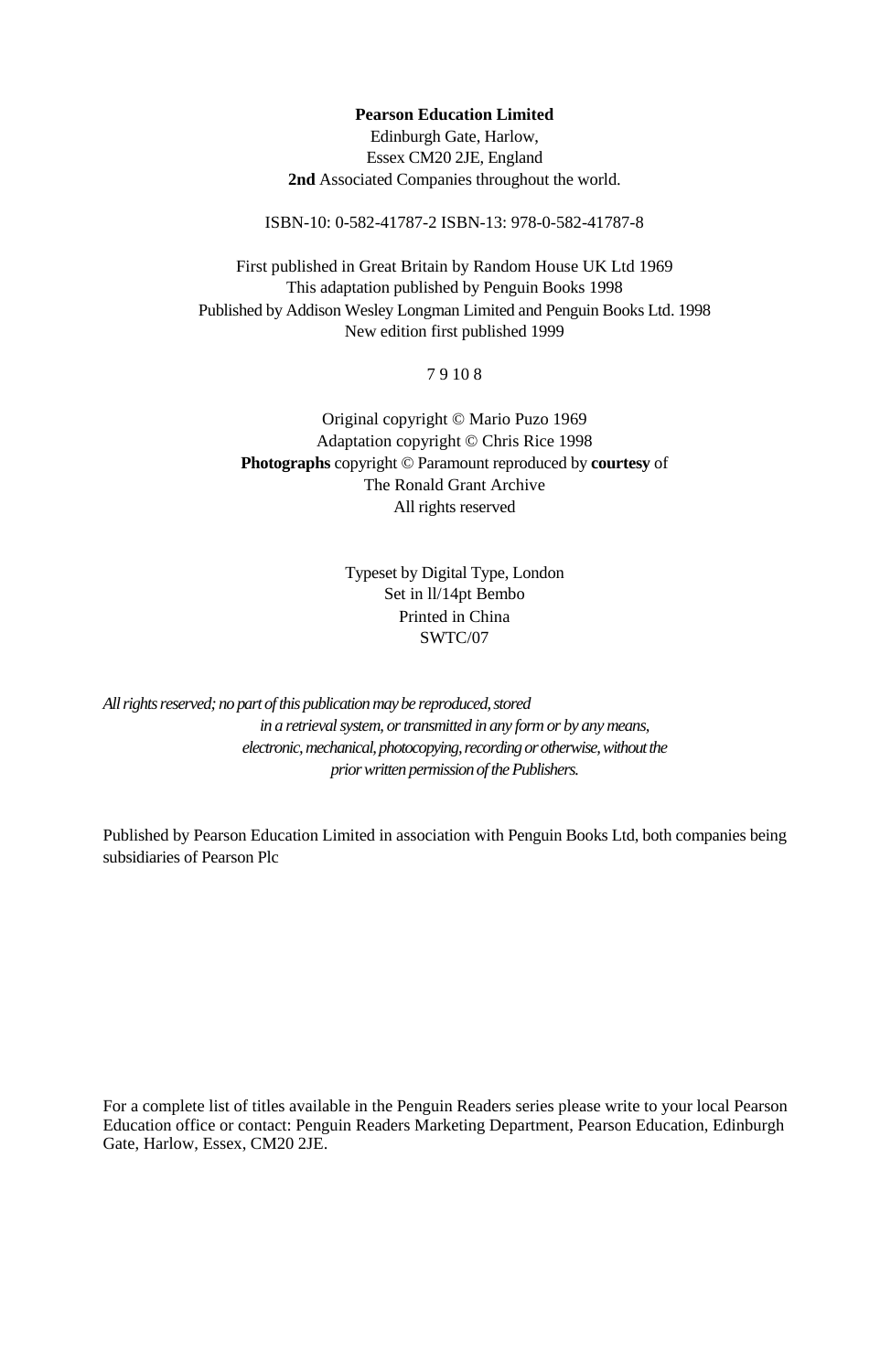# *Contents*

|              |                                     | page |
|--------------|-------------------------------------|------|
| Introduction | iv                                  |      |
| Chapter 1    | Wedding on Long Island              | 1    |
| Chapter 2    | The Greatest Racehorse in the World | 6    |
| Chapter 3    | Virgil Sollozzo                     | 9    |
| Chapter 4    | Sicilian Message                    | 15   |
| Chapter 5    | Seeds of Revenge                    | 20   |
| Chapter 6    | Nothing Personal                    | 25   |
| Chapter 7    | Apollonia                           | 31   |
| Chapter 8    | A Bridge Too Far                    | 34   |
| Chapter 9    | A Good American Wife                | 36   |
| Chapter 10   | No Revenge                          | 37   |
| Chapter 11   | <b>Ghost from the Past</b>          | 39   |
| Chapter 12   | Many Changes                        | 40   |
| Chapter 13   | Traitor                             | 43   |
| Chapter 14   | Michael Rizzi, Go in Peace          | 44   |
| Chapter 15   | <b>Family Business</b>              | 48   |
| Activities   |                                     | 55   |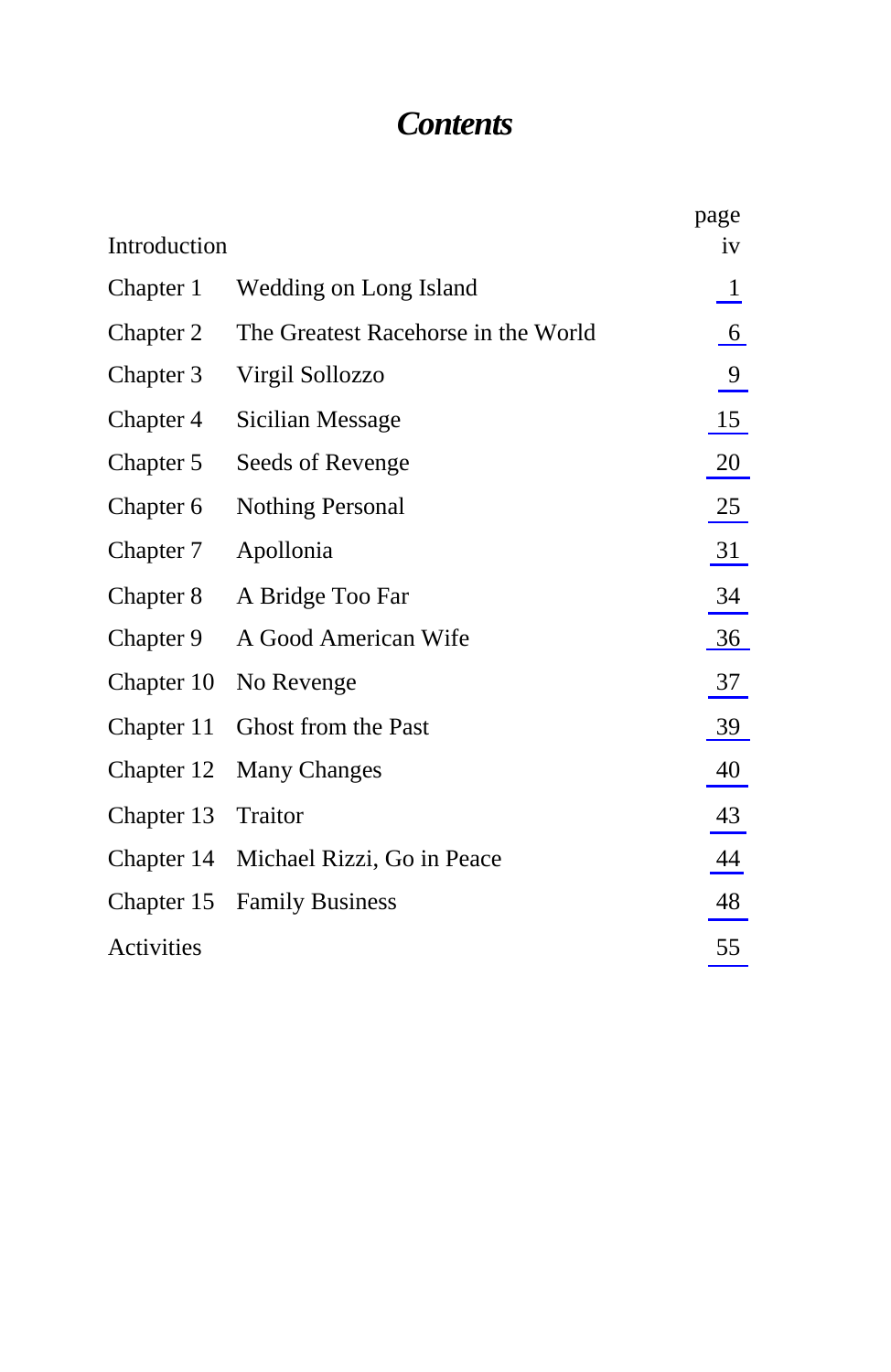# *Introduction*

*'My father made him an offer he couldn't refuse. Luca held a gun to his head and my father told him that if he didn't agree to let Johnny go, Luca would blow his brains out.'*

So Michael, youngest son of Don Vito Corleone, introduces his girlfriend Kay to his father's business practice. His father is a gangster, a very important gangster. He is the Godfather of one of the most powerful and richest families in New York. His business is fear and murder. Michael, an innocent college boy, doesn't want anything to do with his father. He's different from the others in his family. All he wants is a quiet, peaceful, honest life with Kay. But this isn't as easy as he thinks. Things happen, and Michael begins to change. He slowly realizes that, at heart, he's a Corleone too. And, if he must, he can be as deadly as the rest . . .

Mario Puzo was born in New York in 1920. He has written many books but *The Godfather,* which he wrote in 1969, is his most famous. In 1972, it was made into a film by Francis Ford Coppola. Marlon Brando won an Oscar for his performance as Don Vito Corleone. Coppola and Puzo won an Oscar for the best writing of a film. Coppola, born in 1939, was one of Hollywood's most important film-makers in the 1970s. As well as *The Godfather* and *The Godfather 2* (1974), he made *Apocalypse Now* (1979), also starring Marlon Brando.

His films during the 1980s were not so popular but, more recently, he has made two successful films: *The Godfather 3* (1990) and *Bram Stoker's Dracula* (1992).

Mario Puzo has written several films as well as books. His best-known films are *Superman* (1978) and *Superman 2* (1980).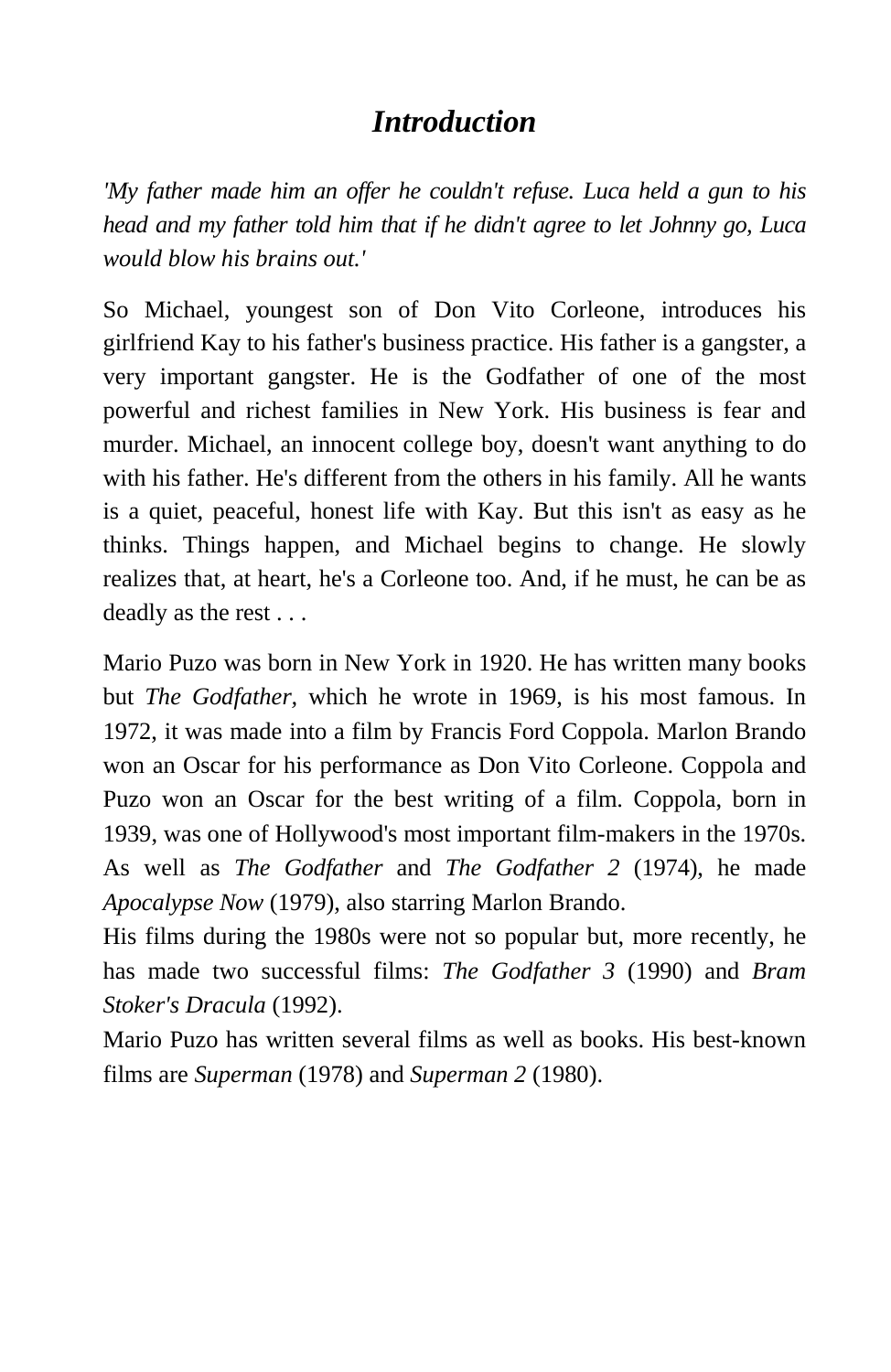# **Chapter 1 Wedding on Long Island**

<span id="page-4-0"></span>On the last Saturday in August, 1945, Miss Constanzia Corleone, daughter of Don Vito Corleone, married Carlo Rizzi. Her father had invited hundreds of people to the wedding at his huge house on Long Island, just outside New York. As the guests arrived, Don Corleone welcomed them all, rich and poor, with an equal show of love. Many of the guests had reason to be grateful to Don Corleone for their good luck in life, and they called him 'Godfather'\* to his face.

Standing next to him as he welcomed the guests were two of his three sons, Santino - or Sonny, as he was called — was the eldest. He was a tall, strong, good-looking man with thick brown hair. He looked uncomfortable in his white shirt and black suit. The second son, Fredo, was completely different. He was weak-looking and pale, with sad dark eyes and thin lips.

The youngest son, Michael, was sitting at a table in the corner of the garden with his girlfriend, Kay. There was a gentle, innocent quality to him, with his soft dark eyes and full lips, but his army uniform suggested that this was not a weak man. Just a quiet one. He was embarrassed by all the singing and dancing, but he was quietly pleased that Kay was enjoying herself. This was the first time that she had met his family.

'Who's that funny little fat man over there?' she asked, her eyes shining with excitement. 'He looks about sixty years old but he's dancing like a teenager.'

'That's Pete Clemenza,' Michael said. 'He's an old friend of my father's.'

\* Godfather: the head of an important family in the Mafia, which is a secret group of criminals. It is used here as a title of great respect.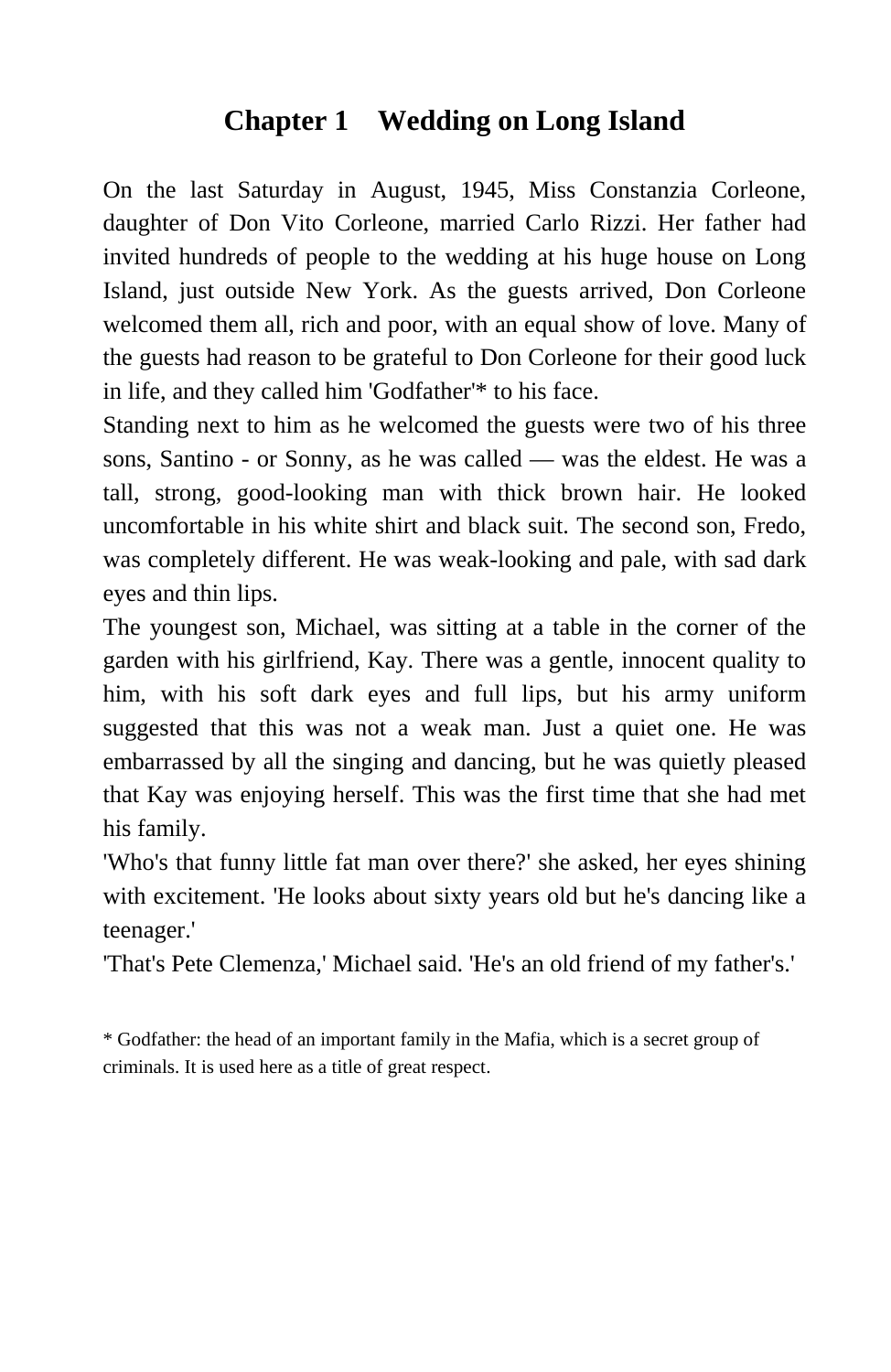'And what about him?' Kay looked at a large, ugly man who was sitting alone outside the house, talking to himself. 'He's very frightening.'

'That's Luca Brasi,' Michael smiled at Kay. 'He's waiting to speak to my father in private.'

'Yes, but who is he?'

'He helps my father sometimes,' Michael replied quietly, looking at his food.

Suddenly, the big man stood up and Kay looked away quickly, afraid that he was coming over to talk to her. But another man came up to the table instead. He had thin fair hair and blue eyes. Michael stood up and the two men hugged each other warmly.

'My brother, Tom Hagen, this is Kay Adams,' Michael finally said.

Tom Hagen shook Kay's hand, then whispered to Michael: 'My father wants to know why you don't go to see him.'

Michael sat down without speaking, and Tom walked away into the house, followed by Luca Brasi.

'If he's your brother, why does he have a different name?' Kay asked Michael when Tom had gone.

'When my brother Sonny was a boy,' Michael explained, 'he found Tom Hagen in the street. Tom had no home, so my father took him in and he's been with us ever since. He's a good lawyer. Not a Sicilian, but I think he's going to be a *Consigliori!*

'What's that?'

'My father's chief adviser. Very important to the family.'

Suddenly, there came a loud, happy sound from the other side of the garden. The music and singing stopped. Connie, in her white weddingdress, left her husband and ran towards the gate screaming: 'Johnny! Johnny!' She threw herself into the arms of a very handsome darkhaired man in a white suit, and covered his face with kisses. Then she led him by the hand through a crowd of excited, screaming girls, to meet her new husband, Carlo.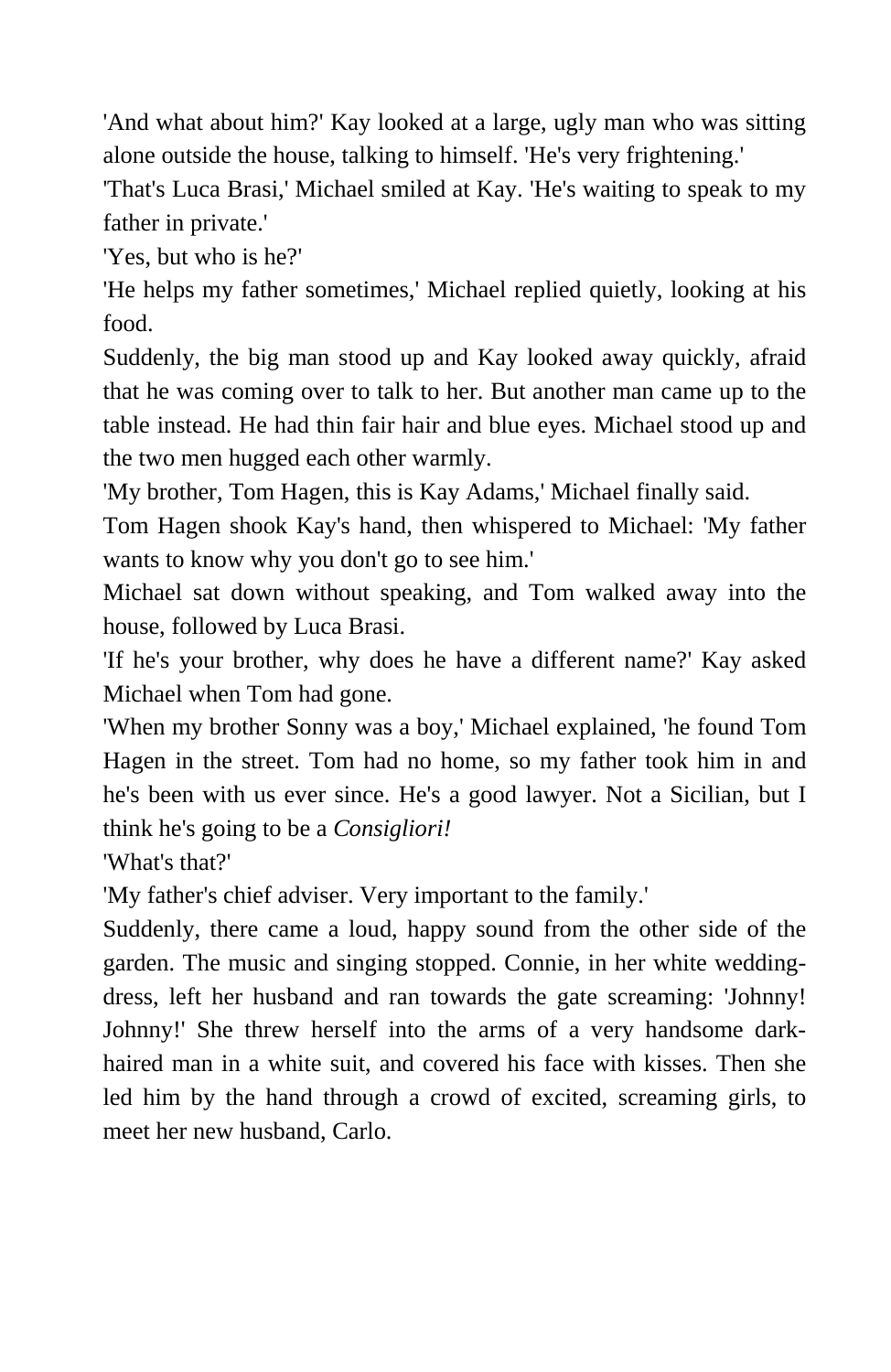Kay turned to Michael excitedly. 'You didn't tell me your family knew Johnny Fontane,' she said.

'Sure. Do you want to meet him?' Michael smiled. 'My father helped him to become famous.'

'He did? How?'

At that moment, Johnny Fontane began to sing. 'Let's listen to the song,' Michael tried to change the subject.

'Please Michael,' Kay said impatiently, reaching across the table and squeezing his hand. 'Tell me.'

'Well, Johnny is my father's godson. When Johnny was beginning to become popular, he had a problem with his boss, a band-leader. Johnny wanted to leave the band, but this man wouldn't let him. So Johnny asked my father to help. My father went to see the band-leader and offered him \$10,000 to let Johnny go. He said no. The next day my father went to see him with Luca Brasi. One hour later, the band-leader let Johnny go. For \$1,000.'

Kay looked confused. 'How did he do that?'

'My father made him an offer he couldn't refuse. Luca held a gun to his head and my father told him that if he didn't agree to let Johnny go, Luca would blow his brains out.'

At first Kay didn't say anything. She thought Michael was joking. But Michael wasn't smiling. 'That's a true story, Kay,' he said quietly. Then he saw Kay beginning to look worried, a little frightened, so he squeezed her hand and added quickly: 'That's my family, Kay. That's not me.'

I don't know what to do, Godfather. 'Johnny Fontane sat on the corner of the desk in Don Corleone's dark office and shook his head helplessly. Don Corleone was sitting in his leather chair, listening carefully to his favourite godson. He had, after all, travelled two thousand miles from California to be at his

**♦**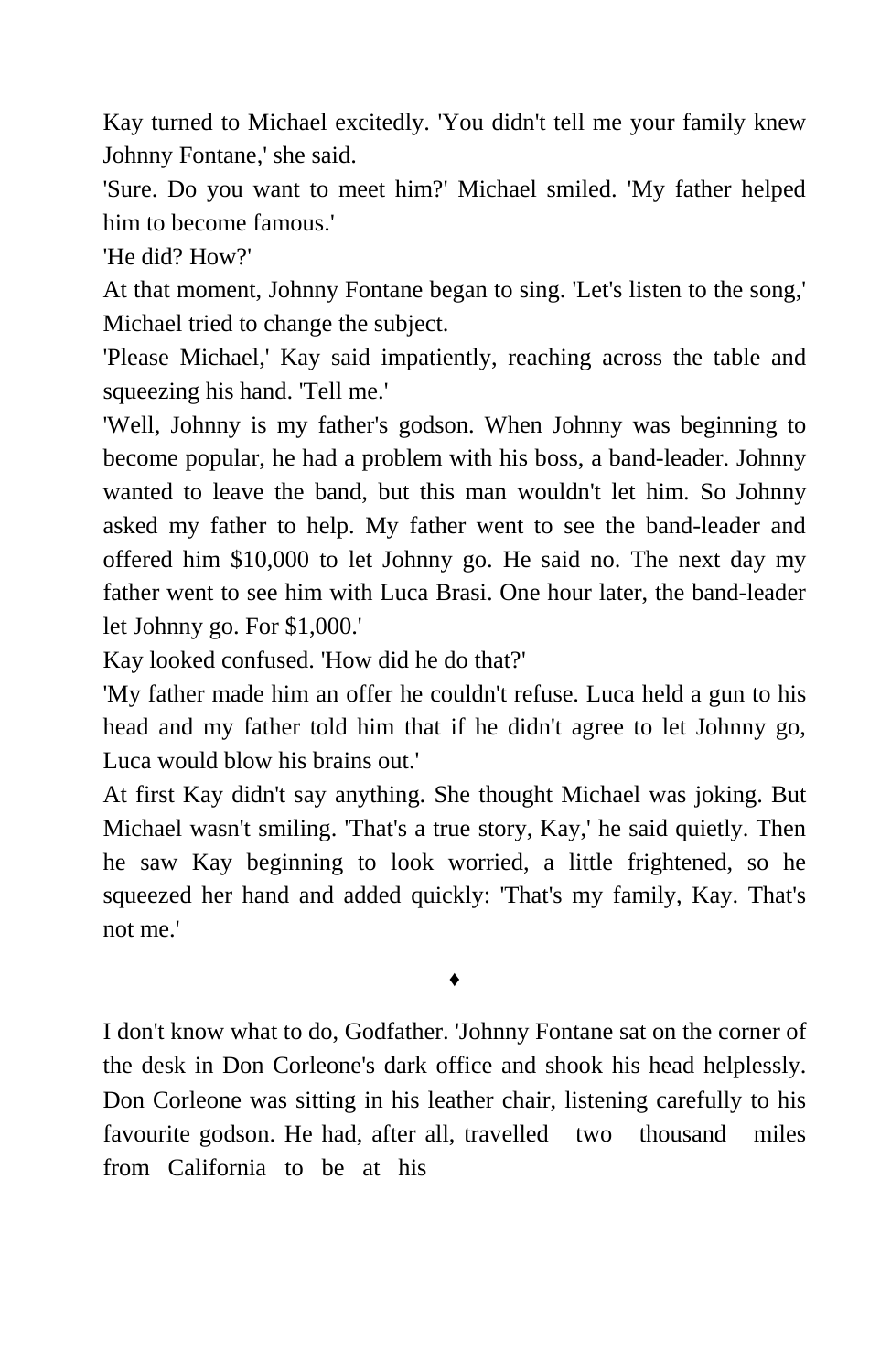daughter's wedding. 'My voice is weak, 'Johnny went on. 'I can't sing as well as I used to. There's a part in a film that I want. It would be perfect for me. If I had this part, I'd be a top star again. But the boss of the film company, Jack Woltz, won't give me the part. Can you help me?'

' Go and rest,' Don Corleone said. His voice was soft, but there was a rough quality to it that made everybody listen. It was a voice impossible to argue with. Something to do with the way he spoke without moving his mouth. 'In a month, this man will give you what you want.'

'Too late,' Johnny looked at his godfather unhappily. 'They start filming in a week<sup>'</sup>

Don Corleone stood up and put a fatherly arm around Johnny's shoulder. 'I'm going to make this man an offer he can't refuse,' he said, leading Johnny towards the door. 'Now, go and enjoy yourself He kissed Johnny on the cheek, shut the door and turned to Tom Hagen, who had heard everything.

'What are we going to do with your daughter's new husband?' Tom asked. 'Shall we give him anything important to do?'

'No,' Don Corleone replied. 'Give him something small. A betting shop, maybe. But never discuss the family business with him.'

'Virgil Sollozzo called, 'Tom went on. 'He wants to meet you next week<sup>'</sup>

'We'll discuss that after you get back from California.'

Tom looked surprised. 'Why am I going to California?'

I want you to help Johnny. You're going to talk to this Jack Woltz. I want you to go tonight. And now, if there's no other business, I'd like to go to my daughter's wedding.'

With these words, Don Corleone left Tom alone in the office, went outside, took his daughter by the hand and danced with her to the slow, Sicilian music.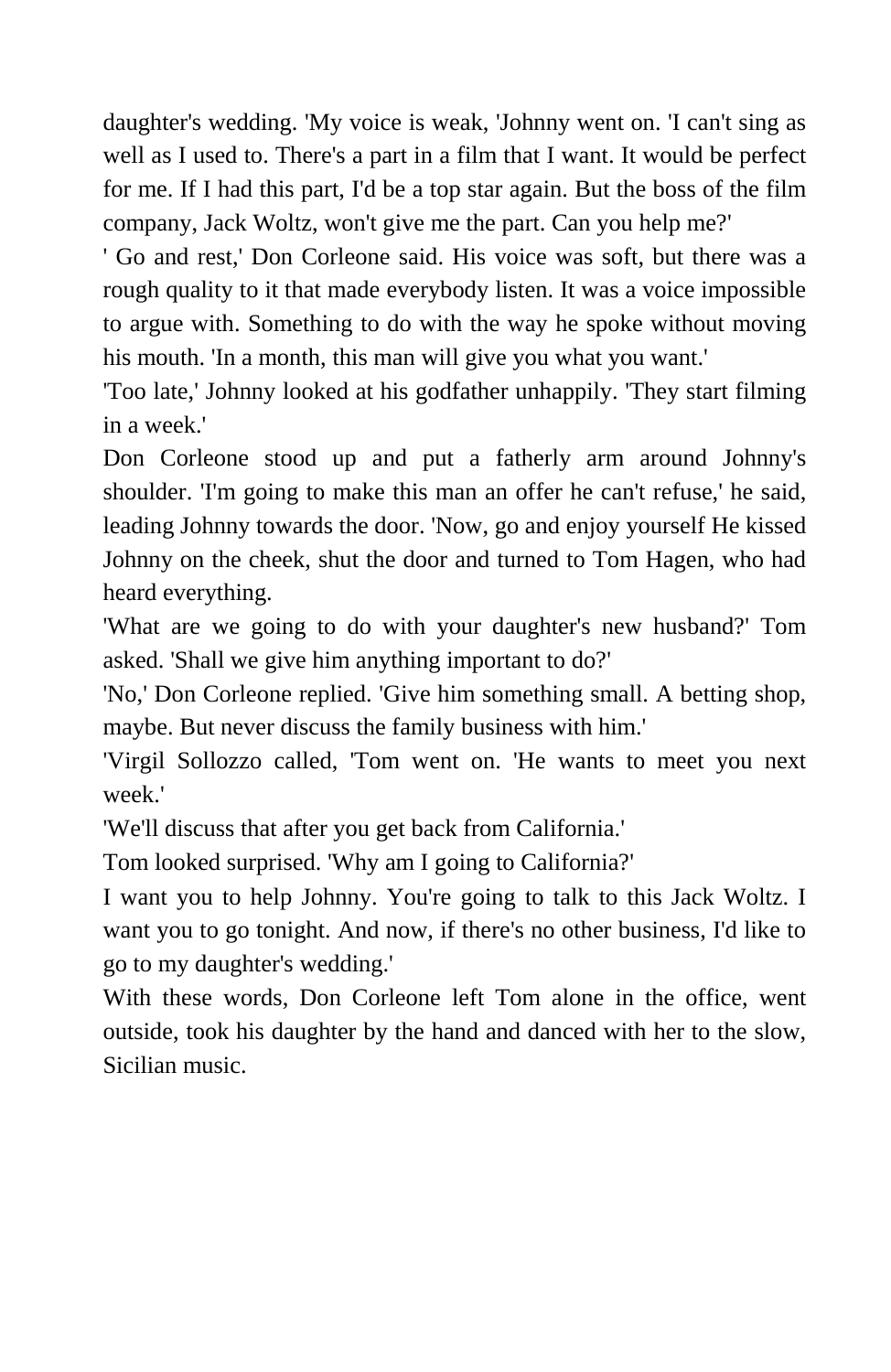

*Don Corleone took his daughter by the hand and danced with her to the slow, Sicilian music.*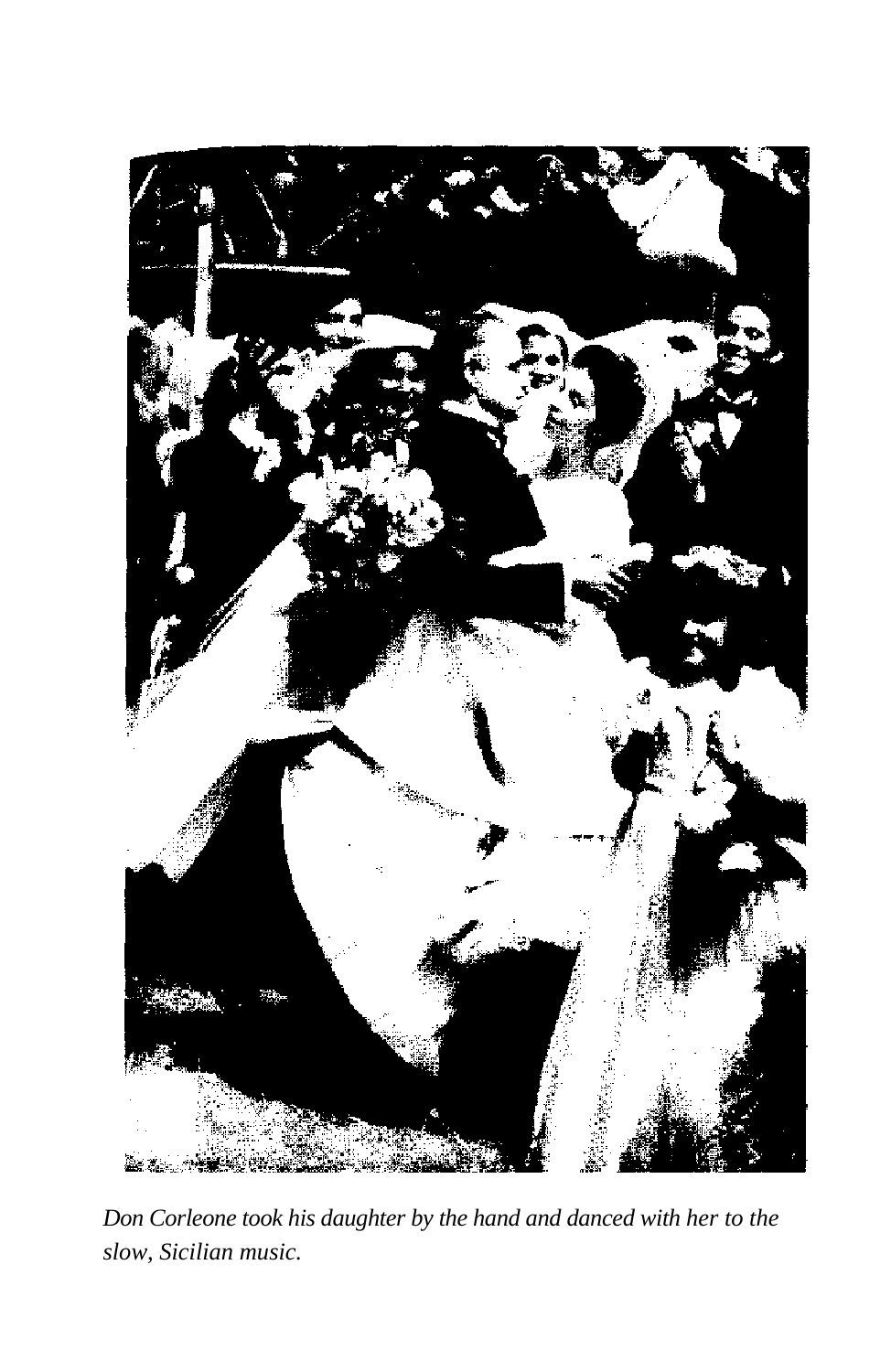# <span id="page-9-0"></span>**Chapter 2 The Greatest Racehorse in the World**

Tom Hagen arrived in Hollywood early the next morning. From the airport he went straight to his hotel, showered, shaved, and had breakfast. Then he drove to the film company for his meeting with Jack Woltz at ten o'clock.

Jack Woltz was giving a birthday party for one of his young girl stars in front of a lot of reporters. Tom waited patiently. Finally, Woltz walked up to him. He was a tall man with thick silver hair, expensive clothes and a hard, unfriendly face.

'OK, start talking,' he said to Tom. 'I'm a busy man.'

I was sent by a friend of Johnny Fontane, 'Tom said. 'He would be very grateful to you if you could do him a small favour.'

'I'm listening, 'Woltz said, busily signing papers.

'Give Johnny the part in that new war film you're going to make.'

Woltz stopped writing and laughed. He took Tom by the arm, as if he was an old friend, and led him towards the door. 'And if I gave Johnny Fontane this part, what favour would your friend do for me? 'he said.

'You have some problems with your workers,' Tom said. 'My friend could make these problems disappear. You also have a top star who's taking drugs

But Jack Woltz had heard enough. 'Listen to me!' he shouted angrily. 'You tell your boss, whoever he is, that Johnny Fontane will never get that film'. You don't frighten me!'

'I'm a lawyer, 'Tom said calmly. 'I'm not trying to frighten you.'

I know all the lawyers in New York,' said Jack Woltz, 'but I've never heard of you. Who are you?'

I work for one special family, 'Tom said. 'Now, you have my number. I'll wait for your call.' He shook Woltz's hand and added, before leaving: 'By the way, I like your films very much.'

Tom was sure that, when Woltz realized who he worked for, he would call. And he was right. Late that afternoon, a car picked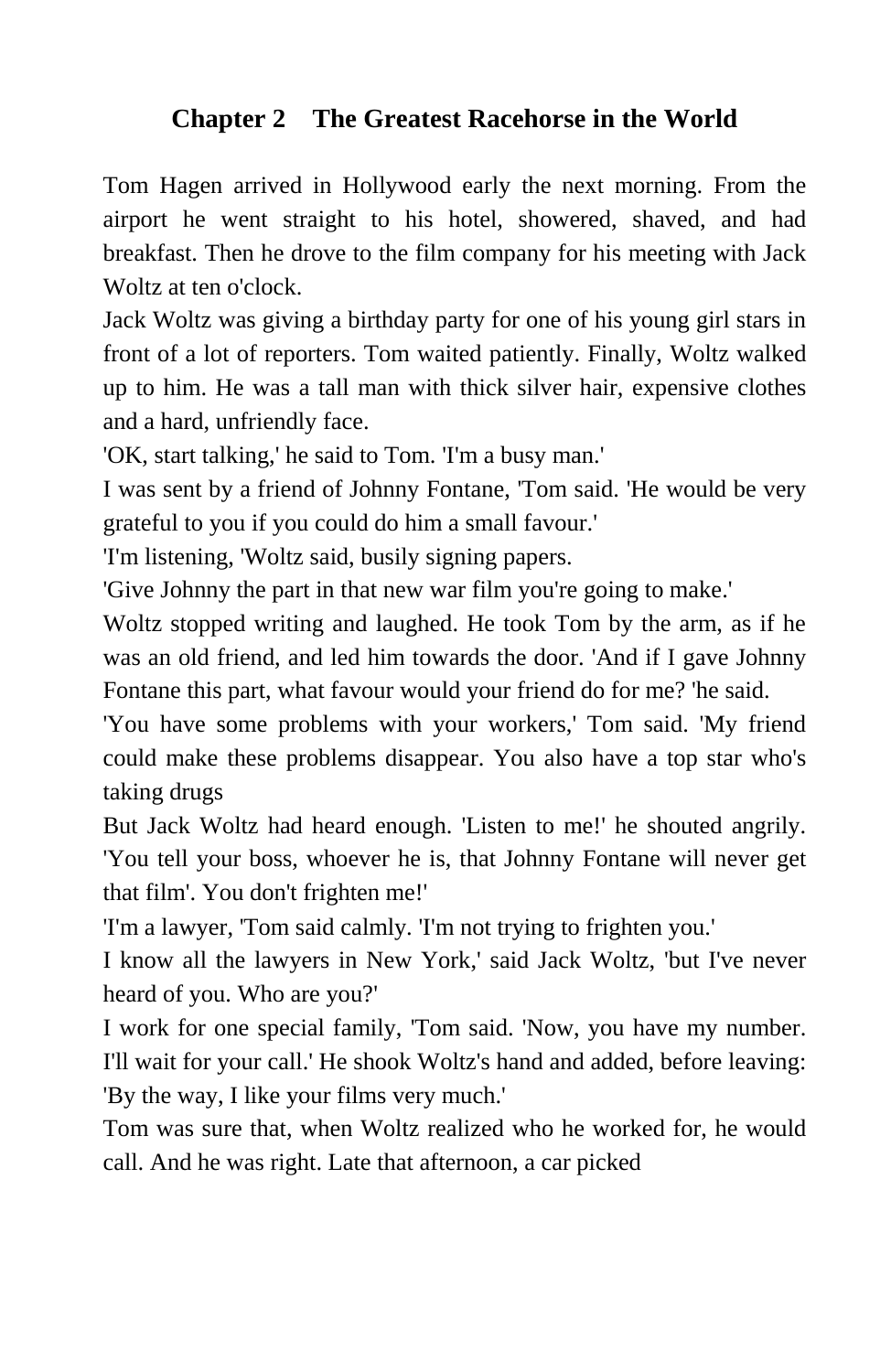him up from the hotel and drove him out of the city to Jack Woltz's home in the country.

Woltz's house looked like something from a film. It was a huge pinkwalled house surrounded by beautiful gardens, lakes and fields full of horses. Woltz welcomed Tom like an old friend, gave him a drink and showed him around.

'Why didn't you tell me you worked for Corleone, Tom?' he asked.

'I don't like to use his name unless it's really necessary.'

Woltz took Tom by the arm. 'Come with me, Tom,' he said. 'I want to show you something really beautiful.'

Woltz led Tom into a white building which was guarded by private detectives. Inside the building there were rows of horses. Woltz led Tom straight towards a beautiful horse with smooth black skin and a large, white, diamond-shaped mark between its eyes.

'You have an eye for beauty, don't you, Tom?' Woltz said proudly. 'This is Khartoum, the greatest racehorse in the world. I bought him in England for \$600,000.' He looked lovingly into the animal's enormous dark eyes for a long time, talking to it softly like a lover, forgetting about Tom. Tom coughed with embarrassment. Woltz touched the horse one last time on the neck, then said to Tom: 'Let's go and have dinner.'

'Corleone is Johnny's godfather,' Tom began to explain at dinner. Although there were only two people at the table, the food was served by three waiters. 'To Italians, that's very important.'

I respect that, 'Woltz said. 'Just tell him he can ask me anything he likes. But not this. This is one favour I can't give him.'

'He never asks a second favour when the first one is refused.' Tom gave Woltz a warning look. 'Understood?'

This made Woltz angry. 'No,' he said, pointing his finger across the table at Tom. *'You* don't understand. Johnny Fontane never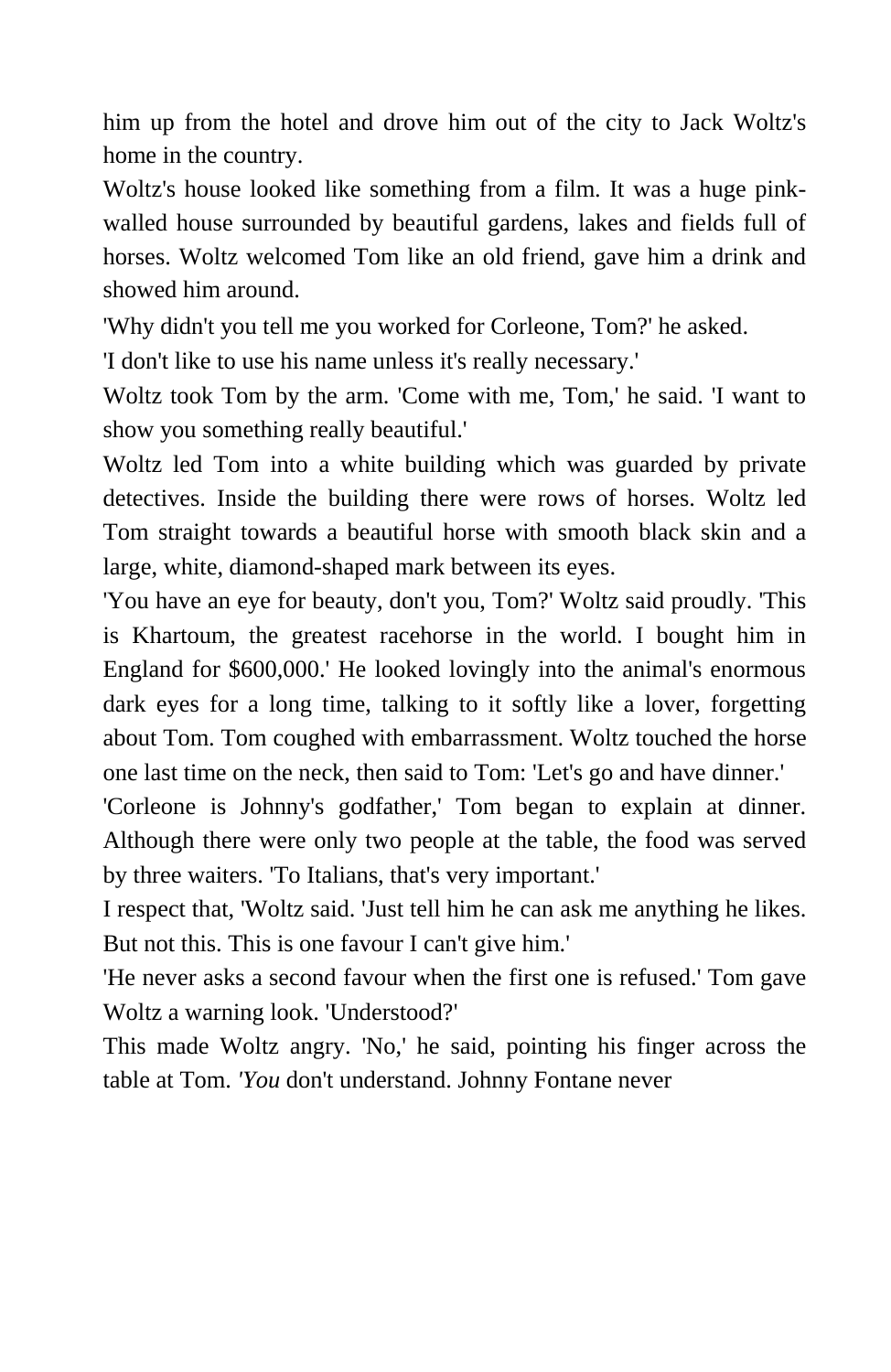gets that film. The part is perfect for him. It'd make him a big star. But I'm not going to give it to him. And do you know why?' He stood up and began to move slowly around the table towards Tom. 'I had a beautiful young actress. She was going to be a star. I spent hundreds of thousands of dollars on her, singing lessons, acting lessons, dancing lessons. Then Johnny Fontane came along and took her away from me. I lost her. He made me look stupid, and that's something I can never forgive. That's why I'll make sure that Johnny Fontane never works in films. Now, you get out of here! And if your boss wants to frighten me, tell him I'm no band-leader!'

Tom waited until Woltz had finished. 'Thank you for the dinner,' he said quietly. 'Could your car take me to the airport now, please? Mr. Corleone is a man who likes to hear bad news immediately.'

Then without another word he left the table, took his hat from one of the servants and walked quickly out of the room.

#### **♦**

Jack Woltz was sleeping alone in his enormous bed. For some reason, this morning he woke up earlier than usual. The room was getting light. Everything was quiet. But he could feel that there was something wrong. He turned over and saw that there were wet red marks on his bedclothes. His night-shirt felt sticky, and there was a horrible smell in the room. He lifted the bedclothes off his body and looked down. His nightshirt was covered in blood. Without thinking, he sat up and pulled the bedclothes off his bed completely. The shock of what he saw nearly killed him. At first he couldn't breathe. He felt sick. Then, a moment later, he was filled with an animal fear. He opened his mouth and screamed.

For there, at the bottom of his bed, was the beautiful black head of his favourite racehorse, Khartoum. Somebody had cut it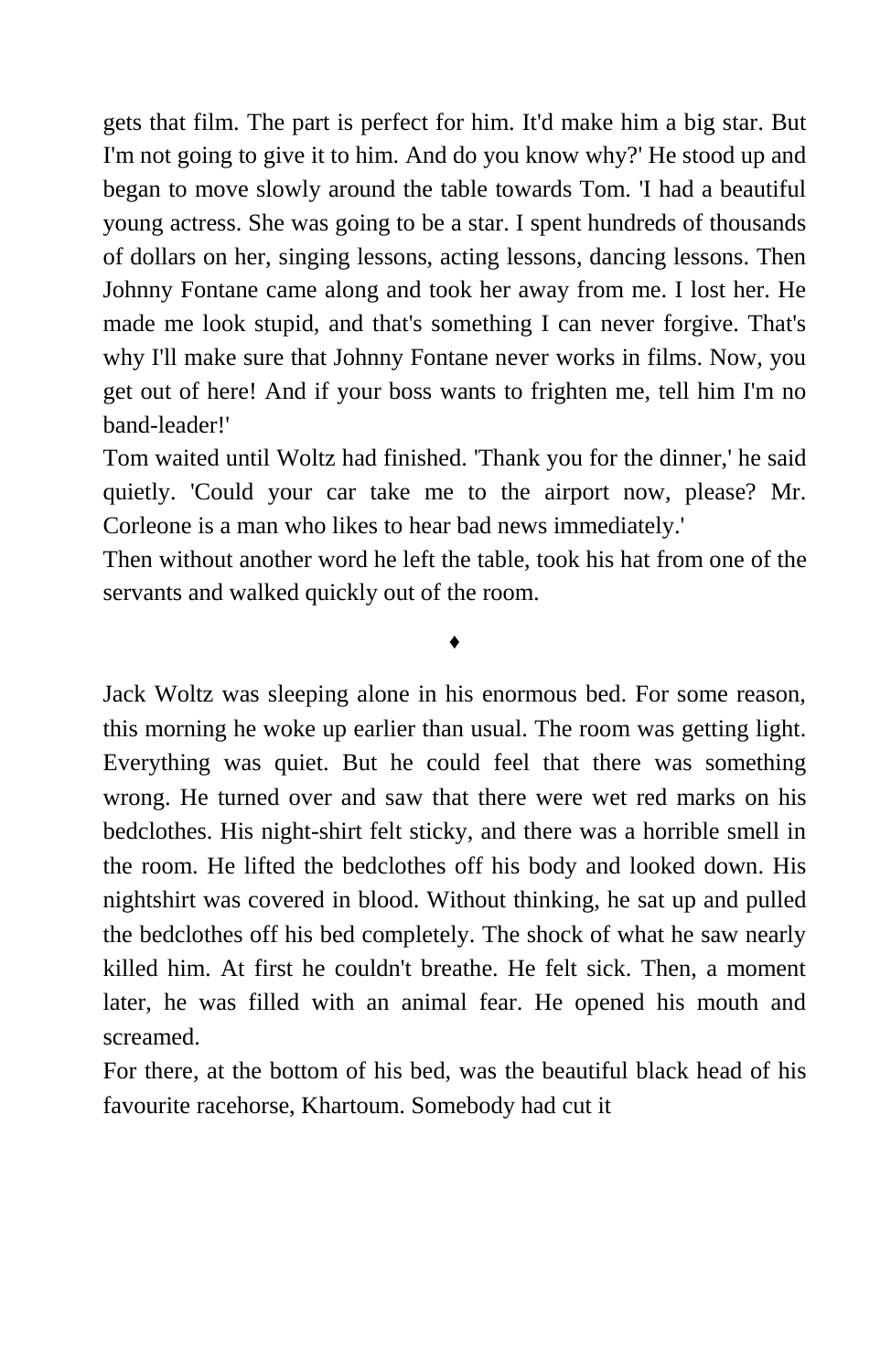<span id="page-12-0"></span>off during the night and put it in his bed while he was sleeping. It was stuck to the bed in a thick cake of blood, its mouth open, its huge round eyes staring at him like pieces of half-eaten fruit.

Jack Woltz's screams woke all the servants. Six hours later, Johnny Fontane received a phone call telling him that he had the part that he wanted in the film.

# **Chapter 3 Virgil Sollozzo**

Virgil Sollozzo was excellent at killing people with a knife. He was a strongly-built man with dark eyes and a wide, cruel mouth, but today he was trying to be polite and friendly. He had an important favour to ask, which was why he had asked for this meeting with Don Corleone.

'Don Corleone,' he smiled warmly. 'I need money to help me start a new business in drugs,' he said. 'If you give me one million dollars, I can promise you between three and four million dollars in your first year. After that, you'll get even more.'

Don Corleone said nothing at first. He seemed to be thinking. He looked around the room, at Sonny and Tom Hagen, and at Clemenza and Tessio, his two oldest friends. They were all watching him quietly with serious faces, waiting to hear his reply. Finally, he turned back to Sollozzo. 'Why do you come to me?' he asked in his usual rough whisper.

'I need a man who has important friends,' Sollozzo said, lowering his eyes respectfully towards the Don.

'And what about the Tattaglia family? How much will they get?'

Sollozzo looked surprised. He didn't know that Don Corleone had discovered that he worked with the Tattaglias. He nodded his congratulations in the direction of Tom Hagen, who had obviously done his homework, and turned back to Don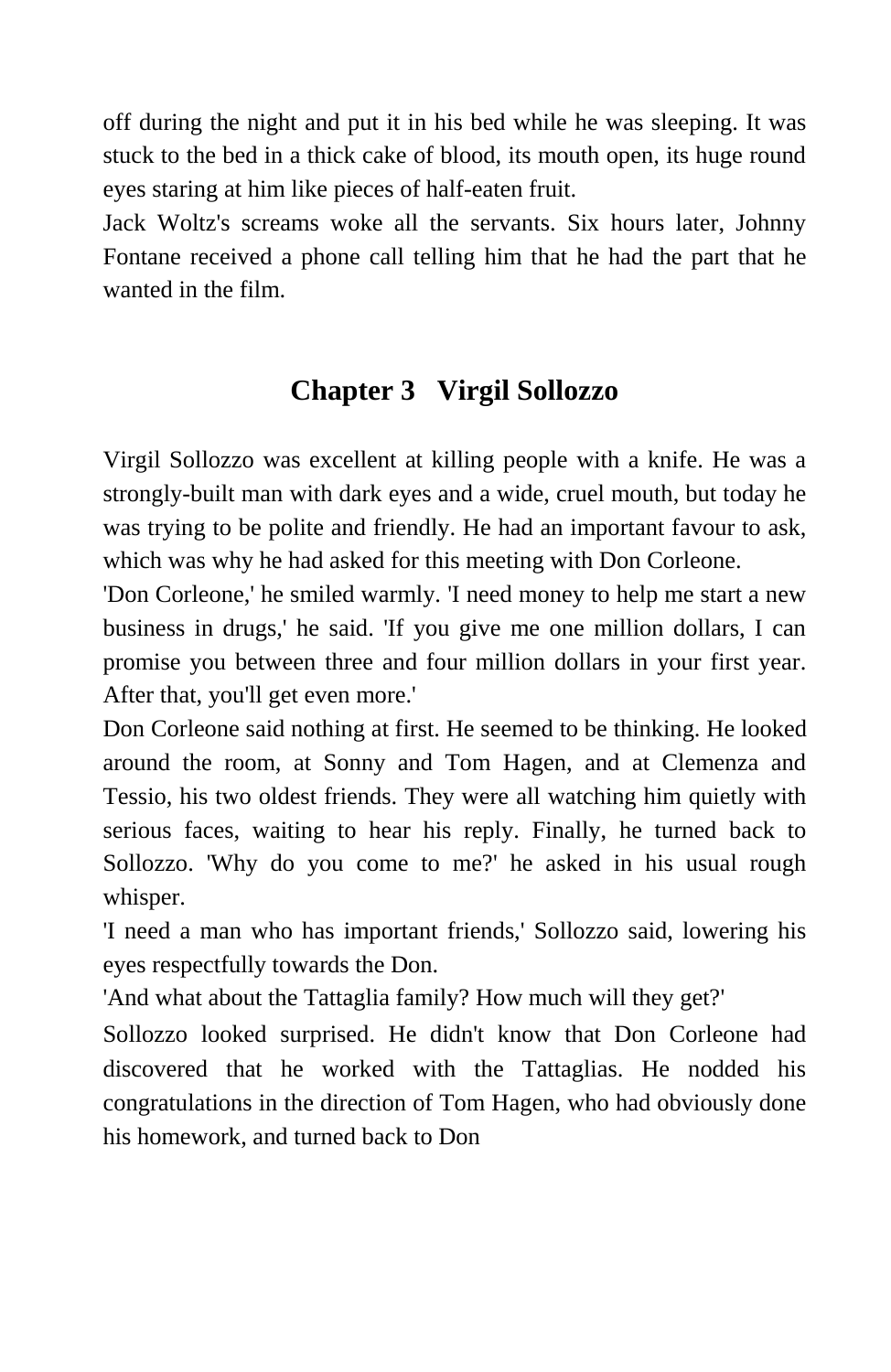Corleone. 'Don't worry,' he said. 'I'll pay the Tattaglias from my own money.'

Don Corleone didn't reply. He stood up slowly, took a bottle from the table and politely offered Sollozzo some more wine. Sollozzo watched with a worried look as the Don sat down next to him.

Finally, Don Corleone spoke. 'I said that I would see you because I heard you were a serious man. You are a man I should respect. But I must refuse your offer. I will give you my reasons. It's true I have a lot of important friends in Government and the Law. But they wouldn't be my friends if they knew my business was drugs. Drugs is a dirty business.'

'But nobody will know,' Sollozzo said. 'I promise you the Tattaglias will make sure that nobody finds out.'

Don Corleone opened his mouth to reply but, before he could speak, Sonny said: 'Are you saying that the Tattaglias can promise that they'll ...?'

He didn't finish his question. He saw a cold look in his father's eye and stopped talking at once. Don Corleone turned back to Sollozzo. 'I apologize for my children,' he said. 'They talk when they should listen. But Signor Sollozzo, my no is final. I congratulate you on your new business, and I wish you luck. Your business is different from mine. We mustn't be enemies. Thank you.'

Don Corleone got to his feet, and everybody stood up too. Sollozzo was angry, but he hid his feelings from the others. He politely shook Don Corleone's hand and walked out of the room.

Don Corleone waited for Tessio, Clemenza and Tom to leave the room, but called Sonny back. He stared up into his son's eyes for a moment, then said in an angry whisper: 'What's wrong with you? Has your brain gone soft?'

Sonny looked away, unable to look his father in the eye.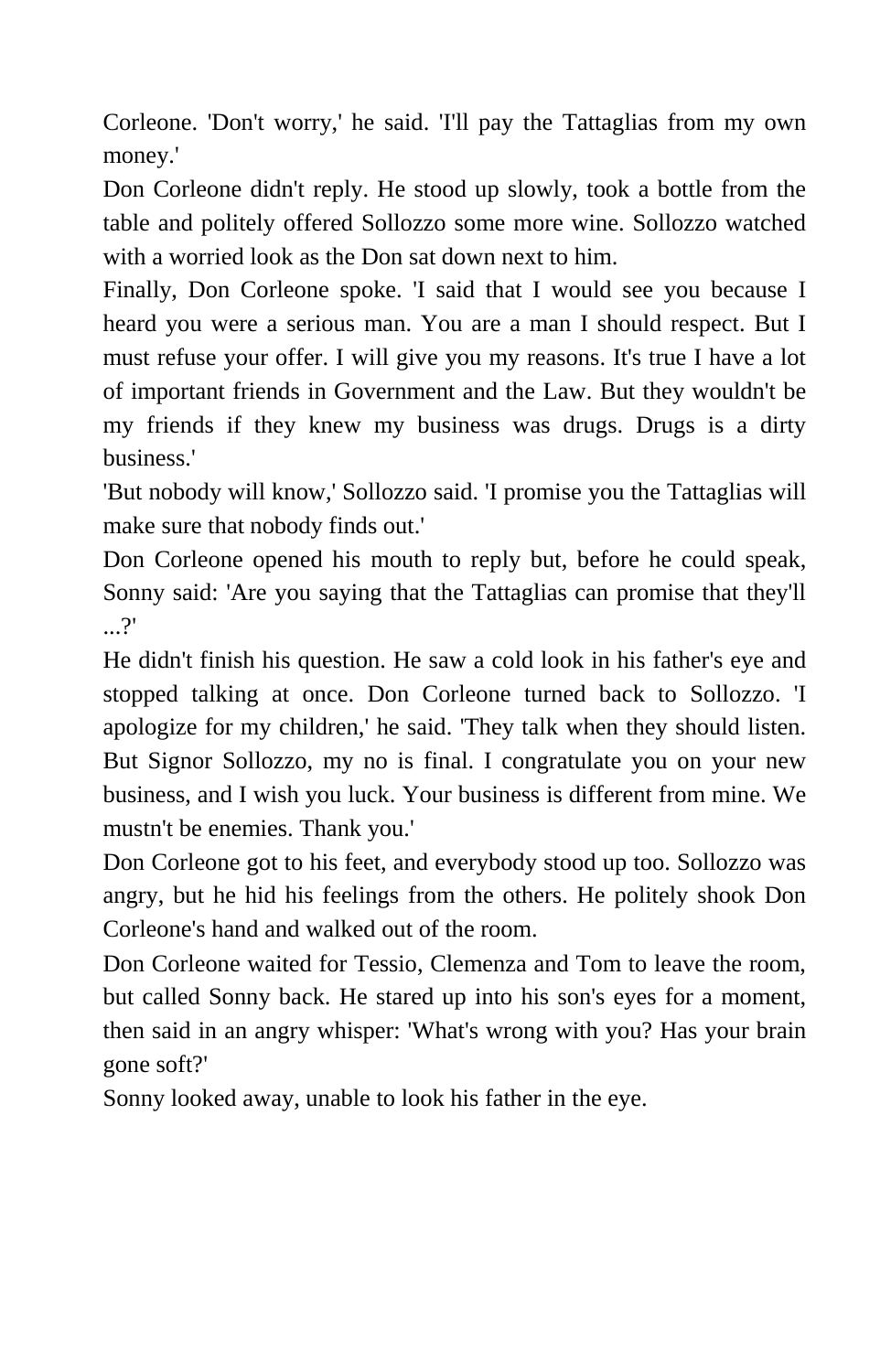'I know you think this drugs business is a good idea. I know you think it's the business of the future, and I'm just a stupid old-fashioned man. But never tell anyone outside the family what you're thinking again.'

Sonny looked surprised at first, and then a little angry. But he was too afraid of his father to argue with him. He lowered his head respectfully, turned round and left the room.

Don Corleone immediately called Tom Hagen: 'Tell Luca Brasi to come in,' he said.

Brasi sat down alone in the office with Don Corleone. He had the terrible, frightening face of a killer, an enormous body that looked as if it was made of rock. But, as he looked at Don Corleone, his dark, unintelligent eyes were soft with respect. He loved his Godfather. And Don Corleone, knowing this, trusted Luca Brasi more than anyone he knew.

'I'm worried about Sollozzo,' Don Corleone said. 'I want you to find out what he's hiding, what he's got under his fingernails. Do you understand? Go to the Tattaglias. Pretend that you're not happy with our family and that you want to work for them. Then tell me what you find out.'

Luca Brasi asked no questions. He nodded once, lifted his mountainous body to its feet, and walked out of the room, proud to do whatever his Godfather asked him to do.

**♦**

For the next few weeks, Luca Brasi went regularly to the night-dubs controlled by the Tattaglia family. He made contact with Bruno Tattaglia, the youngest son and manager of the night-dubs. He told Bruno he was dissatisfied with the Corleone family. For a couple of months, nothing happened. Then one night, a few days before Christmas, Bruno told Luca he had a friend who wanted a private meeting with him. Who is he?' Luca wanted to know.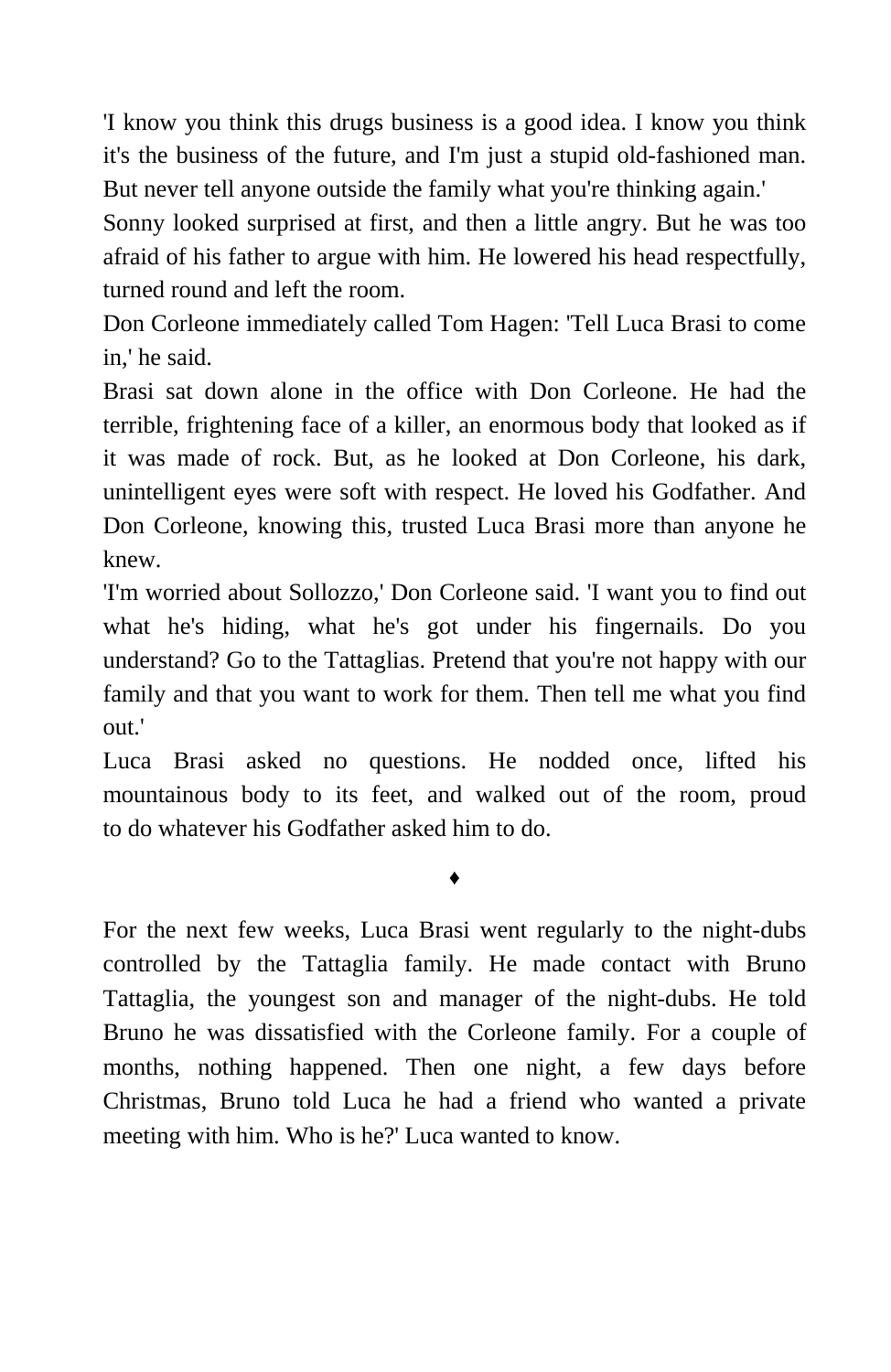'Just a friend,' said Bruno. 'He wants to offer you something. Can you meet him here, after the club closes? Four o'clock tomorrow morning?'

Luca went back to his room and got ready. He thought for a moment about calling the Godfather to tell him about the meeting, but decided not to. Don Corleone never talked over the phone. As well as this, his job was completely secret. Not even Sonny or Tom Hagen knew what the Godfather had asked him to do. So he took out a gun, hid it under his jacket, lay on the bed and waited.

Luca arrived at the night-club just before four in the morning. The doorman had gone, but the door was open. Inside, the club was dark and empty, except for one man standing behind the bar. It was Bruno Tattaglia. Luca walked across to the bar and sat down. Bruno offered him a drink, but Luca shook his head. Moments later, a second man in a dark coat and grey hat moved out of the shadows and stood next to Bruno behind the bar.

'Do you know who I am?' he said in Italian, his face in shadow.

'I know you,' Luca replied. 'You're Sollozzo.'

'We need a man like you,' said Sollozzo. 'Strong and dangerous. I understand you're not happy with the Corleone family. Do you want to join me?'

'If the money's good.'

'\$50,000 to start with.'

Luca nodded slowly, pretending to think.

Sollozzo held out his hand. 'Do you agree?'

Luca looked at Sollozzo's hand but he didn't take it. Instead he took out a cigarette and put it in his mouth. Bruno moved forward with a lighter. Luca rested his hands on the bar, bent forward and lit his cigarette. Bruno put the lighter in his pocket, smiled at Luca and gently touched the back of Luca's hand. Then suddenly, without warning, he took Luca's arm with his other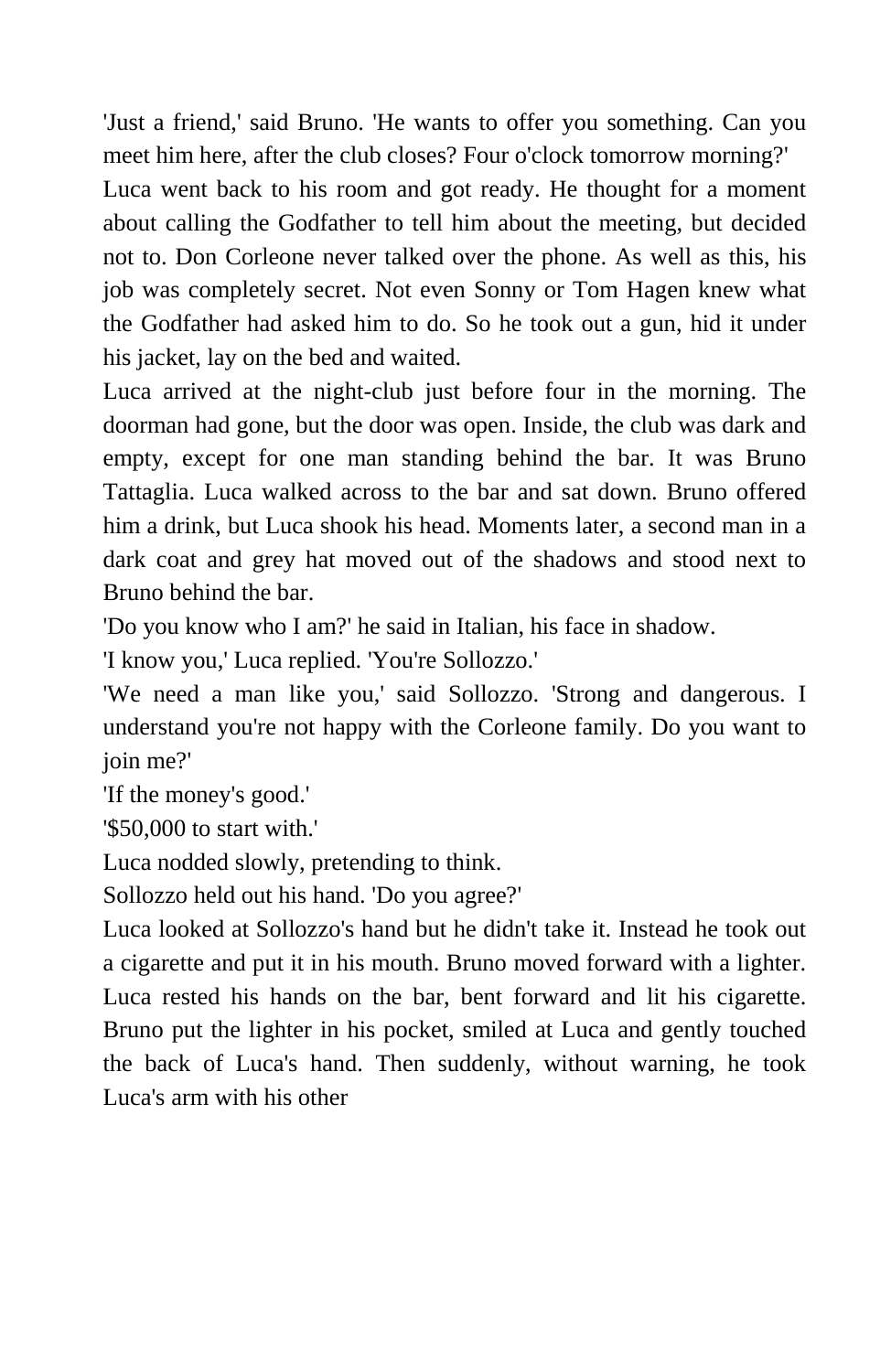

*A third man stepped out of the shadows behind him and threw a thin cord around Luca's thick neck. The cord pulled tight.*

hand and held it tight. At the same moment, Sollozzo pulled out a knife and pushed it straight through Luca's hand. Before Luca could move, a third man stepped out of the shadows behind him and threw a thin cord around his thick neck. The cord pulled tight. He tried to fight, but he couldn't get his hands up to the cord around his neck. They had planned everything perfectly. While Sollozzo and Bruno Tattaglia held one hand down, his other hand was pinned to the bar with the knife. The cord pulled tighter and tighter, cutting into his throat until he finally stopped moving and fell slowly to the floor. But Sollozzo, Tattaglia and the other man did not let him go for several more minutes. They needed to be sure that Luca Brasi, the most dangerous man in the Corleone family, was dead.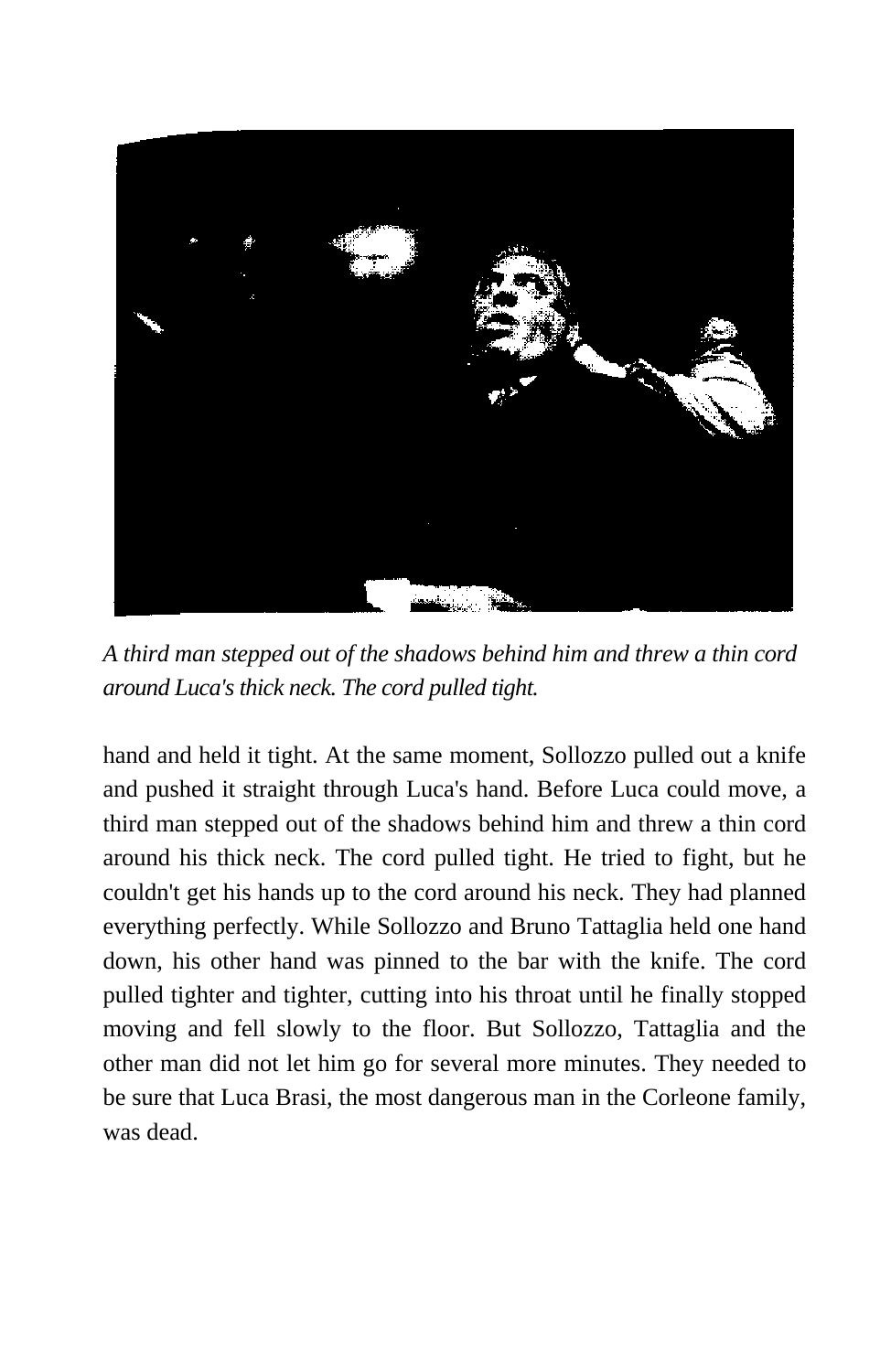Later on the same day, Tom Hagen came out of a large shop carrying Christmas presents for his children. Sollozzo was standing in the street, waiting for him.

'Happy Christmas, Tom,' Sollozzo smiled.

Tom nodded nervously.

'I'm glad I met you,' Sollozzo continued in a friendly voice.'I want to talk to you.'

'I haven't got time, 'Tom said, and began to walk away. But two men stepped forward and stopped him.

'Make time, *Consigliori,'* Sollozzo said, suddenly less friendly. 'Get in the car.' Then, noticing the look of fear in Tom's eyes, added quickly: 'Don't be frightened. If I wanted to kill you, you'd be dead already. Trust me.'

Without a word, Tom got into the car.

## **♦**

Later that same afternoon, not knowing that Sollozzo had killed Luca Brasi and had kidnapped Tom Hagen, Don Corleone finished his work in the offices of his fruit company. He put on his coat and said to Fredo, who was reading a newspaper: 'Tell Paulie Gatto to bring the car. I want to go home.'

'I'll have to get it myself,' Fredo replied. 'Gatto's sick today.'

Don Corleone looked annoyed. 'That's the third time this month. Maybe we'd better get another man for the job.'

Fredo jumped to his feet. 'No, I'll get the car. It's OK,' he said. 'Paulie's a good boy. If he says he's sick, he's sick.'

Don Corleone waited inside the door until he saw Fredo park the car just outside. There was snow in the air and it was getting dark. He stepped on to the pavement and was about to get into the car when he decided to buy some fruit from the market on the other side of the street. He crossed the road and showed the fruit-seller the exact oranges and grapes that he wanted.

He was so busy choosing fruit that he didn't see two men in black hats and long black coats turn the corner and walk quickly along the street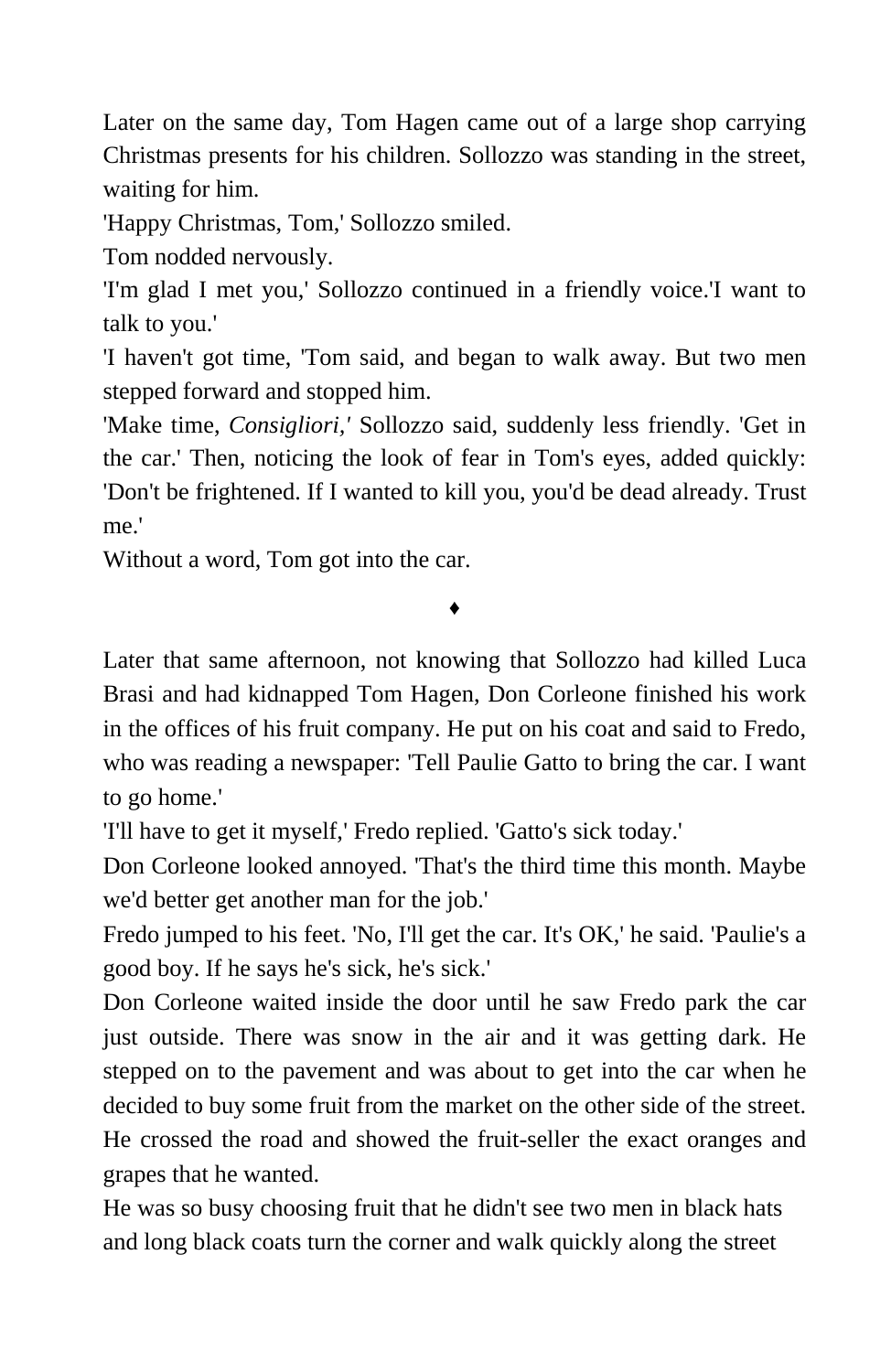<span id="page-18-0"></span>towards him. He took the bag of fruit and paid the fruit-seller. Then he heard the sound of the two men running wards him. Without thinking, he dropped the bag of fruit and surprisingly quickly for a man of his age, back across the street towards his car.

He had just reached the car when the two men pulled guns out of their coats and began to fire. Don Corleone was hit several times in the back. Fredo, on hearing the sound of guns, jumped out of the car; he was shaking so much with fear that he dropped his gun before he could use it. But his appearance was enough. On seeing him, the two men stopped shooting and ran away.

Fredo looked down and saw his father's body lying in a pool of blood. Unable to believe what had happened, he sat down in the road next to his father, pulled off his hat and began to cry like a baby.

# **Chapter 4 Sicilian Message**

Late that night, Michael and Kay were coming out of a theatre. Although they were staying in New York, Michael had told his family that he was in New Hampshire, over a hundred miles away. 'If I told my family we were in New York, we would have to see them right away,' he told Kay. 'Then we wouldn't be able to be alone together.'

The night was freezing, and Michael and Kay held each other closely as they walked slowly along the crowded pavement.

'What do you want for Christmas?' he asked Kay.

Kay laughed and kissed his frozen cheek. 'Just you,' she said.

They walked a little further, then suddenly Kay stopped. Mike,' she said, looking behind her, her face white with shock.

'What's the matter?' said Mike, confused.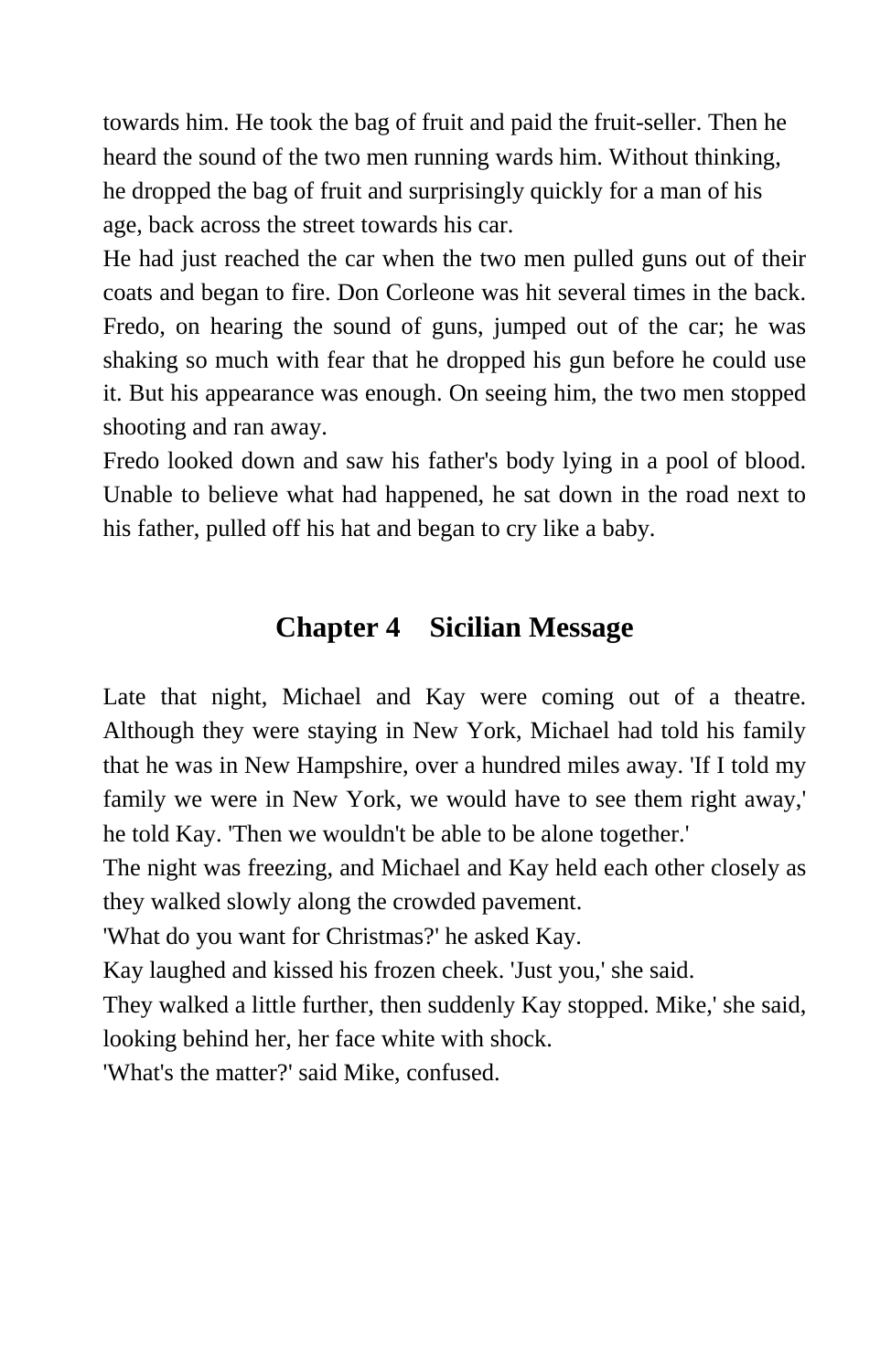She took his hand and led him back to a newspaper shop they had just passed. She pointed to a newspaper. Michael picked it up. 'VITO CORLEONE SHOT FIVE TIMES' he read on the front page. Opening it, he saw a photograph of his father. 'KILLERS SHOOT UNDERWORLD BOSS'.

Without looking at Kay, he ran across the street to a public telephone and rang Sonny.

'Sonny?' he said. 'It's Michael. Is he all right?'

'We don't know yet, but he's hit bad, Mikey,' his brother said. 'Where have you been? We've been worried.'

Michael suddenly felt guilty about lying to his family about New Hampshire. 'I called. Didn't Tom tell you?'

'No. But come home, Mikey. You should be with Mama. We need you.'



*Michael picked up the newspaper. 'VITO CORLEONE SHOT FIVE TIMES' he read on the front page.*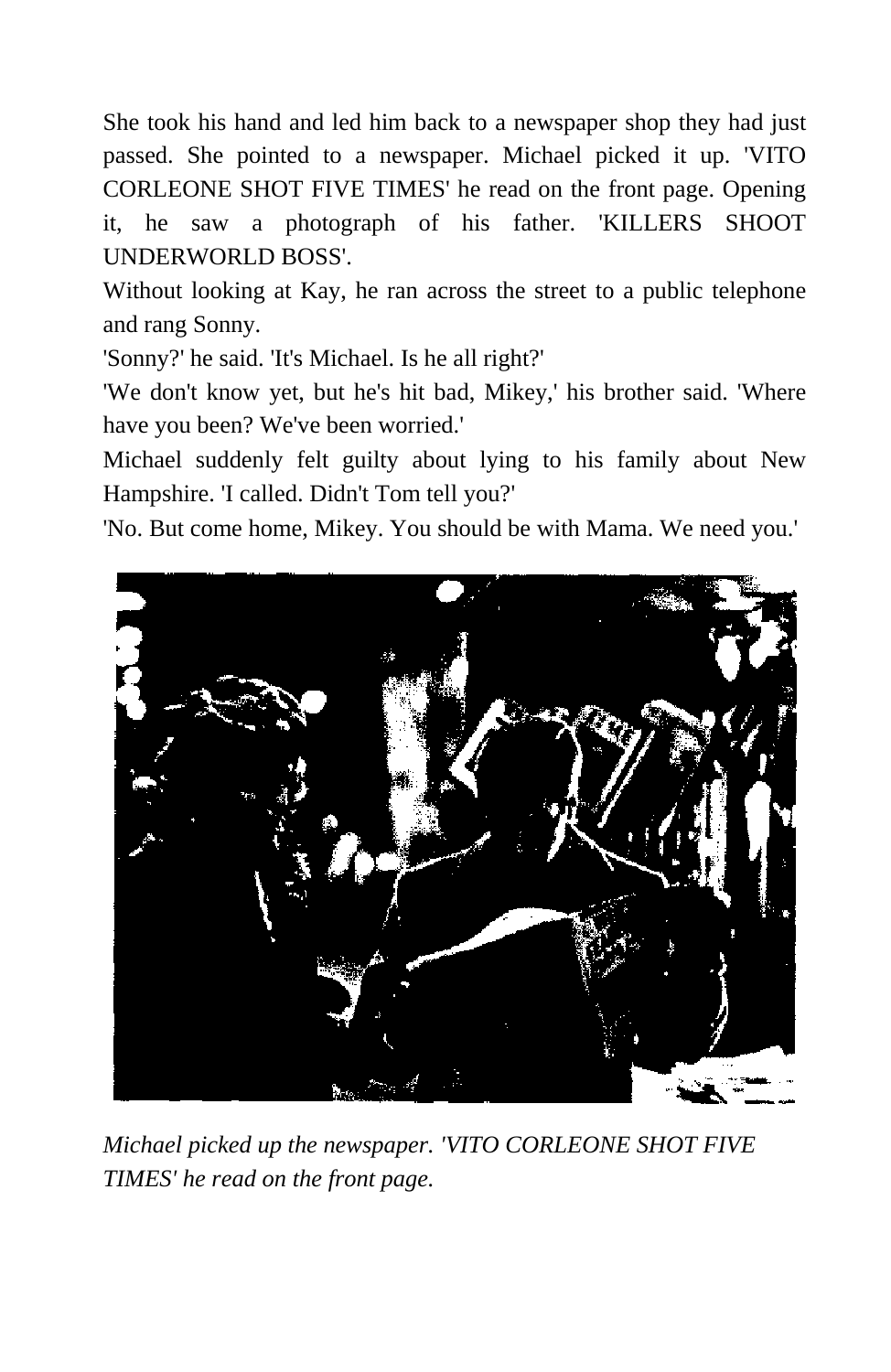Michael put down the phone. Kay, who had followed him across the road, looked at him with tears in her eyes. Michael kissed her and hugged her tightly. Then, stepping away from her, he said: 'Go back to the hotel, Kay. I've got to go home.'

**♦**

As soon as Sonny had put down the phone, there was a knock on the door.

'They say he's dead, Sonny,' said Pete Clemenza as he came in.

Sonny took him roughly by the collar and threw him against

the wall.

'Take it easy,' Clemenza cried.

Sonny took a deep breath and took his hands away. 'I'm sorry,' he said. And then asked: 'How's Paulie?'

'Paulie wasn't there. He was sick.'

'What do you mean? How many times has he been sick?'

'I don't know, Sonny,' Clemenza said, half afraid, half confused. 'Three, maybe four times.'

'Listen. I don't care how sick he is. I want you to bring him to my father's house now. Do you understand?'

After Clemenza had gone, Sonny looked at his wife, who was standing nervously in the doorway, holding a crying baby. He hugged and kissed them both, trying to calm them down. Trying to calm himself down. Suddenly, the phone rang again. The voice on the other end was very soft, very gentle:

'We have Tom Hagen,' the voice said. 'In about three hours we'll let him go. He'll have a message for you. Don't do anything stupid until you've heard what he has to say. Your father's dead. Let's all keep clear-headed about this, OK?'

OK.' Although he felt like shouting, Sonny spoke quietly. 'I'll wait.'

He immediately left his house and crossed the private road to the one where his father lived. He found his mother in the kitchen.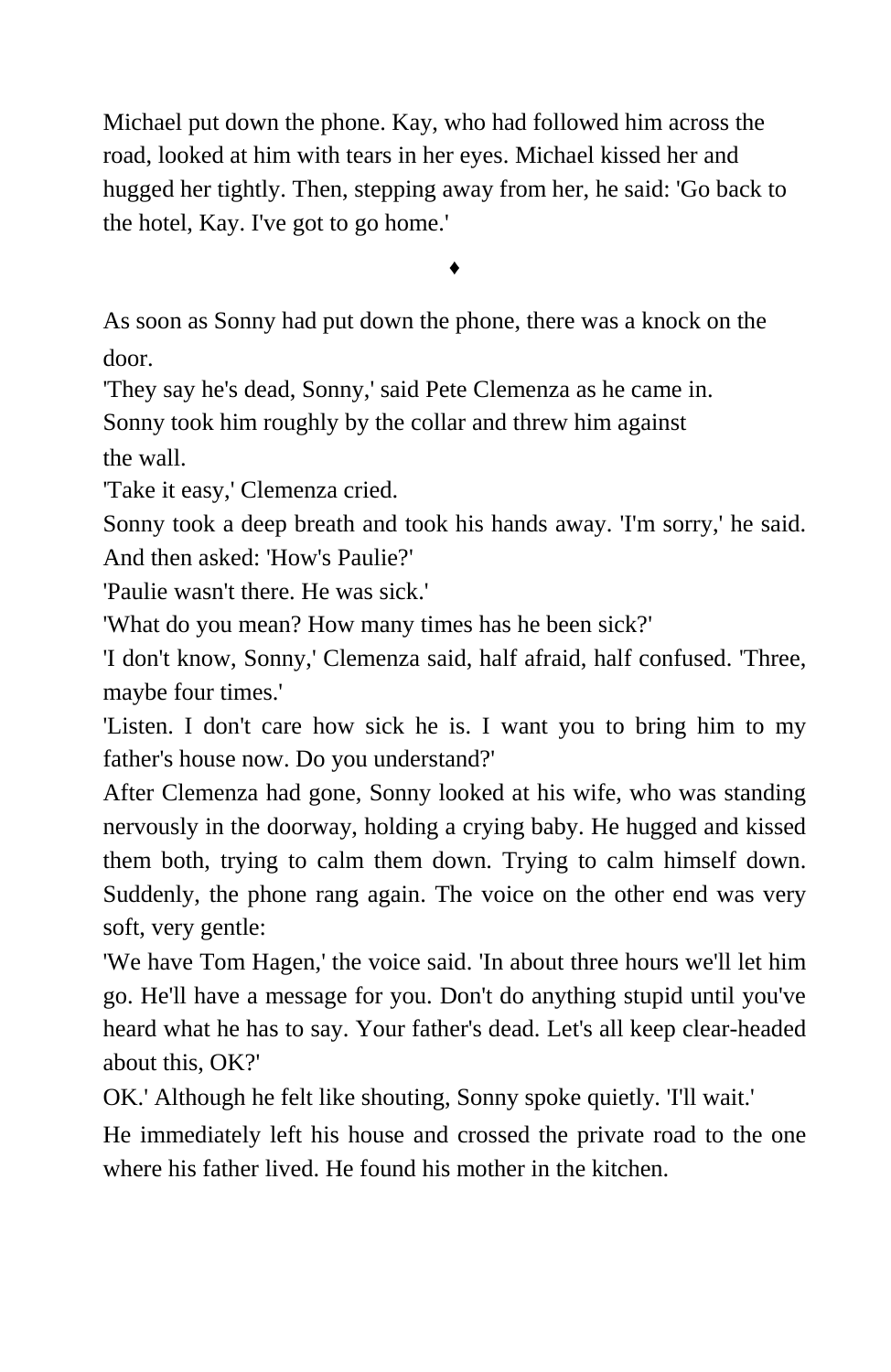'Papa's hurt,' he told her. 'I don't know how bad.'

His mother just said: 'I'll go and get ready. I might be able to see him.' She didn't ask her son any questions. A Sicilian woman was taught never to ask men questions.

Sonny took a mouthful of bread, went into his father's office and picked up the phone. 'Tessio? I want fifty good men here right away.'

'What about Clemenza's people?' Tessio asked.

'No. I don't want to use his men right now.'

Then he made a second call. This time it was to a friend of his who worked for the telephone company. 'Farrell? I want you to do me a favour. I want you to check two phone numbers for me. Give me all the calls they made and received over the last three months. It's very important. Give me the information before midnight.' He gave him Paulie Gatto's and Pete Clemenza's numbers.

Then he made a third call. He phoned Luca Brasi. But this time there was no answer.

#### **♦**

When Michael arrived, he found his father's house full of men he didn't know. He went into the living-room, shook hands with a sad-looking Pete Clemenza, kissed Tom Hagen's wife on the cheek, then went into his father's corner-room office.

Sonny was sitting with Tessio, talking quietly. When he saw Michael, he stood up and ran towards him. 'I'm really glad to see you,' he said, hugging his brother warmly. 'Mama's at the hospital with the old man. He's going to be OK, thank God.' But then he saw Michael sit down, and he stopped smiling. 'What are you doing?' he said. 'I'm talking important business with Tessio.'

'Maybe I can help, 'Michael said.

'If you stay here, you'll hear things you shouldn't,' Sonny warned him. 'The old man will kill me if he finds out.'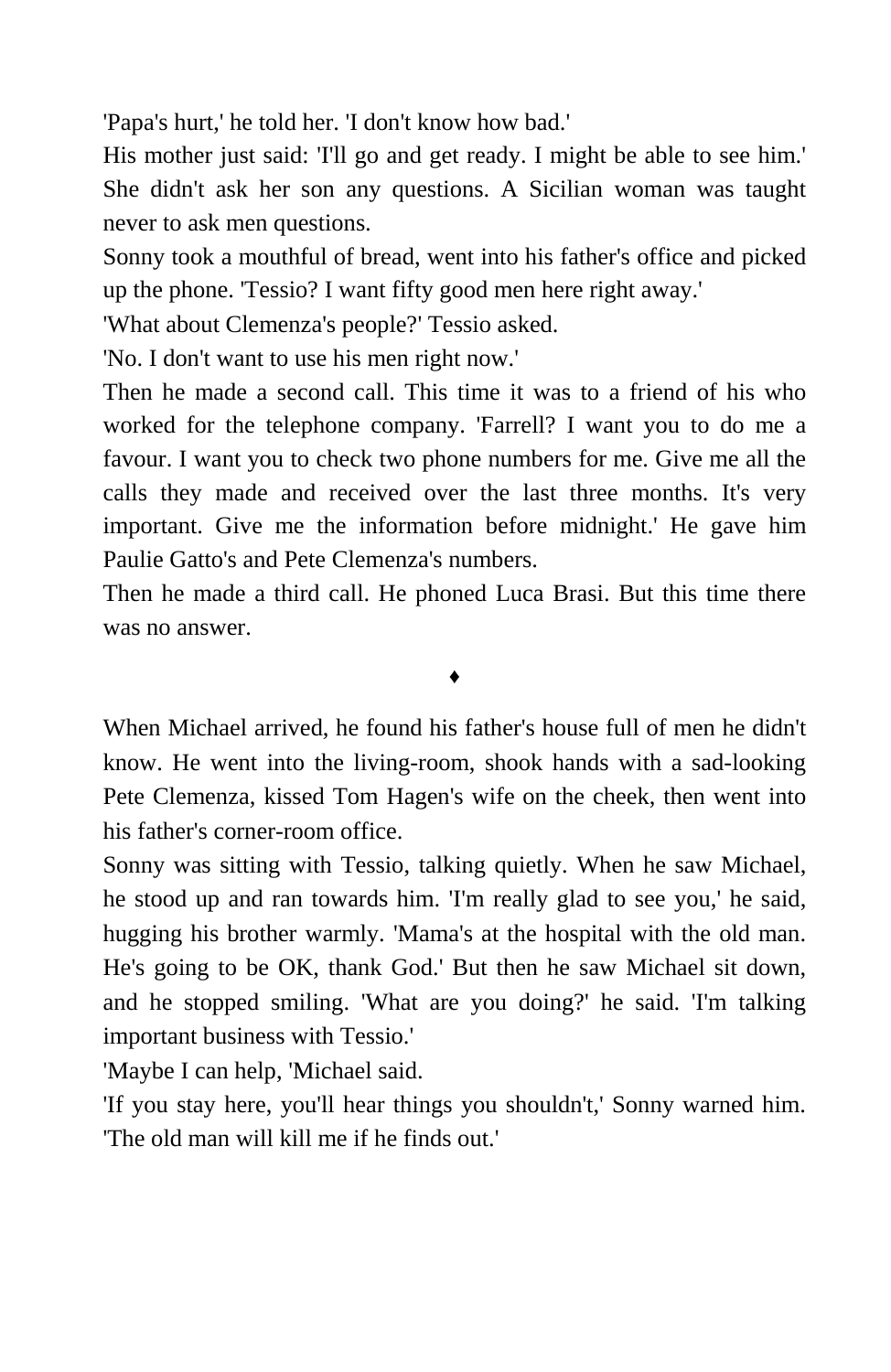Michael stared at his brother. 'He's my father too,' he said quietly-

'OK,' said Sonny, annoyed at Michael's refusal to leave. 'You want to hear? Then I'll tell you. Whose head do we shoot off, Paulie's or Clemenza´s? One of them betrayed the old man to Sollozzo. Who do you think it was?'

If Sonny was hoping to shock Michael, he didn't succeed. His younger brother just looked at him coldly and said: 'Not Clemenza.'

Sonny stared at his brother for a moment, then looked at Tessio with disbelief. 'I don't believe it. The college boy's right. It *was* Paulie. I had their numbers checked. While Paulie was sick, he got phone calls from Sollozzo's people.'

Michael got up and stood in front of his brother. 'Is there going to be a war, Sonny?' he said.

'Of course there is. Unless the old man tells me different. Sollozzo's a dead man. I'm going to hit all five families if I have to The Tattaglias are going to eat dirt.'

'Wait, Sonny' Michael said with a look of warning in his eyes. 'This isn't how Papa would do it.'

Just then, they heard loud voices from outside the door, and the sound of people laughing. Sonny Michael and Tessio rushed out of the room and saw Tom Hagen standing at the front door, hugging his wife and smiling.

Sonny, Tom, Clemenza and Tessio sat in the Godfather's office, talking. They were planning to kill Sollozzo, wondering where Luca Brasi was, thinking about what to do if the Godfather died. Michael sat by the desk, listening to the conversation, but not permitted to speak. There was a knock at the door, and Paulie Gatto came in. He was blowing his nose, and looked very ill.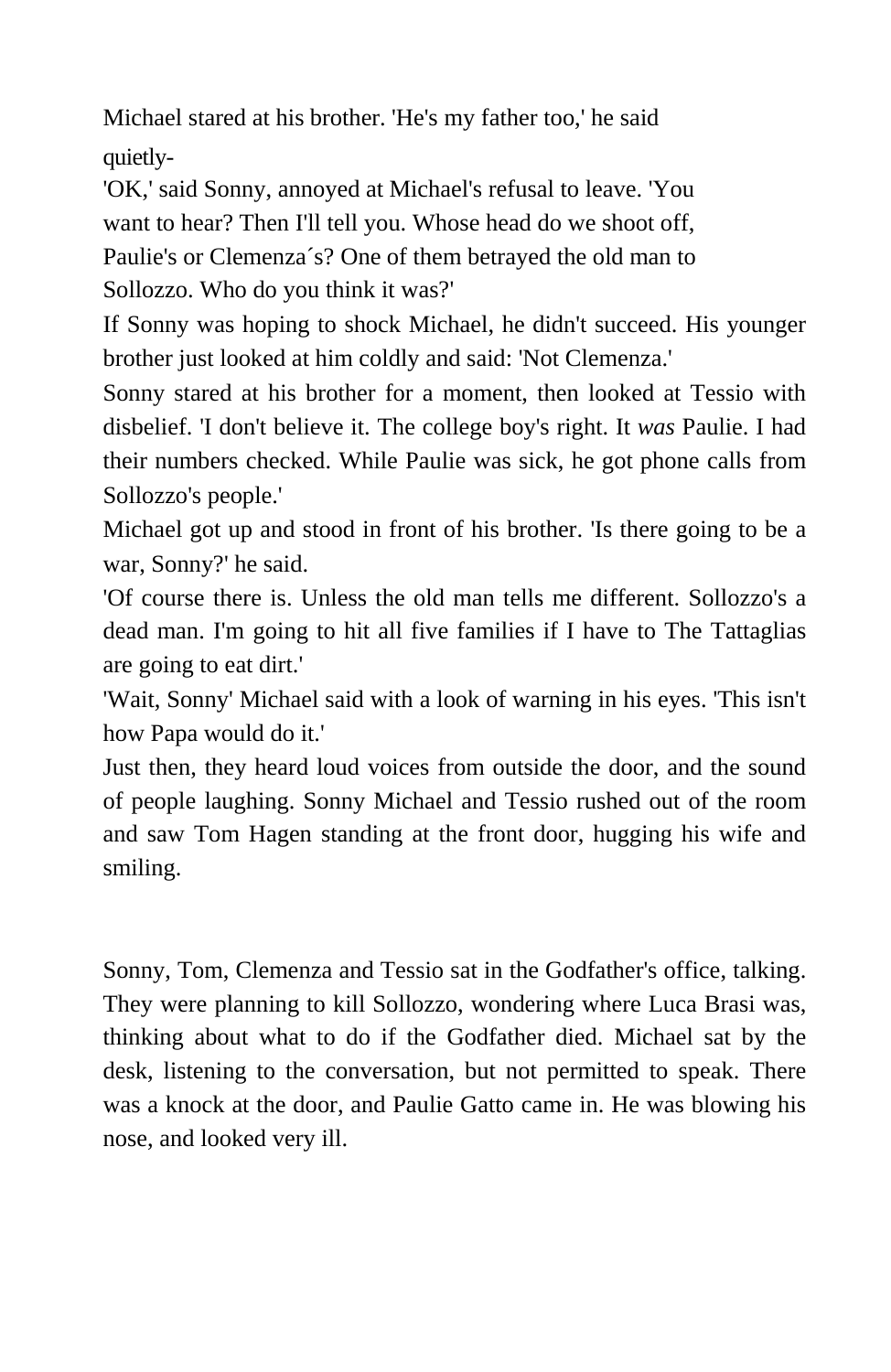<span id="page-23-0"></span>'There's a man at the gate,' Paulie said, looking at Sonny. 'He's got something for you.'

Sonny sent Tessio out to see what it was. Then he smiled at Paulie. 'Are you OK, Paulie?' he asked. 'Why don't you go to the kitchen and get something to drink? You look terrible.'

When Paulie had gone, Sonny turned to Clemenza. 'I want you to kill him tomorrow,' he said. 'He betrayed the old man to Sollozzo. I don't want to see him again.'

Clemenza hid his surprise and just nodded. To him, it was just a job.

Then Tessio came into the room. He was carrying something inside a large piece of brown paper. He gave it to Sonny, and stepped back. Sonny opened the paper. Inside, there was Luca Brasi's jacket. And inside the jacket, there was a dead fish. Sonny looked up at Tessio, confused. 'What's this?' he asked.

'It's a Sicilian message,' Tessio said in his deep but strangely gentle voice. 'It means that Luca Brasi sleeps with the fishes.'

# **Chapter 5 Seeds of Revenge**

The next night, before going to visit his father in hospital, Michael had dinner with Kay in the hotel. They didn't talk much. Kay kept looking across the table at him, worried by his silence. Finally, he put down his glass of wine, stood up and said: 'I have to go.'

'Can I come with you?' Kay said, staring at her food.

'There'll be policemen at the hospital,' Michael said, putting on his coat. 'Reporters too. I don't want to get you mixed up in this.'

Kay looked at him sadly. She understood that, since the shooting of his father, he was different. He was more distant from her. 'When will I see you again?' she asked quietly.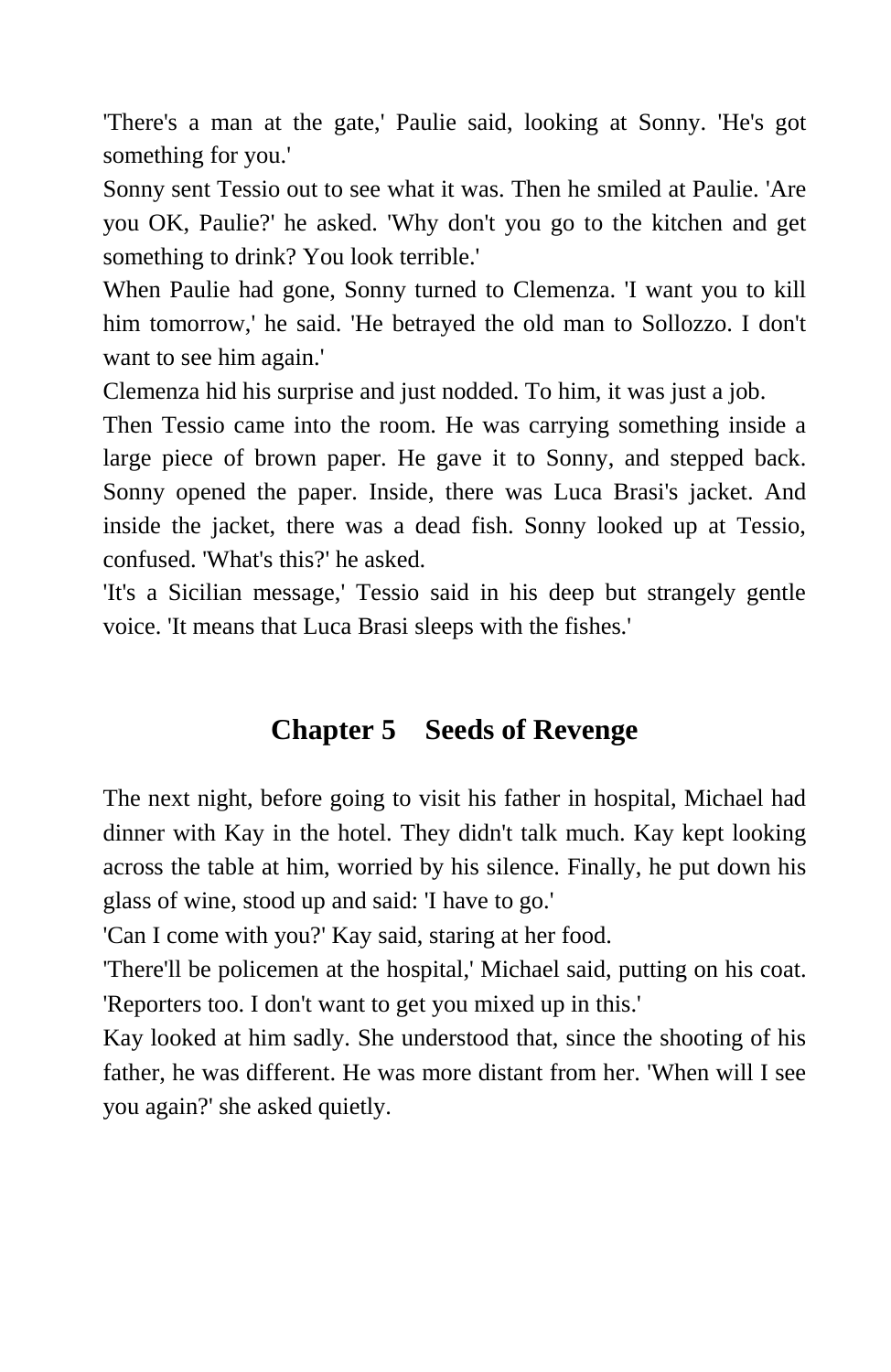Michael found it difficult to look her in the eyes. 'Go back to your parents and I'll call you,' he said.

But Kay repeated her question: 'When will I see you again?' This time, Michael looked at her. 'I don't know,' he said, touching her gently on the shoulder. Then, without another word, he left her sitting alone at the table and walked towards the door.

**♦**

When Michael got out of the taxi, he was surprised to see that the street outside the hospital was quiet and empty. When he climbed the steps and went through the front door, he was even more surprised to find that there was nobody inside the hospital either. 'Where are Tessio's and Clemenza's men?' he thought nervously as he took the lift up to the fourth floor.

There was nobody outside his father's room. Michael opened the door slowly and walked inside. His father was lying in bed; glass bottles hung next to him. As Michael stood by the bed and looked down at his sleeping father, he heard a noise behind him in the doorway.

He turned quickly. It was only a nurse.

'What are you doing here?' she whispered angrily.

'I'm Michael Corleone. This is my father. There's nobody here. What happened to the guards?'

'Your father had too many visitors. The police came and made them all leave ten minutes ago.'

Michael thought quickly. He picked up the phone by the bed and told Sonny to send some people to the hospital at once. Then he told the nurse to help him move his father's bed to another room. When she complained, he said: 'You know my father? Men are coming here to kill him. You understand? Now help me, please.'

As Michael and the nurse were pushing the bed carefully through the narrow door of another room, they heard the sound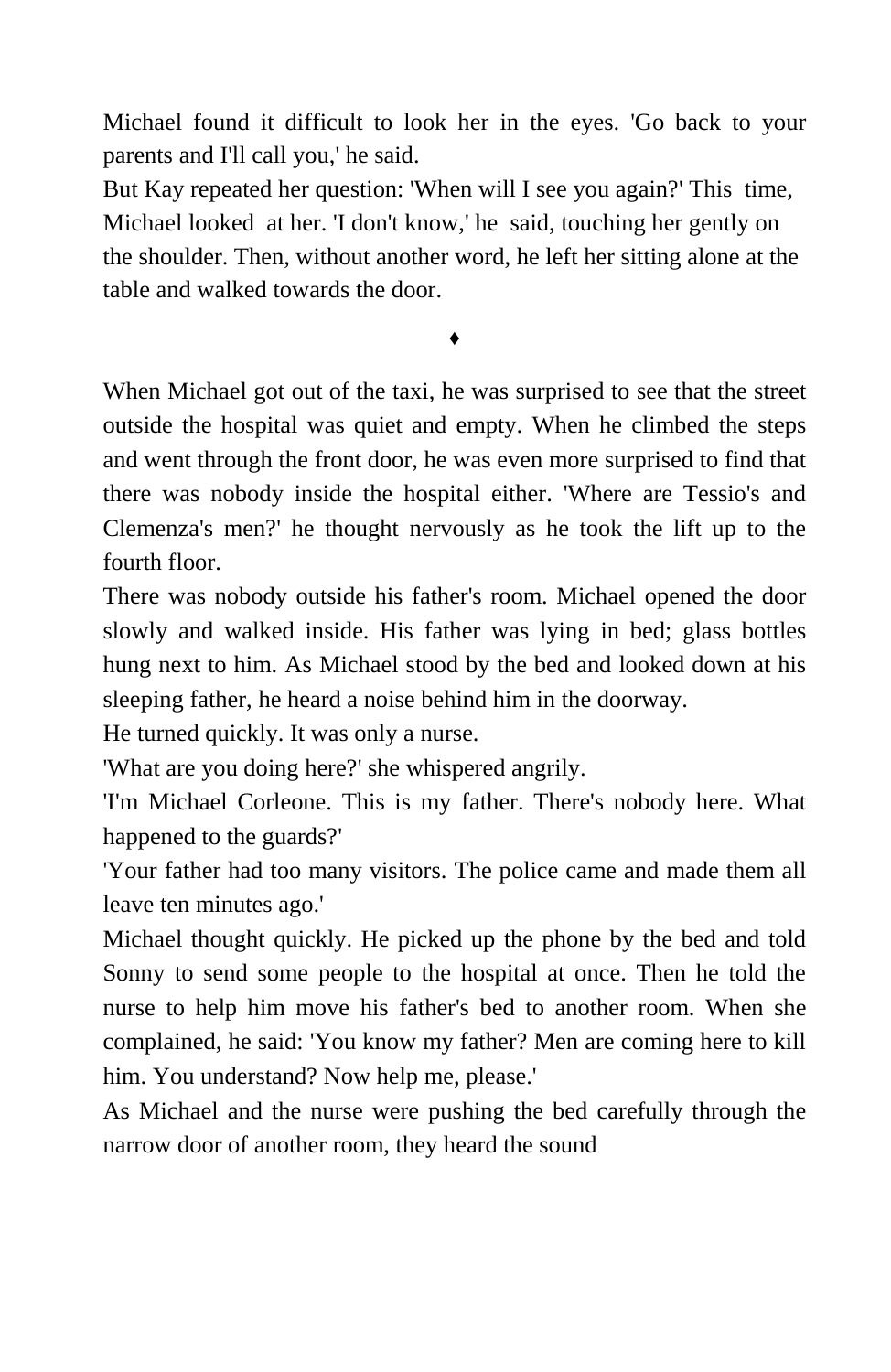

*Michael's father was lying in bed; glass bottles hung next to him.*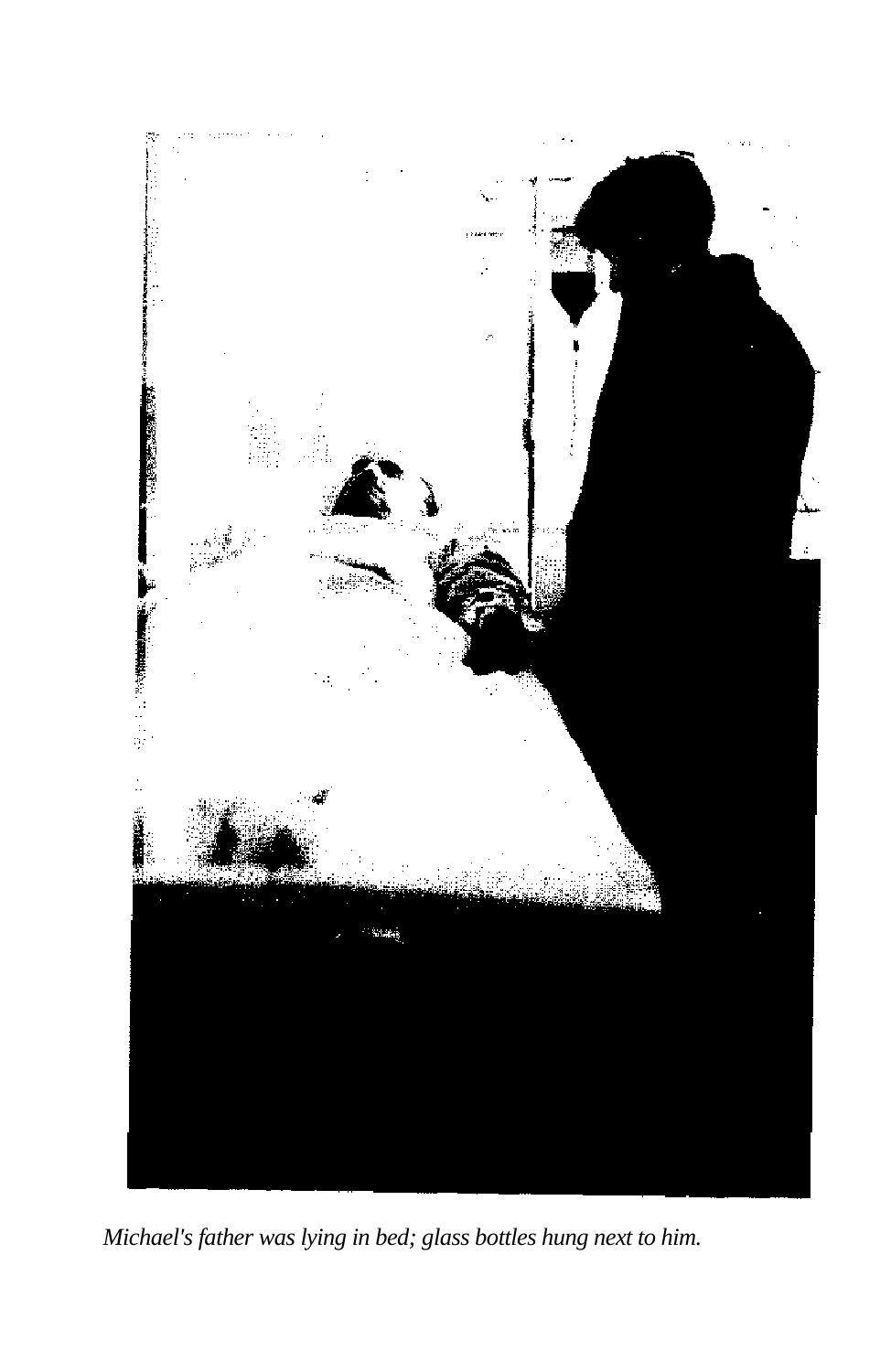of someone coming up the stairs. Michael closed the door quietly and looked through the window. He saw a man in a black hat and long black coat carrying flowers. Michael didn't know who he was, but decided that he didn't look like a killer.

'Who are you?' he said, opening the door.

The man turned round, surprised. 'I am Enzo,' he said. 'The butcher.'

'Listen, Enzo,' Michael said. 'You'd better get out of here. There's going to be trouble.'

Enzo lifted his head and looked at Michael proudly. 'If there is trouble, I stay here to help you. For your father.'

Michael didn't argue. He needed help. 'Go outside,' he told Enzo, 'and stand in front of the hospital. I'll be out in a minute.'

He went back into the dark room and looked down at his father. 'It's all right, Papa,' he whispered, softly touching his father's grey hair. 'I'll take care of you now.' He bent down to kiss his father's hand and, when he looked up, he saw a tear in the corner of his father's eye.

Michael found Enzo outside on the steps in front of the hospital. He threw Enzo's flowers away, turned up the collar of Enzo's coat and told him to put his hand in his pocket as if he had a gun. They waited nervously in the icy cold and dark.

A few minutes later, the silence was broken by the soft sound of an engine moving slowly along the street. Michael and Enzo held their breath as a long black car appeared in front of the hospital gates and stopped. Shadowy shapes of men in hats moved inside the car. They seemed to be talking to each other. Then the car moved quickly away.

Michael smiled at Enzo. 'You did well,' he said.

Enzo smiled and took out a packet of cigarettes, but his hands were shaking. Michael lit a cigarette for him. To his surprise, his own hands weren't shaking at all. He felt completely calm.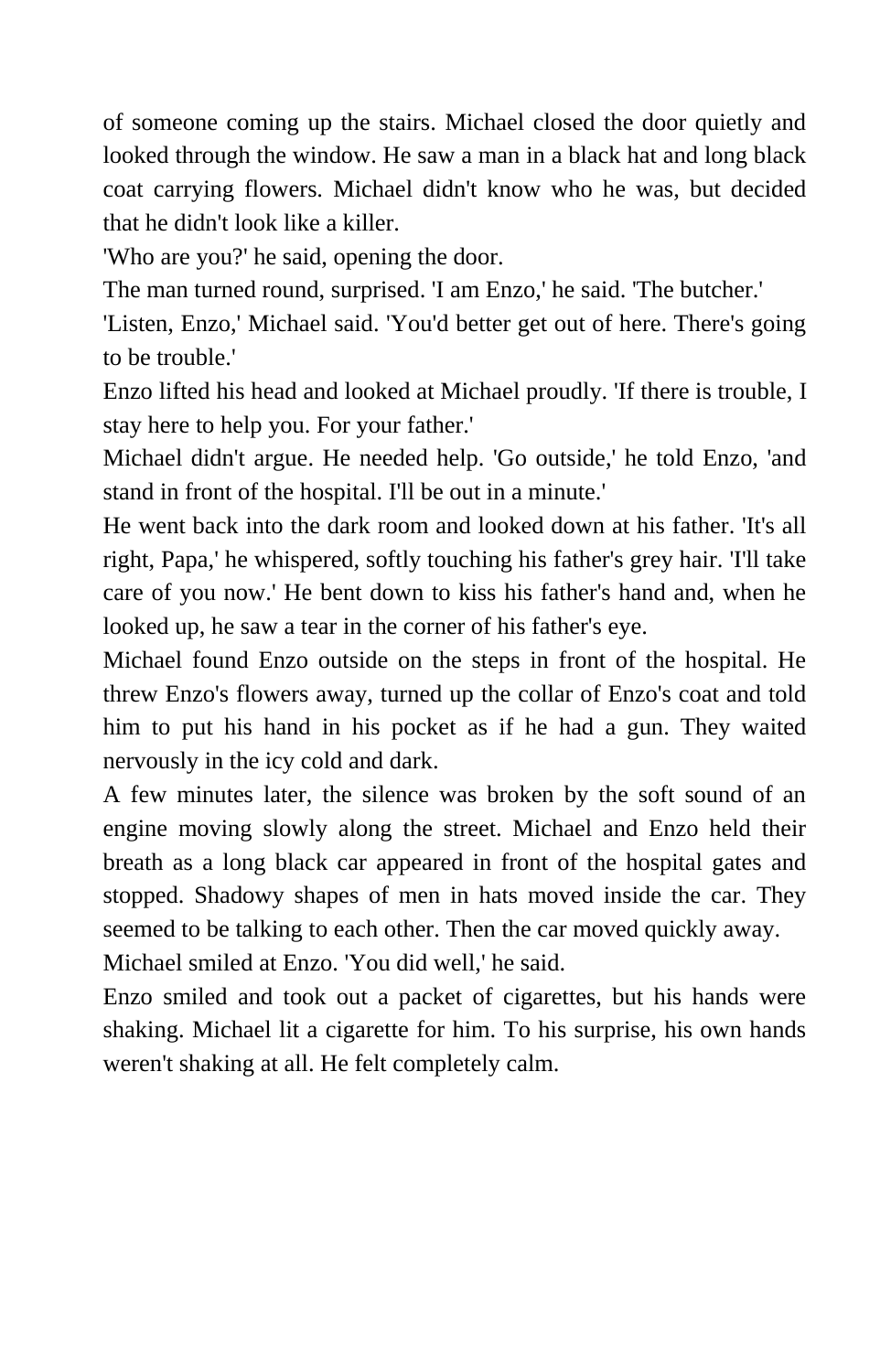Suddenly, there was the sound of police cars, and the street outside the hospital was filled with policemen.

'Good old Sonny,' Michael smiled as he walked down the steps to meet them. What happened next took him completely by surprise. Two policemen took him roughly by the arms while a third policeman searched him. A huge police captain with a strong red face and white hair walked towards him.

'I thought I locked all you gangsters up,' he said angrily to Michael. 'Who are you?'

Michael looked up into the police captain's fiery eyes and said, unafraid: 'What happened to the men guarding my father, captain?'

'You little animal!' the captain shouted. 'Don't tell me my business! Now, get out of here and stay away from this hospital!'

The policemen let go of Michael's arms, but Michael didn't move. 'I'm not going until you put some guards outside my father's room,' he said.

The captain shouted to his men: 'Take him away!'

Michael stared at him coldly. 'What's Sollozzo paying you to betray my father, captain?'

At this, the captain lost all control. 'Hold his arms!' he told the policemen behind Michael. Then, as they held him, he hit Michael hard in the face.

Before he could hit Michael again, another car suddenly arrived. It was Tom Hagen with a group of men to guard the Godfather. Tom saw Michael's face covered in blood and said: 'Do you want to report this?'

Michael had trouble talking, but he managed to say: 'That's OK, Tom. It was an accident.' As he spoke, he didn't take his eyes off the police captain. He tried to smile. He didn't want to show anyone how he really felt at that moment. Seeds of revenge were growing in his icy heart.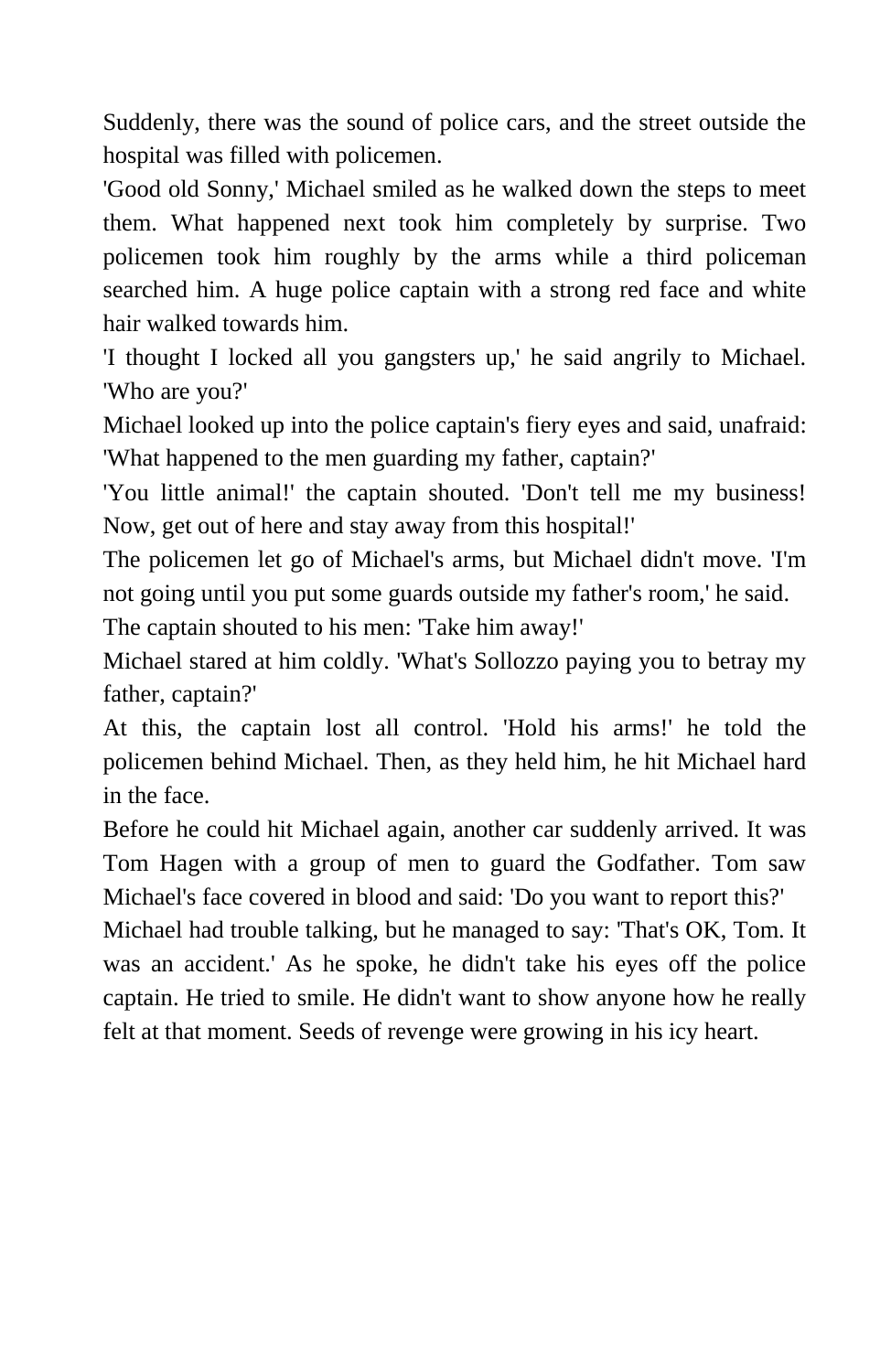# **Chapter 6 Nothing Personal**

<span id="page-28-0"></span>The entrance to the private road where the Corleone family lived was crowded with cars and men with guns. As Michael and Clemenza got out of the car together and walked in, Tessio came to meet them.

'Why all the guns?' Clemenza asked.

'We'll need them,' Tessio said. 'After Sollozzo tried to kill the Don at the hospital, Sonny got angry. We killed Bruno Tattaglia at four o'clock this morning.'

Inside the house, Sonny was in an excited, happy mood. He held Michael's badly bruised face in his hands and laughed. 'Hey Mikey, you look beautiful!'

Michael pushed his brother's hands away and went to pour himself a drink to take away the pain.

'Hey, Tom,' Sonny said, turning to the *Consigliori.* 'Listen to this. Sollozzo wants to talk. He wants us to send Michael to hear his offer.'

Tom looked worried. Sonny was talking and laughing as if it was all a joke. 'Perhaps we should hear what Sollozzo has to say,' he said, 'We don't want another war.'

Sonny stopped smiling at once. 'No!' he said, suddenly angry. 'No more. Not this time. No more meetings. No more Sollozzo tricks. I want Sollozzo dead. If not, we'll have a war!'

'You're taking things too personally,' Tom said, getting angry too. 'This is business.'

'I don't want your advice,' Sonny said.'I just want you to help me win, all right?'

When everybody had calmed down, Tom explained to Sonny why he thought killing Sollozzo was a bad idea. 'Sollozzo's paying the police captain who hit Michael a lot of money. His name's McCluskey. He's agreed to be Sollozzo's bodyguard at the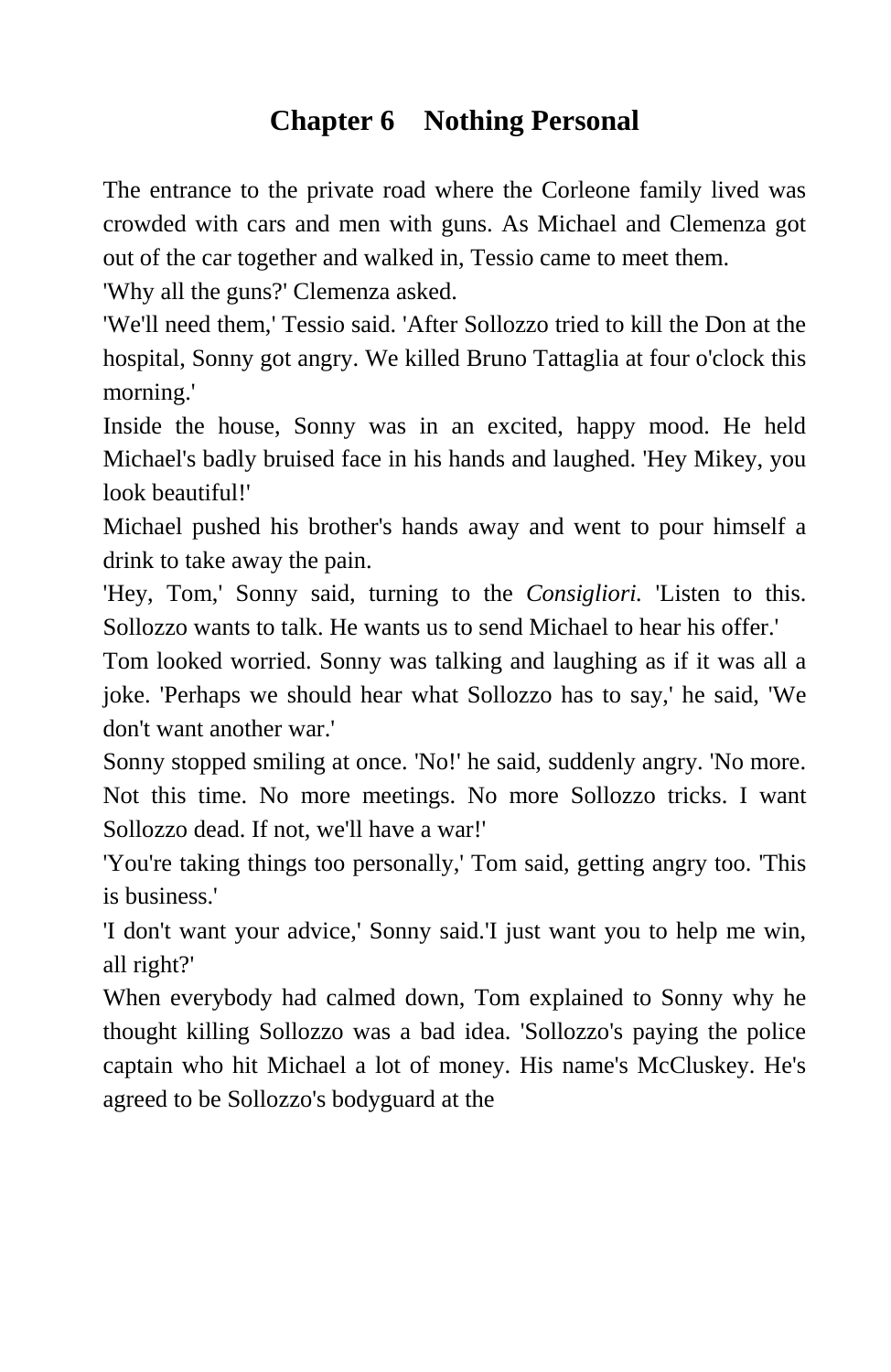meeting. Now you must understand, Sonny, that you can't kill Sollozzo while he's with McCluskey. Nobody's ever shot a New York police captain. It would be a disaster. All the five families would come after you. All our important friends would disappear. We'd have no friends in the world. We'd be finished!'

Sonny listened to Tom carefully, and finally agreed to wait. But Michael, who had heard the whole conversation from his armchair said: 'We can't wait.'

Sonny and Tom stared at him in surprise, but Michael went on thoughtfully: 'We've got to kill Sollozzo before he kills Papa.'

Tom thought for a moment, and then said quietly: 'Mike's right.'

'But you just told me we can't kill him because of McCluskey!' Sonny said, waving one arm angrily at Tom.

'They want to have a meeting, right?' Michael began to take control of the conversation. 'Find out where it's going to be. If Clemenza can think of a way of hiding a gun there, I'll kill them both.'

There was a long silence as everybody looked at each other in disbelief at what they had heard Michael say. Then Clemenza laughed, closely followed by Sonny and Tessio. Only Tom looked serious. He knew that Michael wasn't joking.

'Hey,' Sonny laughed, walking up and down in front of Michael, who sat strangely still in his armchair looking straight in front of him. 'What are you going to do? Nice college boy. You want to kill a police captain because he hit you in the face? This is business. You're taking it too personally.'

Tom smiled to himself. He had used those exact words to Sonny minutes earlier.

Michael became angry. 'This is a policeman who's mixed up in drugs. He's dishonest.' He turned to Tom. 'Listen, if he's killed, our friends in the newspapers will make a good story out of it. Isn't that true, Tom?'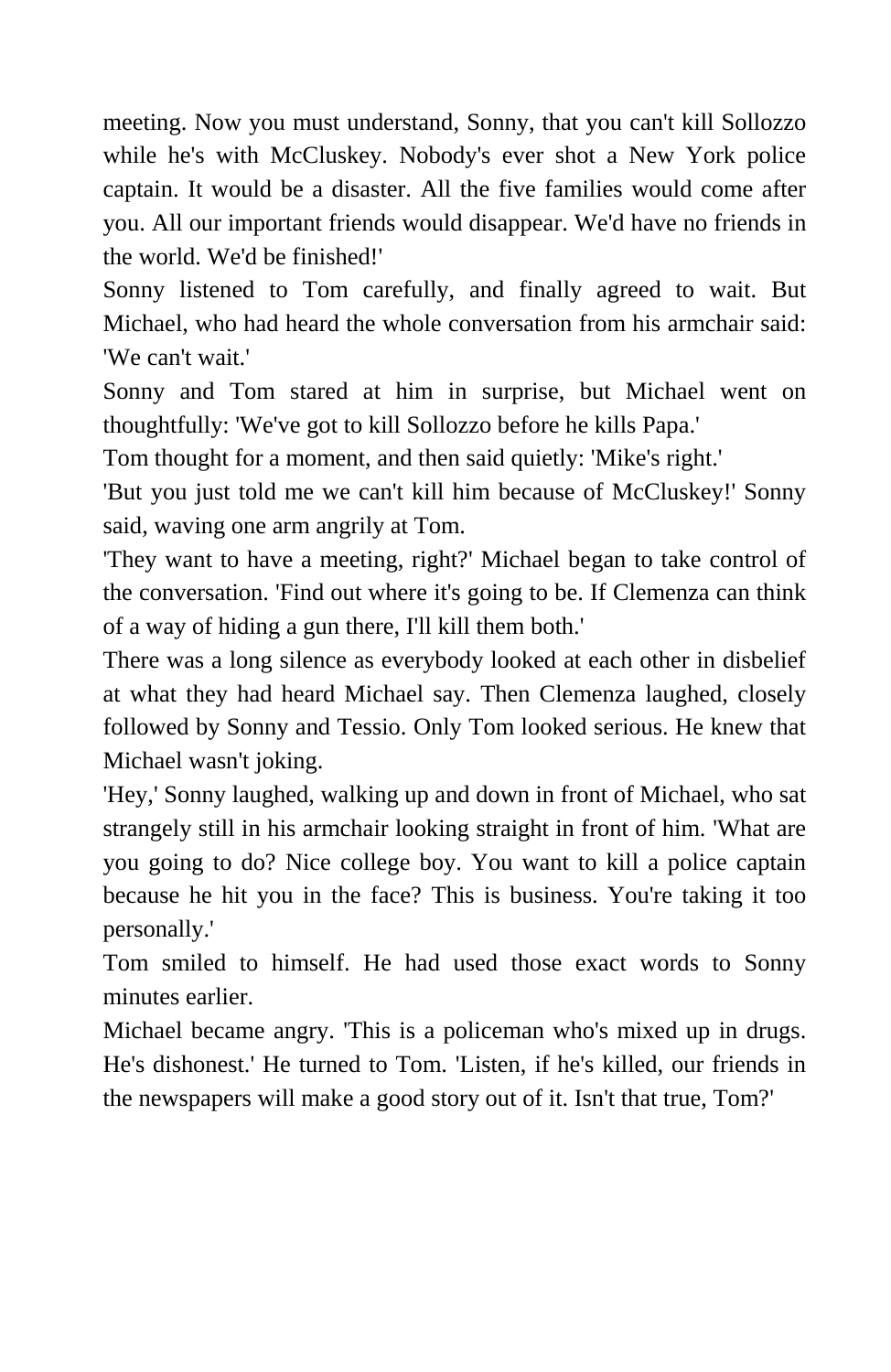Tom looked at Michael thoughtfully for a second before saying: 'You might be right.'

'All right, all right!' Sonny held up his hands. He gave Michael long, hard look, then shook his head as if he didn't want to hear what he was saying. 'OK, we'll do it. Clemenza will teach you everything you need to know. We'll take care of everything. When it's over, things'll be very bad, but that'll be our problem. You'll be out of it, Mikey. We'll make you disappear for a nice long holiday until things calm down.' He looked at Michael, and added in a quiet voice filled with respect for his younger brother: 'You can do it, Mikey. I know you can.'

Michael smiled. He was beginning to feel a real Corleone at last. 'I learnt things from my father too,' he said.

**♦**

Eventually, after a lot of nervous preparation, the meeting between Michael and Sollozzo was arranged. At the last minute, Sonny was able to discover where it was going to take place: a small family restaurant in the Bronx\* called 'Louie's'.

Michael waited alone, as agreed with Sollozzo, outside Dempsey's restaurant on Broadway. Finally, a large black car stopped in front of him, and Michael got into the passenger seat. In the back seat sat Sollozzo and Captain McCluskey, although this evening the policeman was not in uniform.

Sollozzo put a friendly hand on Michael's shoulder and said: I'm glad you came, Mike. We're going to solve all our problems tonight.'

'I don't want anyone to try to hurt my father again,' Michael replied in a quiet, cold voice.

The Bronx: an area of New York City, north-east of Manhattan Island, which is the most famous part of the city.

Broadway: a large street in Manhattan, famous for its theatres, night-clubs and restaurants.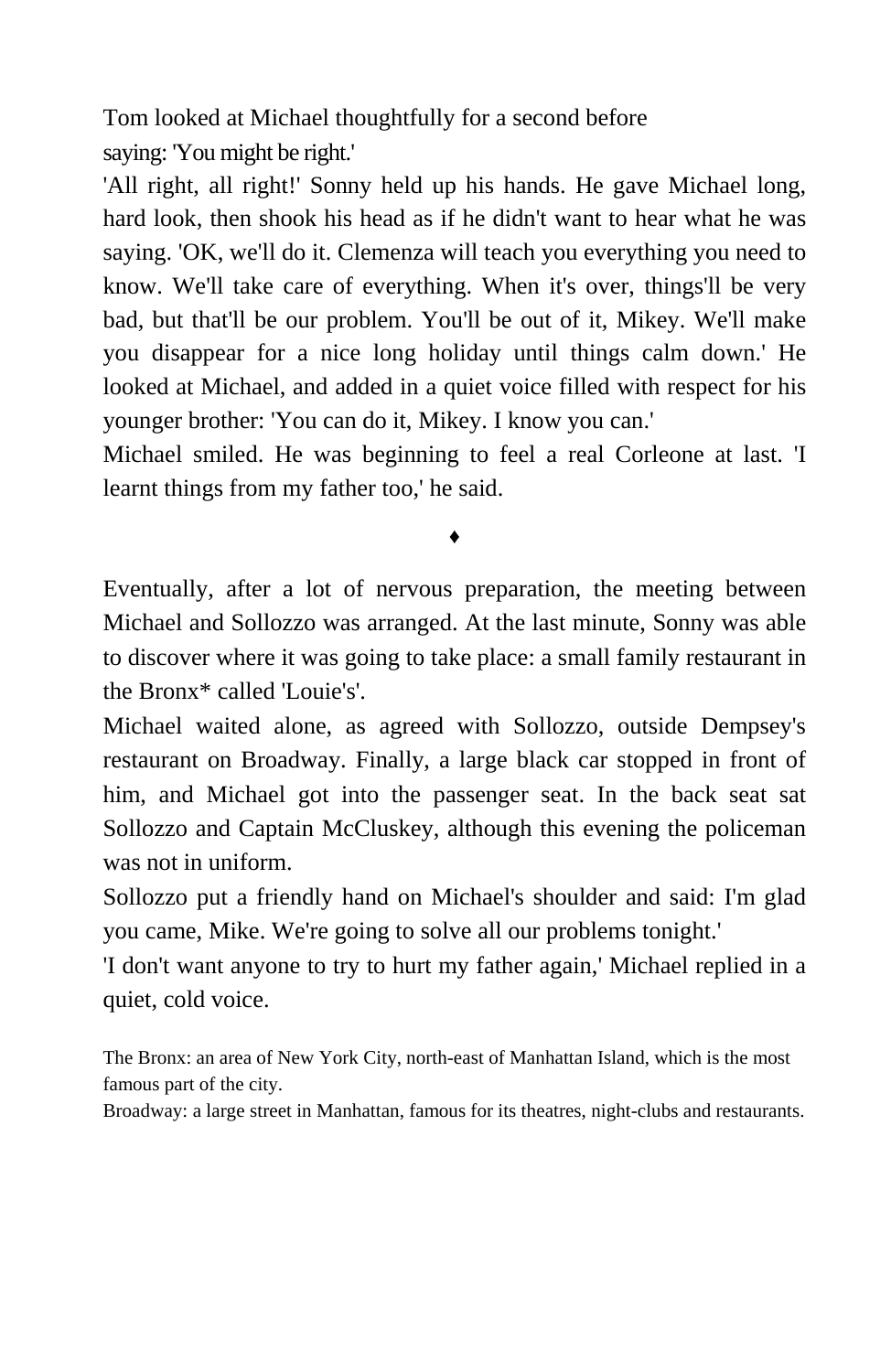'Don't worry,' Sollozzo said warmly. 'He'll be safe. I promise. But please keep an open mind when we talk. I hope you're not a hothead like your brother, Sonny. You can't talk business with him.'

Just then, McCluskey moved forward in his seat and offered Michael his hand. 'You're a good boy,' he said in a strong, friendly voice. 'I'm sorry about the other night, Mike. Nothing personal, I hope. I'm getting too old for my job, I guess.'

Without turning round, Michael shook the policeman's hand over his shoulder.

'And now I'm afraid I've got to search you,' McCluskey said. 'So turn round please, on your knees

Michael did as he was asked. 'He's clean,' McCluskey said at last, sitting back next to Sollozzo. Michael slowly put his hat back on his head, and stared out of the window with a dead look in his eyes.

Half an hour later, McCluskey, Sollozzo and Michael were sitting at a small round table in the middle of a quiet restaurant.

'How's the Italian food here? 'McCluskey asked Sollozzo with real interest.

'Good,' Sollozzo replied. 'The best in the city.'

When the waiter had poured wine into their glasses, Sollozzo began to talk to Michael in Italian. 'I have great respect for your father,' he said. 'What happened between him and me is just business. His thinking is old-fashioned. Let's forget these disagreements. I want peace.'

Michael tried to reply in Italian, but he couldn't think of the words. So he spoke English instead. 'You must promise me that no one will try to kill my father again.'

Sollozzo looked at Michael in wide-eyed innocence. 'You think too much of me,' he said. The the one in danger, not your father. I'm not as clever as you think. All I want is peace.'

Michael looked at McCluskey. The policeman seemed more interested in his food than the conversation. He turned back to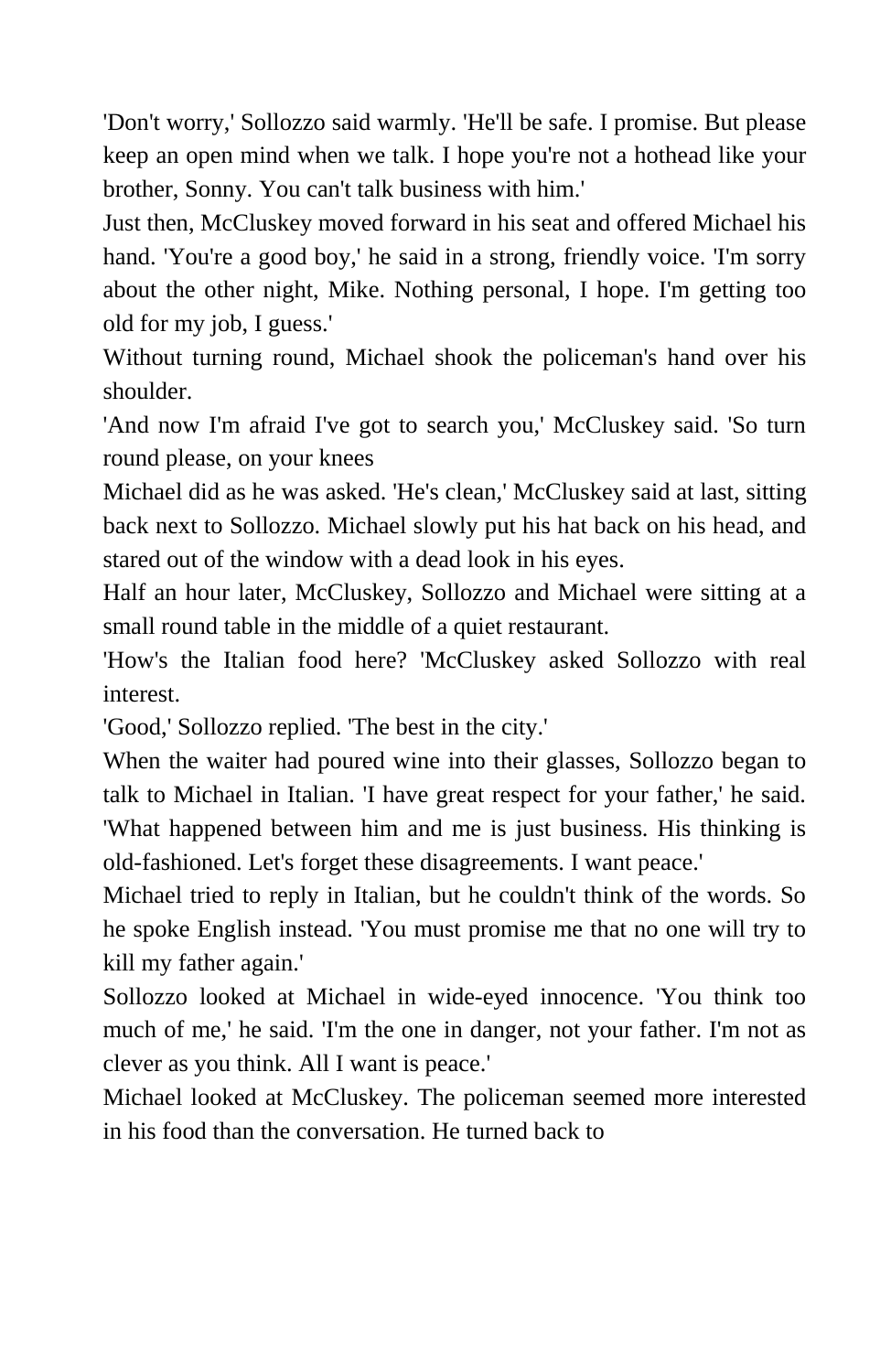Sollozzo, thought for a moment, then said: 'I have to go 'to the bathroom. Is that OK?'

'No problem,' said McCluskey.

But Sollozzo didn't like it. When Michael stood up, he stopped him and searched him very carefully. Finally satisfied that Michael wasn't carrying a gun, he sat down again. 'Don't take too long,' he said, staring at Michael moodily.

Michael found the gun hidden in the toilet. Clemenza had done his job well. He pushed the gun into the top of his trousers, buttoned his jacket, took a few deep breaths to calm himself down, and returned to the restaurant.

Sollozzo was sitting with his back to him, smoking a cigarette. McCluskey looked at Michael out of the corner of his eye, but went on eating. Sollozzo turned round. Michael walked back to his chair and sat down. Sollozzo began talking again in Italian, but Michael couldn't understand a word. He wasn't listening. All he could hear was the sound of his heart, the thunder of blood between his ears. Somewhere behind the restaurant there was the sound of a train. It was getting louder. McCluskey went on eating greedily. Sollozzo moved his face closer to Michael's to talk above the noise of the train. Now was the moment. Now!

Michael jumped to his feet, pulled the gun from his trousers, pointed it straight at Sollozzo's head and fired. The bullet hit Sollozzo between the eyes. McCluskey stared at Sollozzo in surprise, as if watching something far away. He did not seem to realize his own danger. His fork was half-way to his mouth. He was just beginning to understand what was happening when Michael fired at him. The shot was bad. It hit McCluskey in the throat. He dropped his fork, put his hands to his neck and began to cough up food and blood. Very carefully, very coolly, Michael tired the next bullet straight into the policeman's brain. McCluskey stared at Michael for a second then fell forward, his head hitting the table with a crash.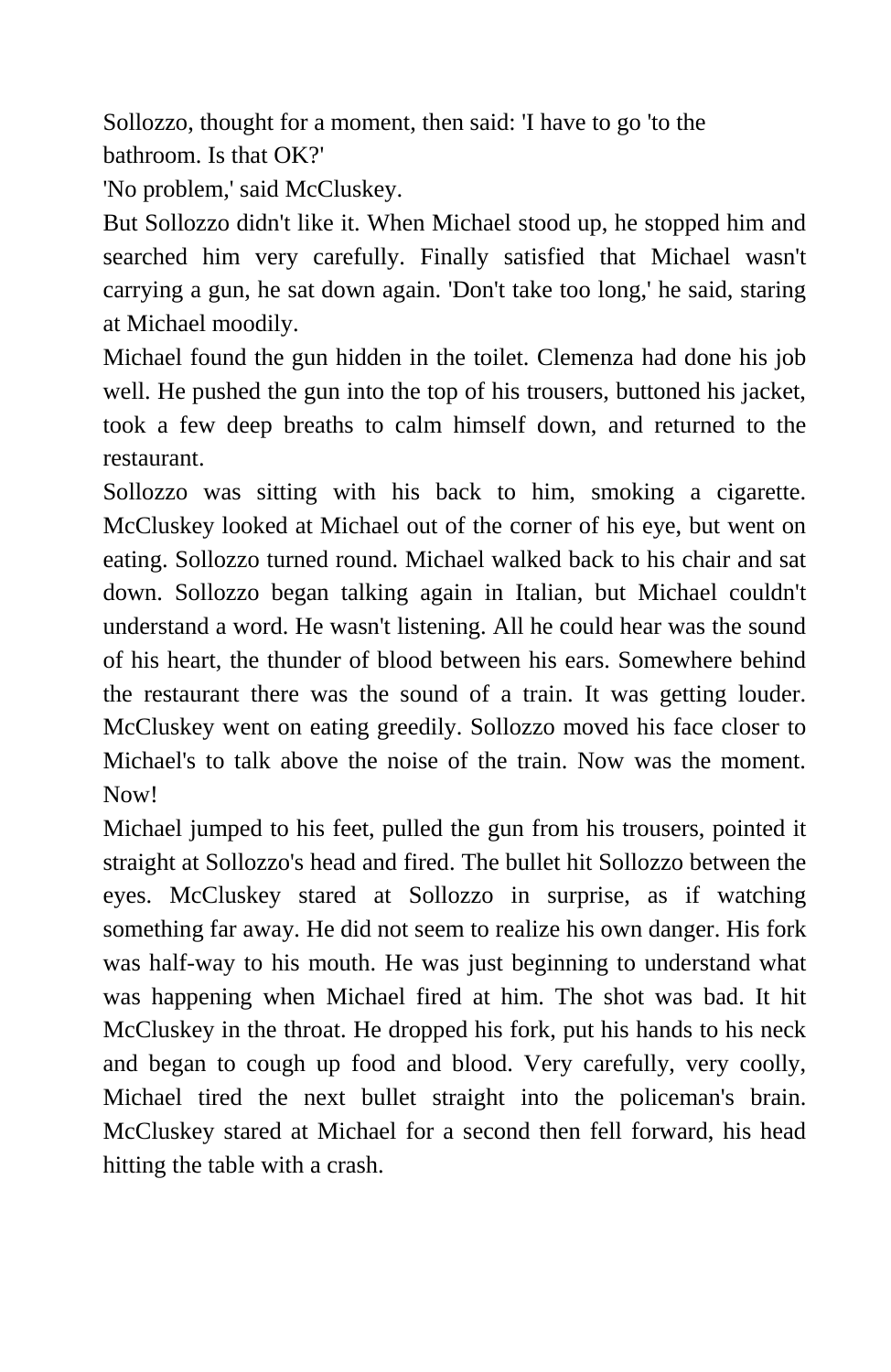

*McCluskey's fork was half-way to his mouth when Michael fired at him.*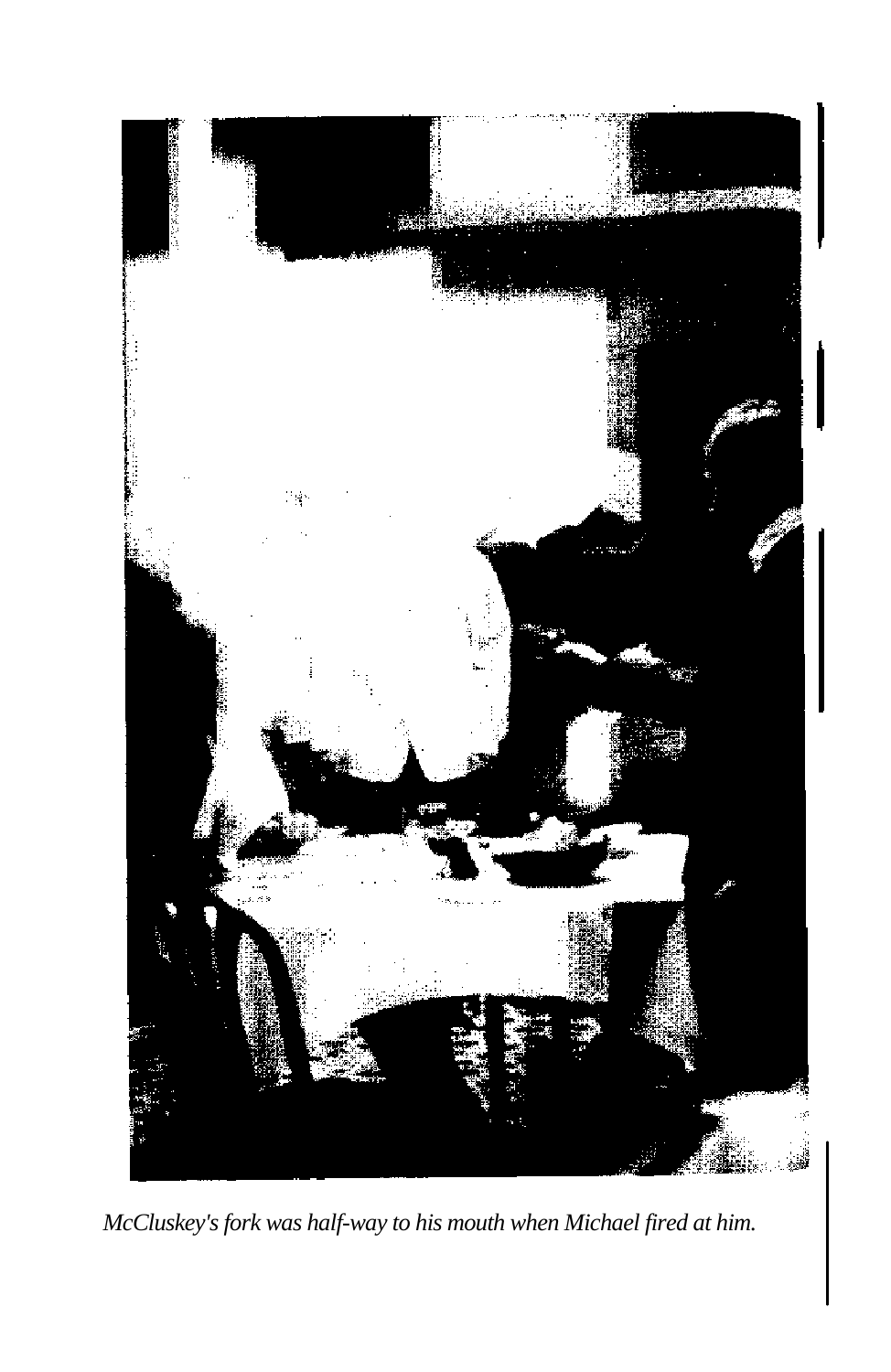<span id="page-34-0"></span>Michael turned away. He let the gun fall from his hand and, looking straight in front of him, he walked quickly out of the restaurant, round the corner and into the car where Tessio was waiting to drive him away.

# **Chapter 7 Apollonia**

After the shooting of Captain McCluskey, the police took revenge on all five New York families. The Five Families War of 1946 had begun. But Michael wasn't there. He was hiding thousands of miles away, in Sicily. He was staying with Don Tommasino, a friend of his father's and a Godfather himself. In the evenings, Michael sat in a huge garden filled with flowers, drinking wine and hearing old stories about his family. During the day, he walked in the Sicilian countryside, dressed in old clothes. Two bodyguards, Fabrizio and Calo, went everywhere with him, carrying guns over their shoulders. Michael often thought of Kay during these long walks in the white hot sun. He felt sad and guilty that he had left America without saying goodbye to her.

One morning, seven months after arriving in Sicily, Michael decided to walk into the mountains past the hilltop town of Corleone. He walked with his two bodyguards along dusty country roads, past fruit-trees and fields of flowers. The hot, still air was rich with the smell of oranges. Along the way, they met a group of girls and children picking flowers. They stopped to watch them pass. One girl in a simple dress with a basket over her arm stopped in front of Michael to pick a small pink flower. Michael watched her, studying the way that her long, brown hair shone in the sunlight and hung around her face. Suddenly, the girl lifted her head and looked at him. She had large brown eyes, and her heartshaped mouth was red with the juice of grapes.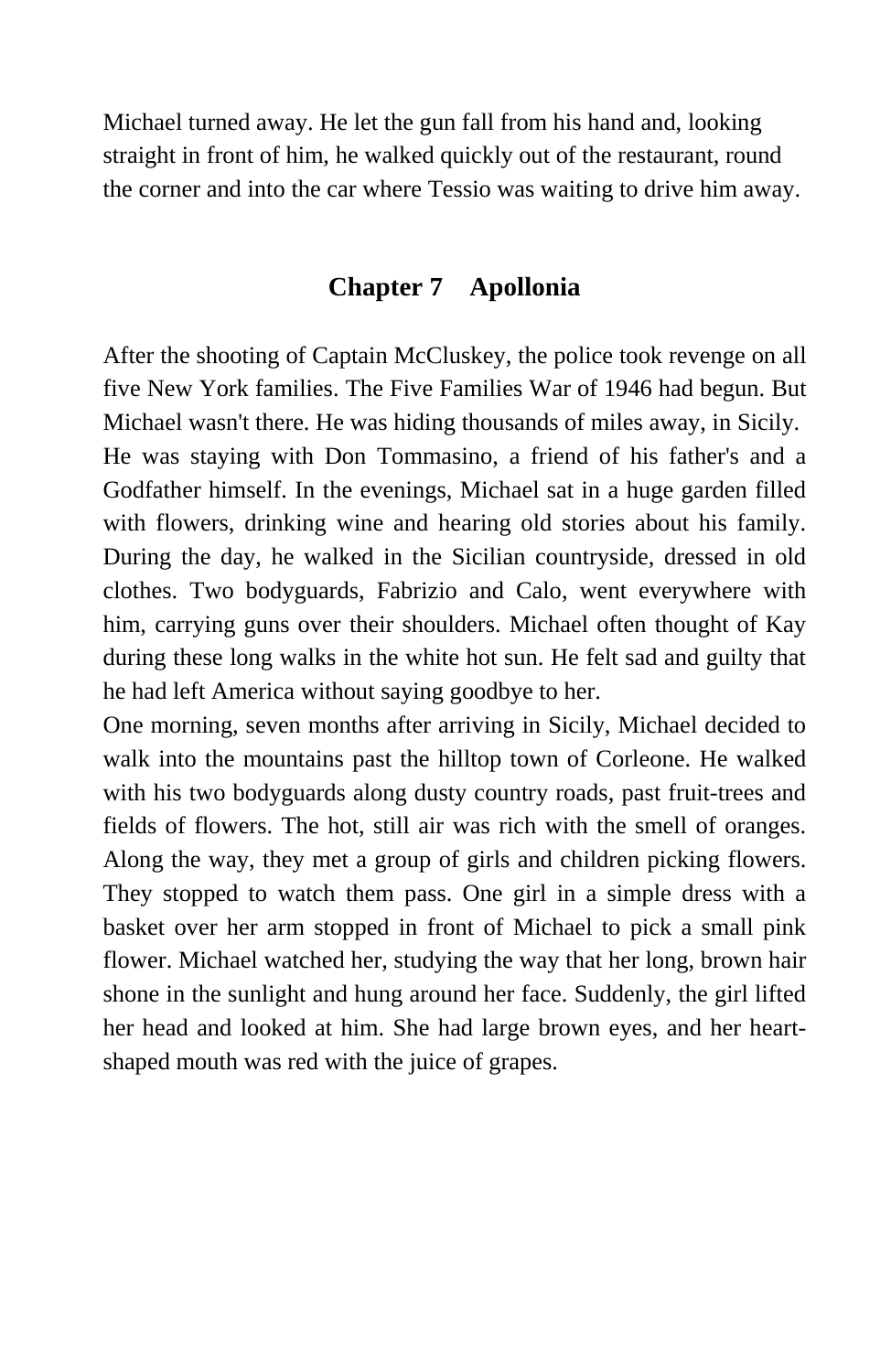Michael felt weak, as if hit by lightning. He had never seen anyone so lovely.

The girl lowered her eyes with a shy smile, ran back to join her friends and disappeared down the road. Fabrizio noticed the look on Michael's face and laughed. 'Let's go and find out who she is,' he suggested. Michael agreed, and followed Fabrizio and Calo down a narrow path towards the village where the girls and children had gone.

In the village, they sat at a table outside a small cafe. The owner of the cafe was a short man with white hair and a dark moustache. He was a friendly man and he smiled as he served them, not worried at all by the fact that his customers carried guns.

When Fabrizio asked the cafe owner about the beautiful girl they had seen picking flowers, and described her to him, a strange thing happened. The man stopped smiling, looked at the three men angrily, and disappeared inside the cafe. Fabrizio followed him inside and, moments later, ran out looking nervous.

'Quick, we must go,' he said to Michael. 'He's really angry. The girl's his daughter.'

But Michael didn't move. He stared at Fabrizio and said: 'I want to speak to him.'

Fabrizio quickly drank some wine, picked up his gun and went inside to bring the man to Michael. The cafe owner appeared with two young, strong-looking men at his side. They were his sons. He looked down at Michael without speaking, a hard look in his eye.

Michael spoke to him quietly. The sorry if I made you angry, he said. I'm an American hiding in Sicily. My name's Michael. You can tell the police, and make a lot of money. But then your daughter would lose a father instead of getting a husband. With your agreement, I would like to meet your daughter. With all respect.'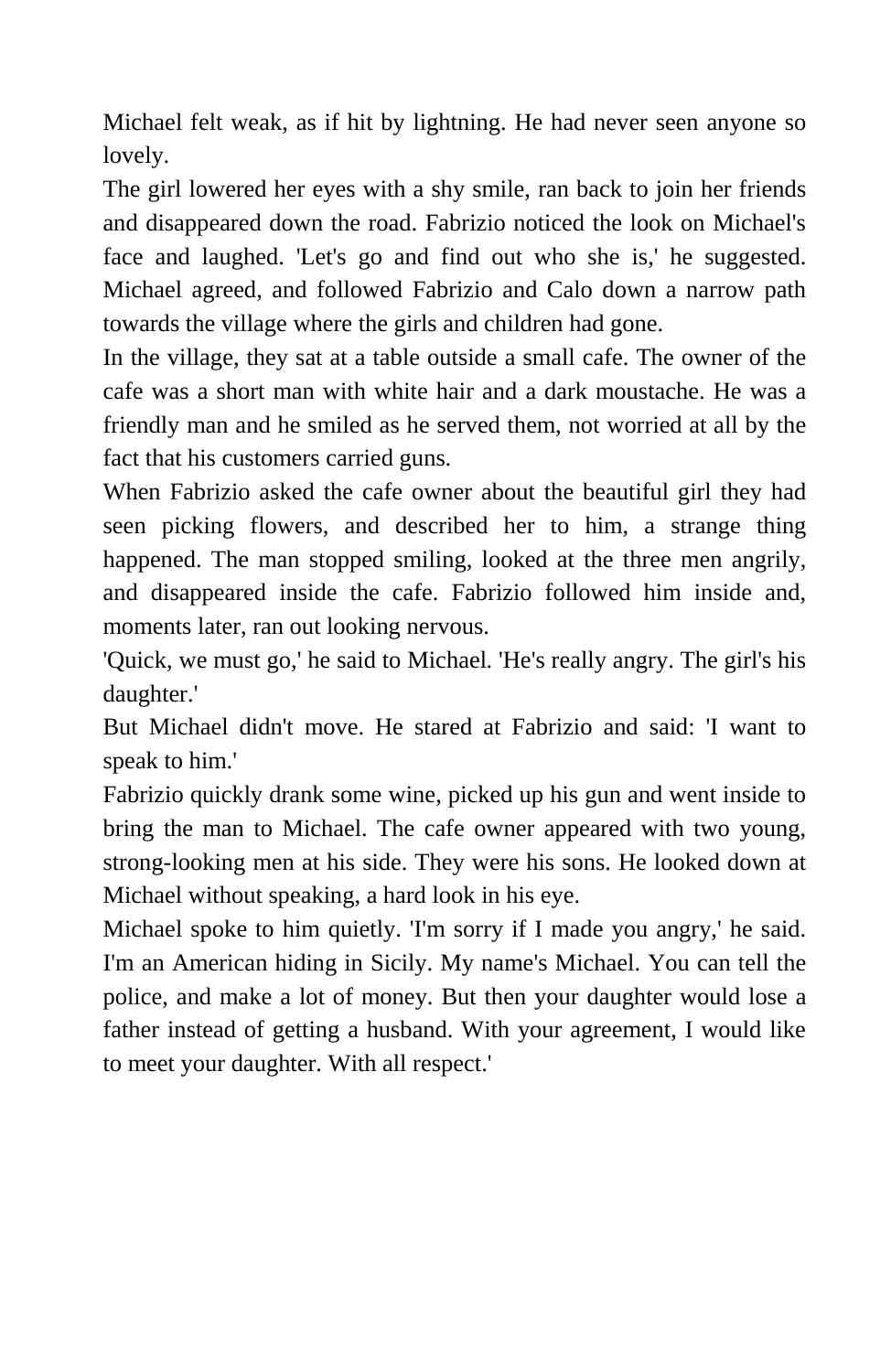The café owner's face softened. He looked with interest at Michael, this young man with the strange mixture of softness and confidence in his voice. He noticed that the two men with guns looked at this young man with great respect. He was obviously important, and probably rich.

' Come on Sunday afternoon,' he said. 'My name is Vitelli and my house is up there in the hills, above the village.'

'And what's you daughter's name?' Michael said, standing up and shaking the man's hand.

**♦**

'Apollonia, 'the cafe owner smiled.

That Sunday, Michael, dressed in his best clothes, brought presents for Apollonia and all her family. He gave Apollonia some jewellery. He began to visit the family home regularly after that. One evening, at the dinner table, he noticed that she was wearing the jewellery he had given her. It was her way of saying that she liked him. He invited her for a walk in the country, and she agreed. They walked side by side, but they were careful not to touch each other. They were not alone. All the women in Apollonia's family walked behind them, followed by Calo and Fabrizio, carrying their guns.

Two weeks later, Michael and Apollonia got married. Compared to his sister's wedding to Carlo in New York two years earlier, it was a simple Sicilian wedding. Apollonia wore white while all the other women wore black. The villagers stood in the streets and threw flowers as the couple passed on foot from the church to Apollonia's house in the hills. The wedding guests walked behind the couple and, behind the guests, there was a band of musicians. The wedding party went on until midnight. Then Michael took Apollonia away, and drove her to Don Tommasino's house outside Corleone.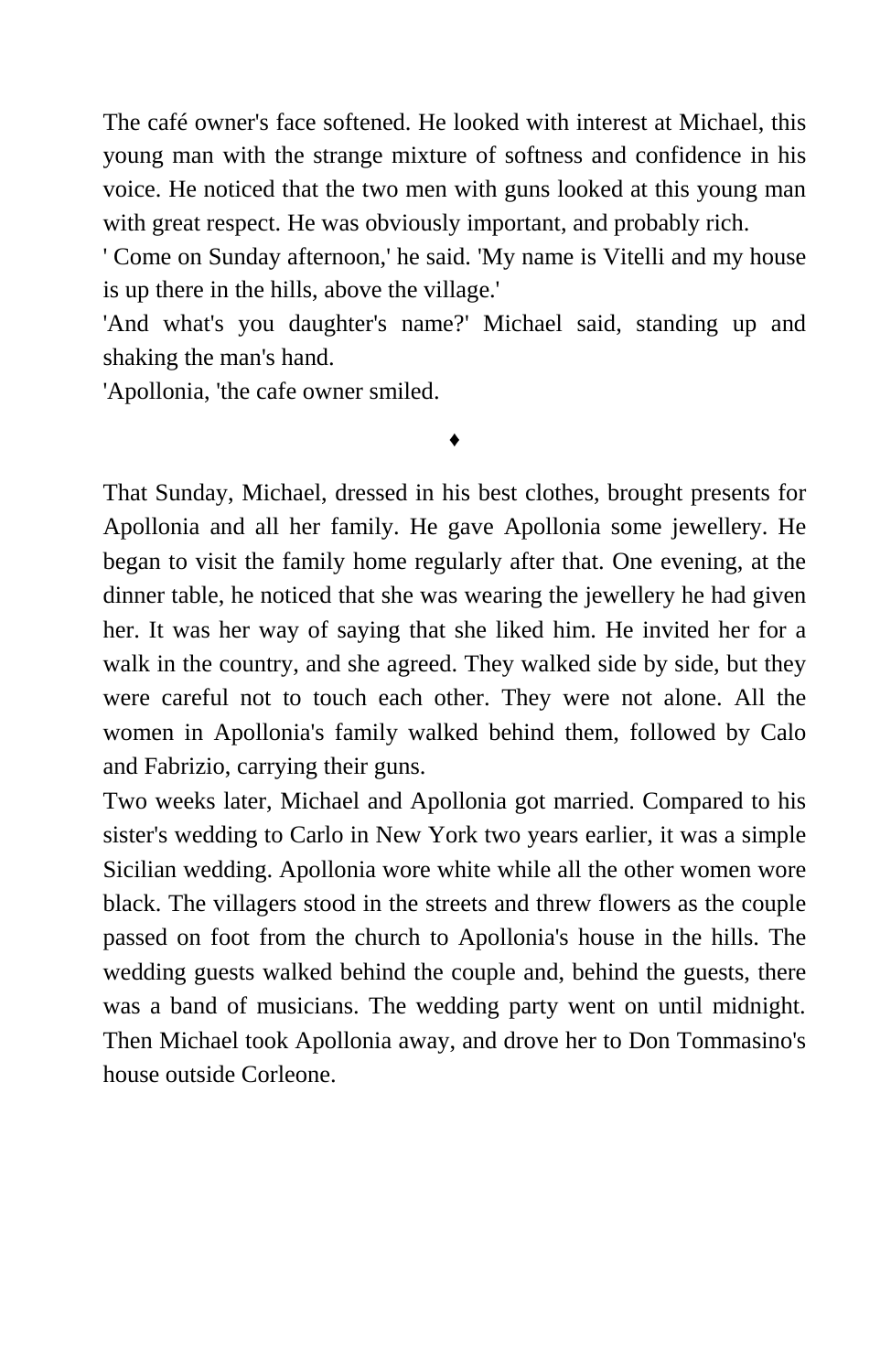## **Chapter 8 A Bridge Too Far**

<span id="page-37-0"></span>Two years after their wedding, Connie and Carlo Rizzi were not happily married. Carlo drank a lot and saw other women. Connie shouted at him all the time, and Carlo used to hit her. One day, Sonny visited his sister and saw her face was covered in bruises. He became very angry and, although Connie tried to stop him, he rushed away to find Carlo.

He found Carlo sitting outside the betting shop where he worked. Sonny jumped out of his car and ran quickly towards him. Carlo tried to escape, but Sonny dived and caught him by the ankles, pulling him down with a crash. Then, while Carlo was still on the ground, Sonny kicked and hit him, screaming at him all the time. Carlo didn't try to fight. He stayed on his knees and covered his head with his hands. Finally, Sonny grew tired. He looked down at Carlo's bruised and bloody body and said: 'If you ever touch my sister again, I'll kill you!'

A few weeks later, the telephone rang in the kitchen of Don Corleone's house. Sonny was called to the phone. It was Connie, and she was crying. Carlo had hit her badly, and she wanted to come home.

As he listened, Sonny's face went red and he began to shake. 'I'm coming right over,' he told his sister. 'Just wait there.'

'Please Sonny, don't ...' Connie began, but Sonny put down the phone and ran straight out of the house.

Tom Hagen tried to stop him, but Sonny refused to listen. As Sonny drove quickly out of the gates, Tom told two bodyguards to follow him.

Between Long Island and the City of New York, there was a kind of bridge. Before anyone could cross, they had to stop at the tollbooth and pay. When Sonny arrived at the bridge, only one tollbooth was open. He had to wait because another car was in front of him. Sonny impatiently looked for some money in his jacket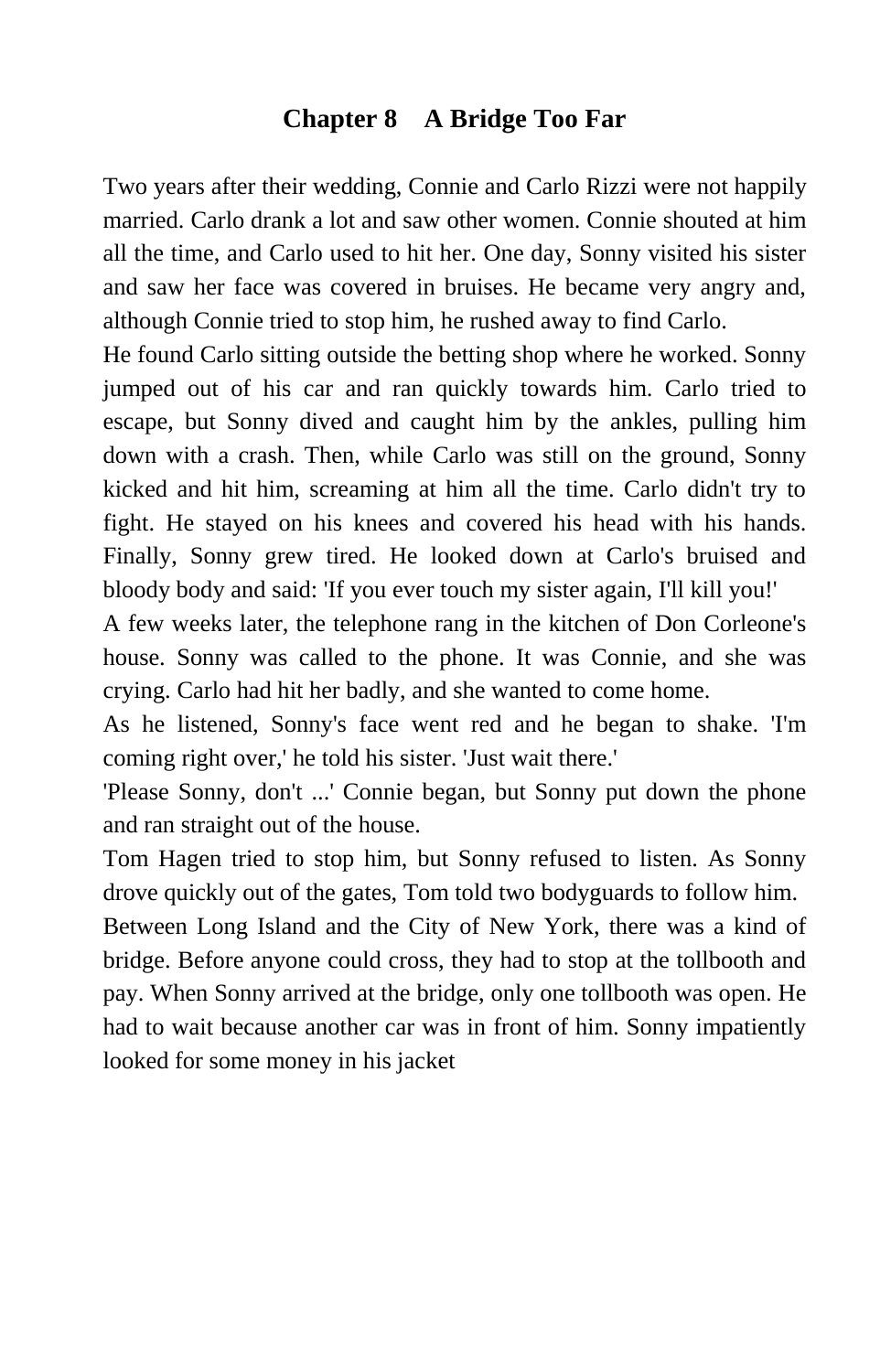pocket. The car in front of Sonny drove forward a little way and stopped. Sonny drove up to the tollbooth. He gave the man inside his money and tried to drive away, but the car was still in front of him. The man in the tollbooth dropped the money and bent down to pick it up. From the corner of his eye, Sonny noticed something moving in the empty tollbooth on his right. He looked round and saw four men standing in the windows looking at him. At the same moment, two men got out of the car in front and began to walk towards him. They were carrying machine-guns. Sonny thought about driving backwards, but he was too late. In the second before anything happened, Sonny knew that he was a dead man.

There was a sudden thunder of noise, and bullets crashed through the windows of his car from all directions. Before Sonny could dive for cover, he was hit several times in the chest and head. But he was a strong man. He refused to die quietly. He pulled himself across the seat, opened the door and half jumped, half fell out of the car. He tried to pull his gun from his jacket, but bullets continued to hit him. At last, with a wild and angry look on his face, he fell to the ground in a pool of blood and stopped moving.

By the time the bodyguards that Tom had sent to follow him arrived, Sonny Corleone, eldest son of Vito Corleone, was dead, and his killers were gone.

**♦**

Later that night, Tom Hagen sat alone in Don Corleone's dark office, drinking. He couldn't believe that Sonny was dead. He heard the door behind him open and close. Turning round, he saw Don Corleone.

He looked very old and tired as he walked stiffly across the room. He had lost weight, and his clothes hung loosely from his body.

'Give me some wine,' he said as he lowered himself slowly into his favourite leather armchair. He waited while Tom poured him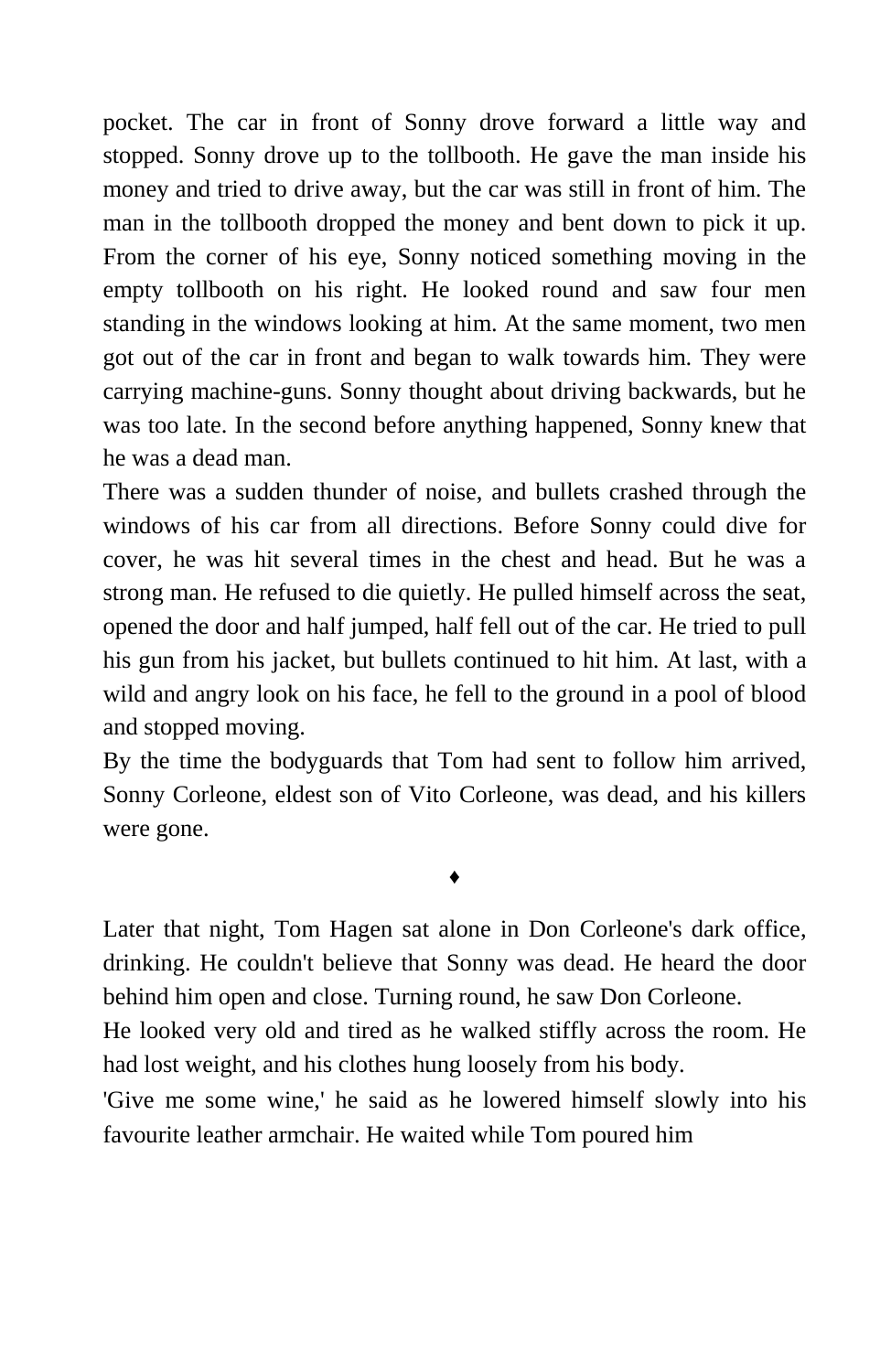<span id="page-39-0"></span>a drink, then half spoke, half whispered: 'My wife was crying before she fell asleep. Outside my window, I saw Tessio and Clemenza coming to the house and it's midnight. So, Tom, I think you should tell your Don what everybody already knows.'

'I was about to come up and tell you, 'Tom said.

'But you needed a drink first.'

'Yes, 'Tom looked down, ashamed.

'You've had your drink. You can tell me now.'

Tom looked up, his eyes filled with tears. 'They shot Sonny,' he said, his voice shaking. 'He's dead.'

Don Corleone closed his eyes. For a second he, too, seemed about to cry. But when he opened his eyes again, they were dry. 'I want no revenge,' he said sadly. 'I want you to arrange a meeting with the heads of the five families. This war stops now.'

# **Chapter 9 A Good American Wife**

In the first weeks of married life, Michael and Apollonia went for walks in the hills and drove around the countryside in their small black car. But news of the wedding had reached Michael's enemies. Don Tommasino told Michael that it was too dangerous for him to leave the house. He put men with guns around the house to guard him, and told Fabrizio and Calo to stay with Michael all the time. Although he was a prisoner in his home, Michael wasn't too unhappy. He had Apollonia. He spent the time teaching her how to speak English and how to drive the car.

One morning, Don Tommasino came home to tell Michael that Sonny was dead. It wasn't safe for Michael to stay in the house any more. He had found a safe house outside Syracuse, and he would have to leave at once. Apollonia could live with her parents for a short time. She could join him later.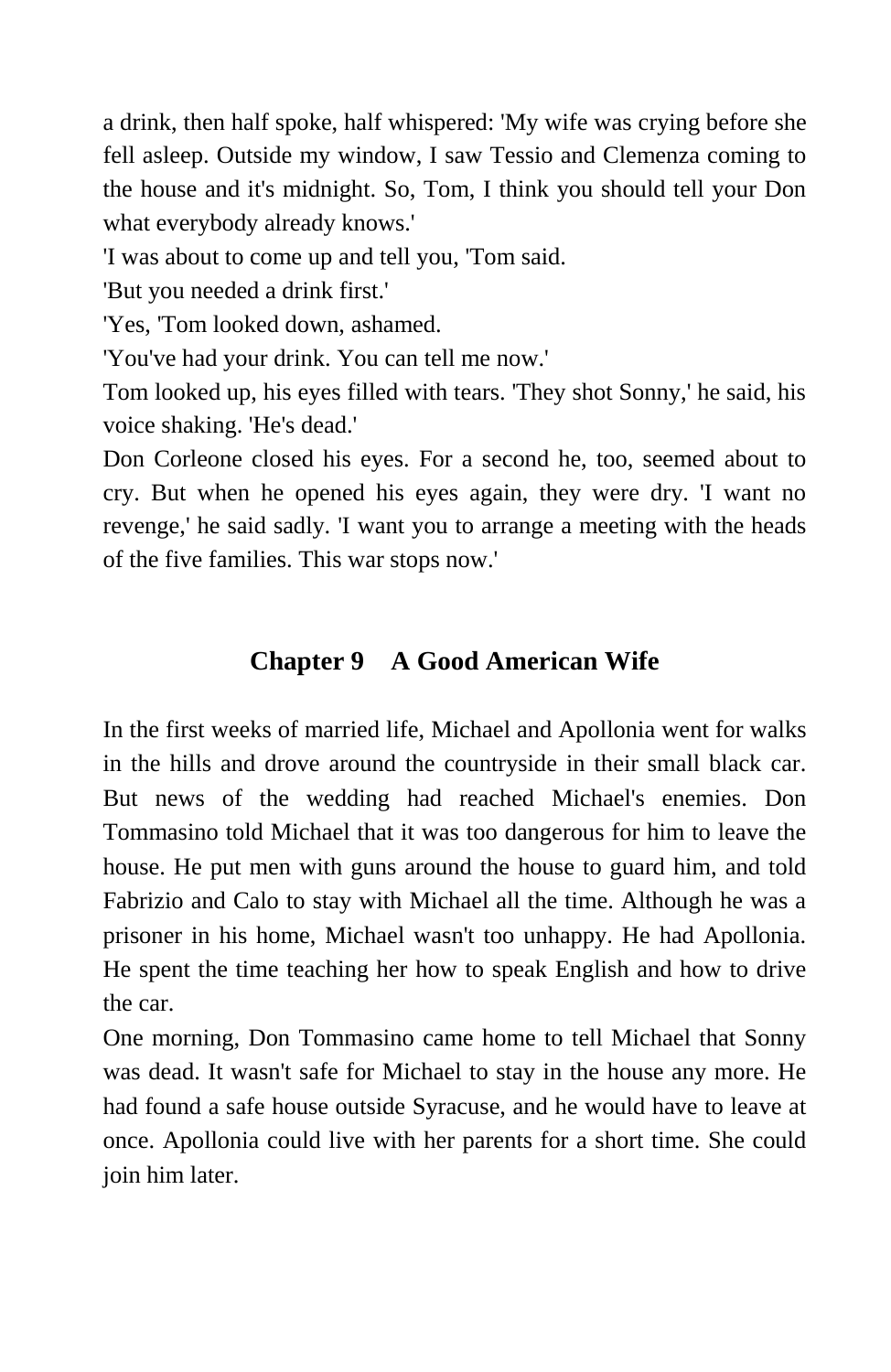<span id="page-40-0"></span>The next morning, Michael stood at his bedroom window and saw Fabrizio sitting in a garden chair.

'Get the car,' Michael called down. 'I'm leaving in five minutes.'

'Is your wife coming with you?' Fabrizio asked.

'No, I want you to take her to her father's house until I'm safe.'

Michael washed, then went downstairs to the kitchen, where he found Calo having breakfast.

'Where's Apollonia?' Michael asked.

'She's in the car,' Calo said, his mouth full of bread. 'You'll get a surprise. She's driving it alone. She'll make a good American wife.'

Michael smiled and went outside. Apollonia was sitting in the car, her hands on the wheel. She laughed and waved at him. But Michael was annoyed to see Fabrizio about to disappear through the garden gates.

'Fabrizio. Where are you going?' Michael called.

Fabrizio looked over his shoulder at Michael, then continued to walk quickly away. Michael watched him go, confused at first. Then he looked at the car. Suddenly, without thinking, he realized there was danger.

He shouted to Apollonia: 'No! No!' But she never heard him. There was a loud explosion and Michael was thrown to the ground. When he looked up, pieces of burning car were lying all over the garden. The bomb, which someone had intended for him, had killed his beautiful, innocent wife instead.

# **Chapter 10 No Revenge**

The secret meeting between the heads of the five New York families and all the other important families in America took place in a large room above a bank. Everybody sat around a large table, each head with his *Consigliori* sitting close behind. Don Corleone, who had invited them all, was the first to stand up and speak.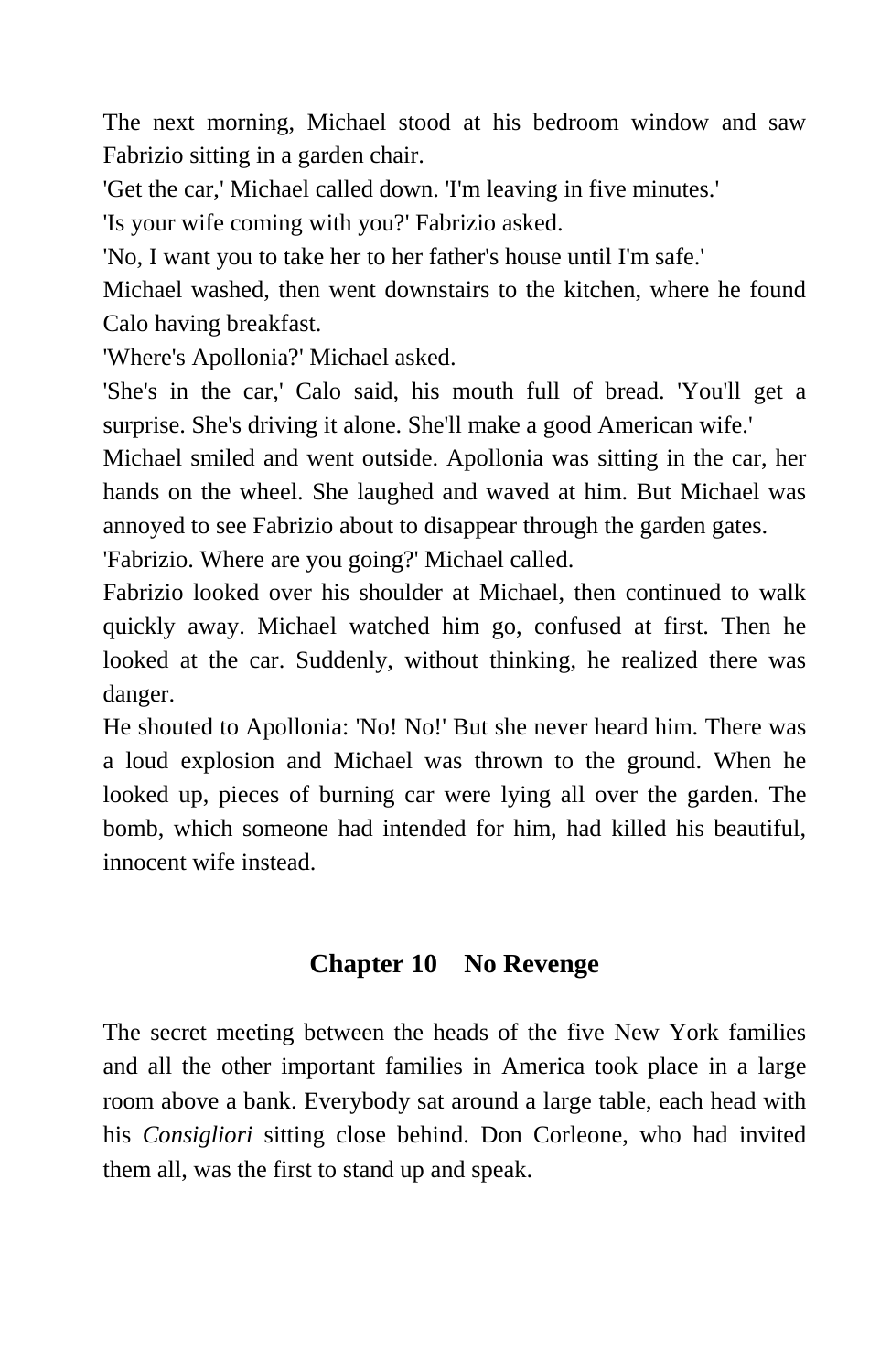'How did things get so far?' he said. 'It's so unnecessary.' He looked at the small man with dark, oily hair and shadows under his eyes who was sitting opposite him. 'Tattaglia, you've lost a son. I've lost a son too. Why can't we stop this foolish war now before more people die?'

A handsome man with silver hair who sat at one end of the table began to speak. This was Barzini. 'We all know Don Corleone is an honest man,' he said. 'We can trust him.'

'Yes, 'Tattaglia said to Barzini. 'He has many important friends. But he refused to share them with us.'

'I only ever refused to help you once,' Don Corleone looked at Tattaglia. He was thinking about the meeting with Sollozzo. 'I refused to help you because I don't like the drugs business.'

'Times have changed, 'Barzini said.' A man who refuses to help his friends is not a true friend. Don Corleone must share his important friends in Law and Government with us. We will pay him well for his help, of course.'

The Godfathers talked for a long time. Finally Don Corleone said: 'I'm a man you can trust. I'll do whatever I can for peace.'

'Then we all agree,' Barzini smiled. 'The drugs business will be permitted, but controlled. And Don Corleone will share his important friends with us.'

'If Don Corleone promises not to take revenge on us for his son's death, 'Tattaglia said.

Don Corleone looked sadly at Tattaglia. 'Is revenge going to bring your son back to you? Or my boy to me? I promise, there will be no revenge. But only if my youngest son is permitted to come back safely. He has had to live abroad since that Sollozzo business. I want him home. But I warn you, if anything happens to my son - if he mysteriously falls off the boat on his way home, or if he's hit by lightning after he returns then I will blame some of the people in this room. That, I will not forgive. But if my son is permitted to return safely to New York, then I promise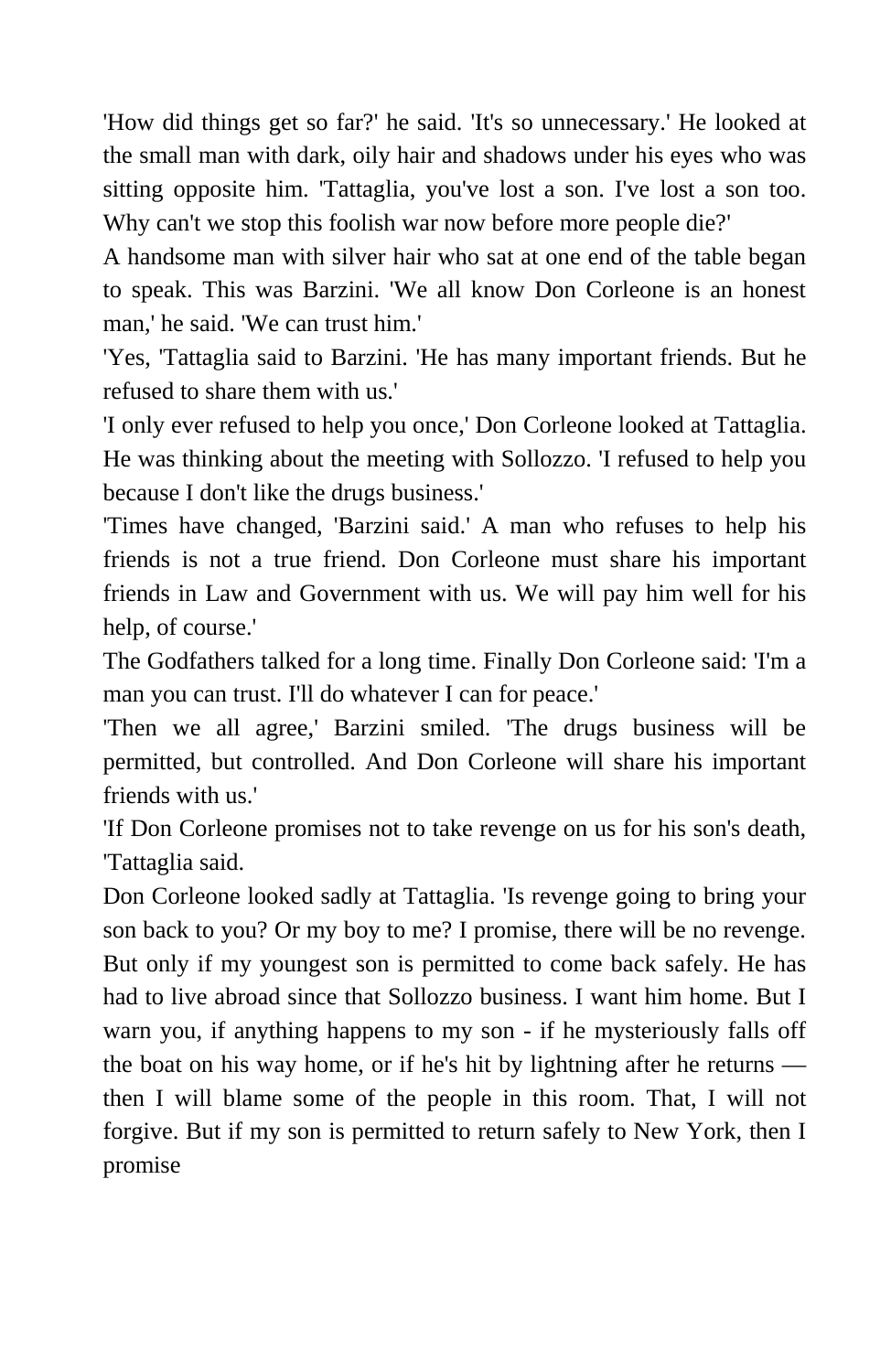<span id="page-42-0"></span>I will not be the one to break the peace we have made here today.' At this, he stood up and opened his arms to Tattaglia. Tattaglia stood up too, and the two men walked around the table. They met behind Barzini's chair and hugged each other warmly. Then all the Godfathers in the room stood up and began to hug and kiss each other, congratulating each other on the end of the war.

# **Chapter 11 Ghost from the Past**

One autumn afternoon, as Kay was walking home, she saw a large black car parked outside the school where she was a teacher. Next to the car, there was a serious-looking man in a black hat and long black coat, watching her. Kay stopped as if she had seen a ghost.

'Michael,' she said. 'How long have you been back?'

'About a year,' he said quietly. Then, walking slowly towards her, he said: 'It's good to see you Kay'

They walked together through the park, hands in pockets, a little shy with each other after so much time. Tm working for my father now,' Michael explained. 'He's been sick. Very sick.'

'But you're not like him,' Kay replied. 'I thought you weren't going to become a man like your father.'

'As I've grown older, I've learnt to respect him more. He's just an ordinary man who loves his family, that's all.'

'Ordinary men don't have other men killed,' Kay said.

'Listen, Kay,' Michael stopped walking and looked her in the eyes. 'In five years' time, my family will have no more problems. We'll be a lawful, respectable family. Trust me. That's all I can tell you about my business.'

Kay's eyes filled with tears. 'Michael, why did you come here?' she said. 'What do you want with me after all this time? You didn't call.You didn't write ...'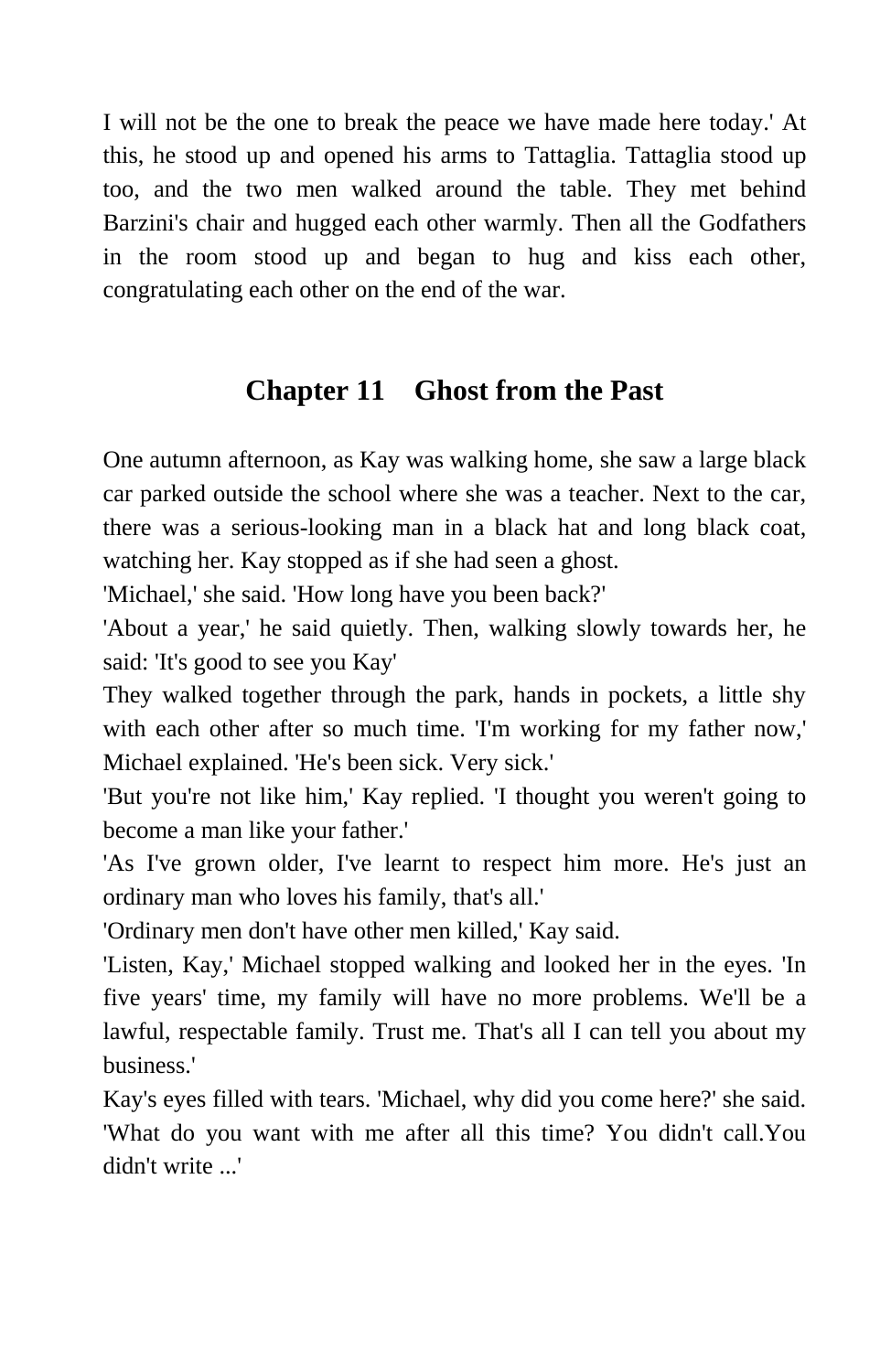<span id="page-43-0"></span>'I came here because I need you. I care for you.'

'Please stop it.'

But Michael went on: 'Because I want you to marry me.'

Kay shook her head. 'It's too late.'

'I promise I'll do anything you ask,' Michael continued in a soft, calm voice. 'Let's forget the last two years. What's important is that we have each other. That we have children. Kay, I need you. And I love you.'

As Michael was speaking, Kay kept looking away. She didn't know what to say. Michael had changed. He was different now. There was something cold about him, something hard ...

But in the end, this didn't matter. Before she could answer him, the large black car drove up and stopped next to them. Michael opened the back door for her and waited. In her heart, Kay realized that she still loved him. Without a word, she stepped inside the car.

# **Chapter 12 Many Changes**

As months turned into years, there were many changes. Michael and Kay got married and had two children. Connie and Carlo Rizzi moved with their children into a house on Long Island, to be near the rest of the family. Fredo was sent to Las Vegas, where the Corleones had bought one hotel and were planning to buy many more. Barzini was taking advantage of the peace between the five families, and was beginning to take over a lot of the Corleone family business in New York. Tessio and Clemenza wanted to fight Barzini before he became too strong, but Michael, who had spent long hours talking to Tom Hagen and his father, learning the family business, told them to be patient. At first, Tessio and Clemenza didn't like taking orders from Michael. They tried to talk to Don Corleone instead. But the old man said: 'Do you trust me?'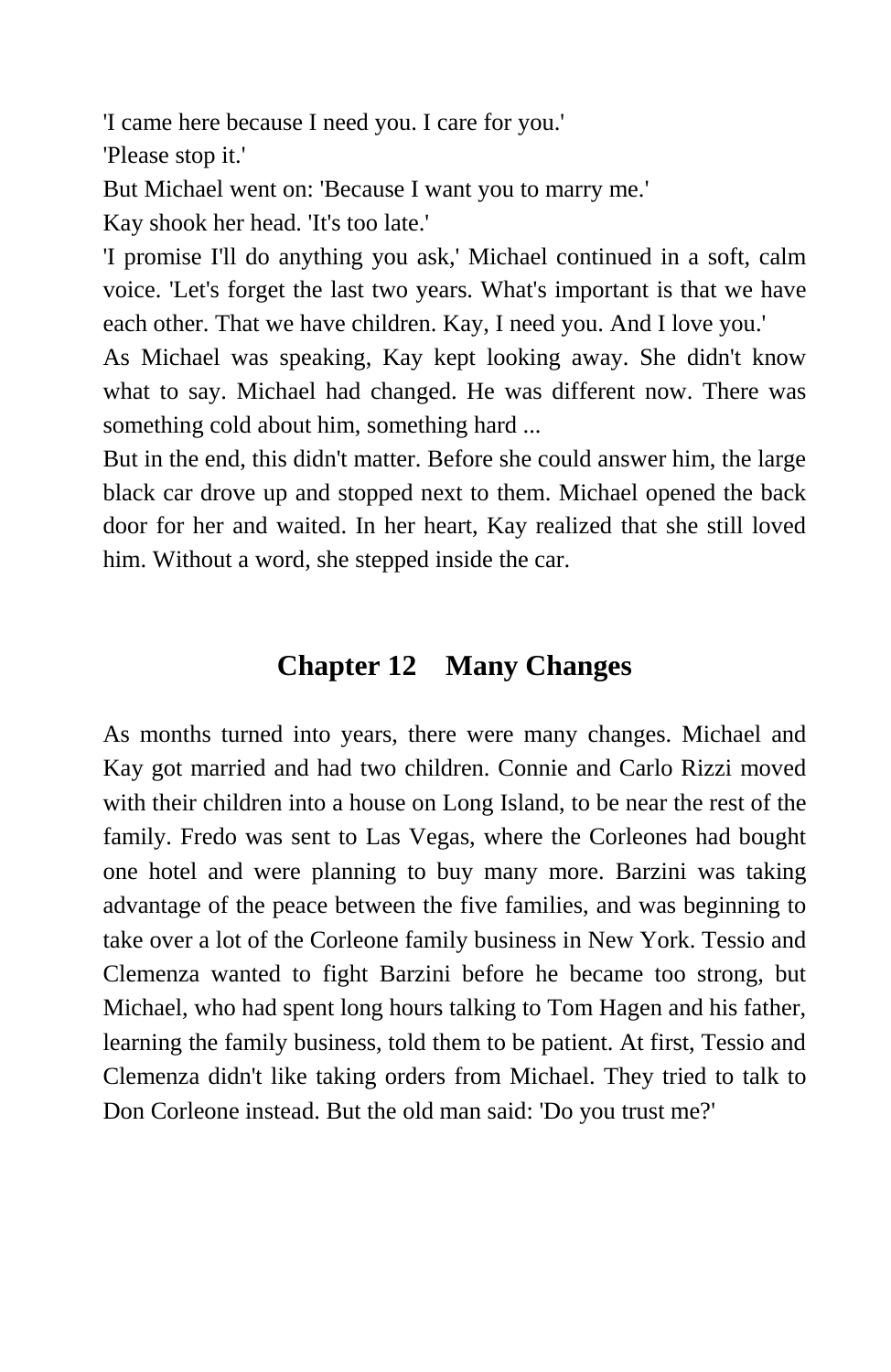'Yes, Godfather,' Tessio and Clemenza replied

'Then be a friend to Michael He's head of the family now Do as he says' One afternoon, Michael sat in the garden with his father Don Corleone had put on a lot of weight and moved very slowly He spent most of his time in the garden, looking after his plants, or just sitting under a tree, drinking wine, thinking about the past. But his mind was still sharp Michael always came to him for advice

'Be careful of Barzini,' he told Michael 'He'll move against you first He'll arrange a meeting with someone that you trust. He'll promise you safety But at that meeting, he'll kill you'

Don Corleone drank some red wine, and suddenly changed the subject 'Are you happy with your wife and children $\frac{7}{1}$  he asked



*'Be careful of Barzini,' Michael's father told him. 'He'll move against you first.'*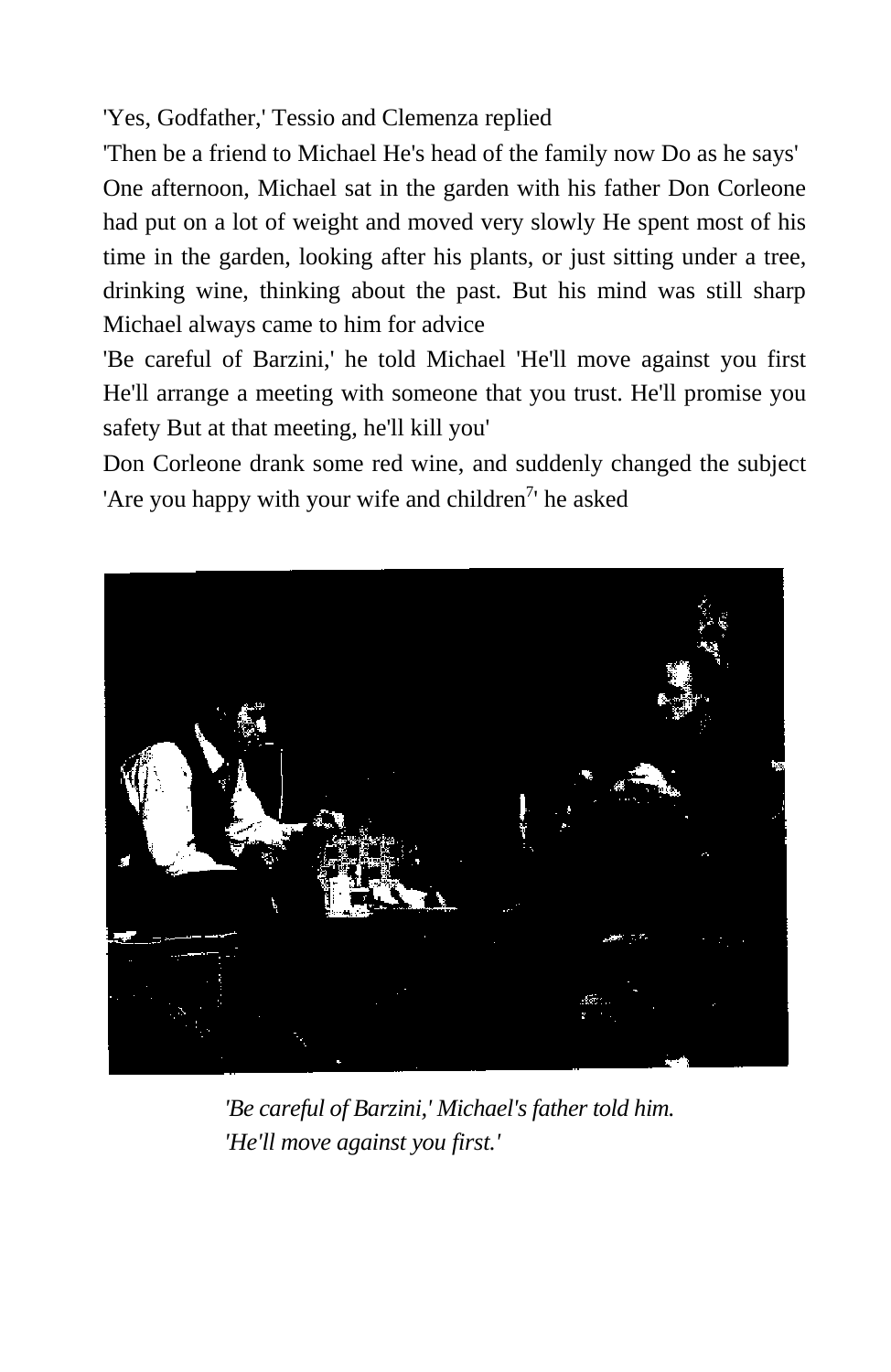'Very happy,' Michael said softly He wanted to hear more about Barzini, but he respected and loved his father too much to hurry him.

'That's good,' said Don Corleone. He looked around the garden for a moment with a sad look in his eyes, then said 'I'm sorry I can't stop thinking about Barzini. It worries me. I always thought Sonny would be head of the family. I never wanted this for you There just wasn't enough time

Michael gently touched his father's arm 'Don't worry, Father,' he said. 'I'll take care of it.'

Don Corleone nodded, smiled to himself, then looked suddenly serious as if he had forgotten to tell Michael something important

'What's the matter, Father?' Michael asked.

'Listen,' Don Corleone raised one finger. 'Whoever comes to you with this Barzini meeting — he's the traitor. Don't forget that'

Then, standing with great difficulty, he touched Michael lovingly on the cheek and walked slowly back to the house, out of the sun.

One Sunday morning, while the women were at church, Don Corleone was playing with his grandson among his tomato plants in the garden. As he tried to run away from the little boy who was chasing him, he suddenly found it hard to breathe. It was as if the sun had come down very close to his head. He stopped running and started to cough as he tried to get air into his chest The little boy laughed, thinking this was part of the game. Don Corleone bent forward, coughing more and more, and then he felt it: an explosion of fire inside his chest. With a cry of pain, he fell back among his tomato plants, dead.

All his life, people had tried to kill him They had failed In the end, Don Vito Corleone died a natural death, playing with his grandson in his garden on a peaceful Sunday morning.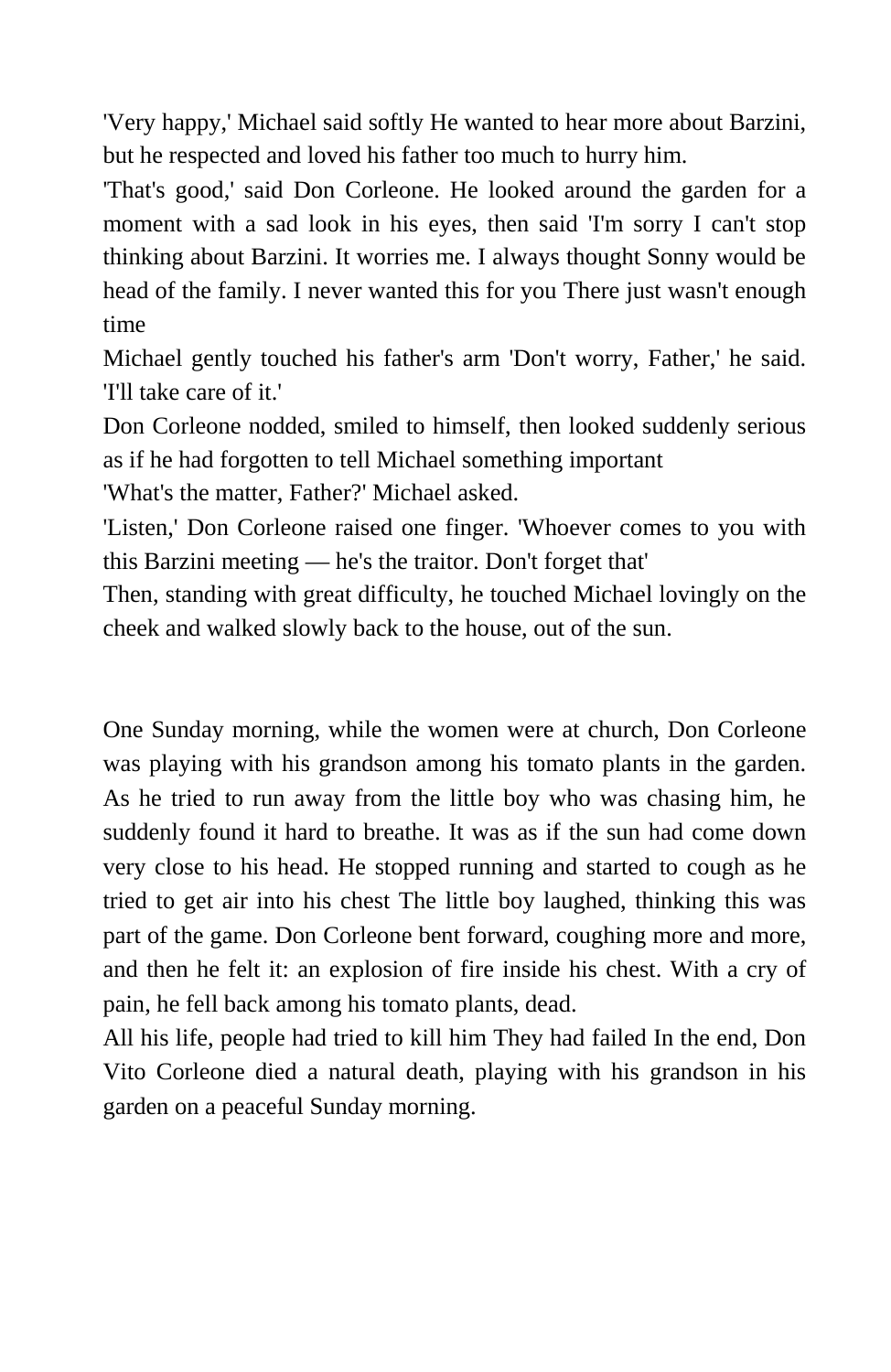# **Chapter 13 Traitor**

<span id="page-46-0"></span>At the funeral, Michael sat with his family as people walked past, one by one, throwing flowers on to his father's grave Michael studied their faces carefully Clemenza, Tessio, Enzo the butcher, Johnny Fontane, all the people that his father had helped in his long and dangerous life Some of his enemies were at the funeral too Barzini threw a red rose on to the grave, and lowered his eyes respectfully in Michael's direction Michael stared at him coldly as he turned and walked away

A few minutes later, Tessio walked up to Michael and whispered something in his ear Michael stood up and walked away from the grave to hear what Tessio wanted to say

'Barzini wants to arrange a meeting, 'Tessio said 'He says we can solve all our problems'

'Did you talk to him?'

'Yes I can arrange everything Trust me'

Michael looked at Tessio He had known him all his life He had always been like an uncle to him But Michael remembered his father's words — 'Whoever comes to you with this Barzini meeting, he's the traitor' and he felt a great sadness in his heart

'All right,' Michael said quietly, and he returned to his seat by his father's grave He told Tom, who was sitting next to him, about his conversation with Tessio

Tom shook his head sadly 'I always thought it would be Clemenza,' he said

'No,' said Michael 'This is a clever move, and Tessio's cleverer than Clemenza But I'm going to wait I've decided to be godfather to Connie's baby, and then I'm going to meet Barzini, Tattaglia and all the heads of the five families'

He watched Tessio who was standing some distance away, shaking hands and talking with Barzini He hadn't told Tom the whole truth Tom was not a *Consigliori* any more, so he didn't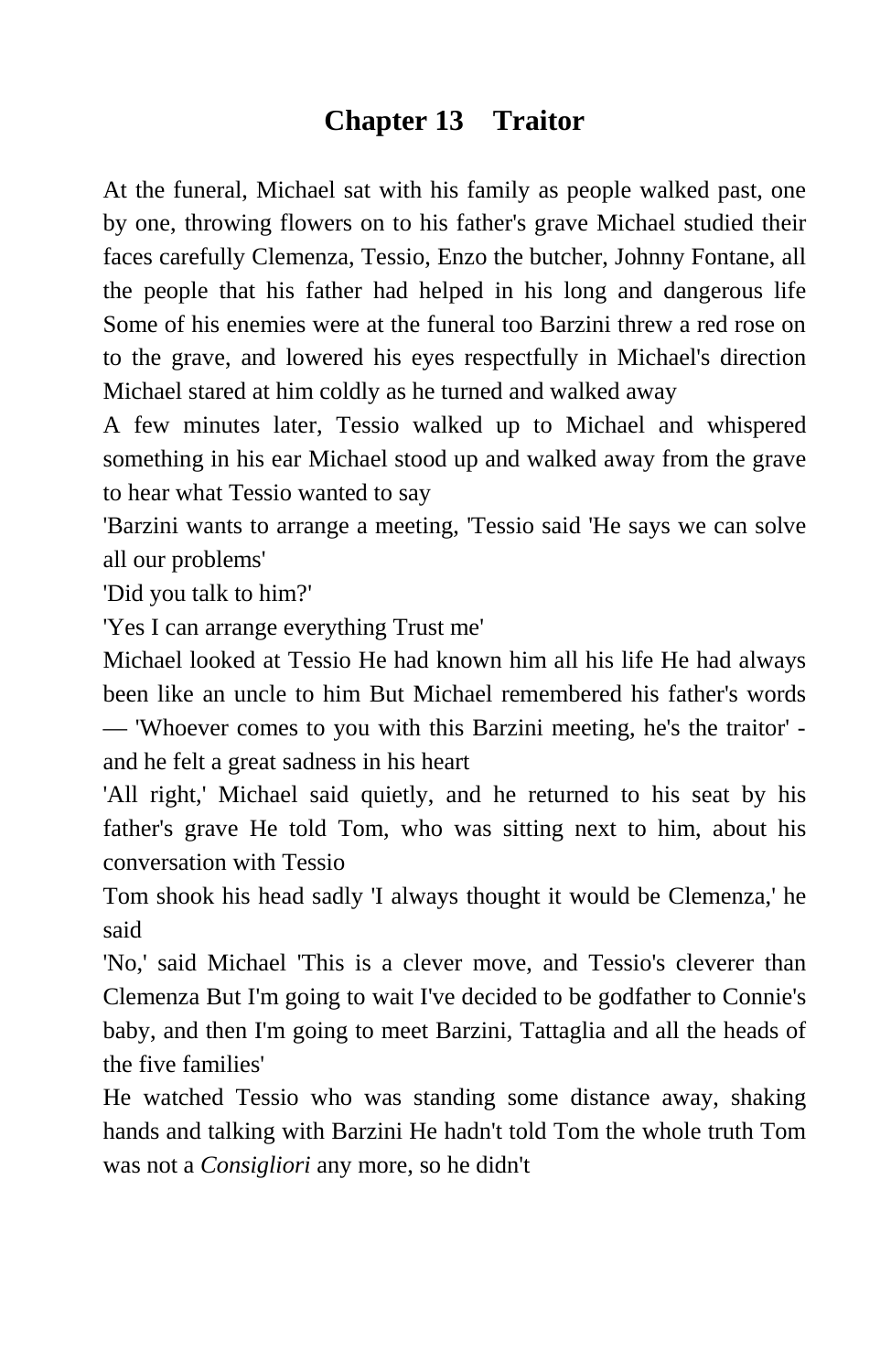<span id="page-47-0"></span>know everything in the way that he used to. The truth was that Michael had already decided to kill all his enemies. They were going to die on the day he stood as godfather to Connie's child.

# **Chapter 14 Michael Rizzi, Go in Peace**

As Michael walked into the church with Kay, Connie, Carlo and the rest of the family, his men were all over New York, getting ready to kill his enemies. Pete Clemenza kissed his wife goodbye and left the house carrying a large flower-box under his arm Michael's personal bodyguard, Albert Neri, was putting on a policeman's uniform. Clemenza's close friend, Rocco Lampone, was sitting with his eyes closed in a large hotel, while a man gave him a shave. Two other men who worked for the family were checking their machine-guns in a small, apartment room somewhere in a cheap part of the city

Kay stood in the church, Connie's baby sleeping in her arms. The priest spoke Latin and touched the baby's cheeks and mouth with water. Then he asked Michael: 'Do you believe in God the Father, the Maker of Heaven and Earth? Do you believe in Jesus Christ?' Michael said: 'I do.'

**♦**

Albert Neri was standing on the pavement in his policeman's uniform He was talking to the driver of a car which was parked in front of the Plaza Building, trying to make him move away The driver shook his head and refused to move.

**♦**

Pete Clemenza was running up a lot of stairs in a dark hotel,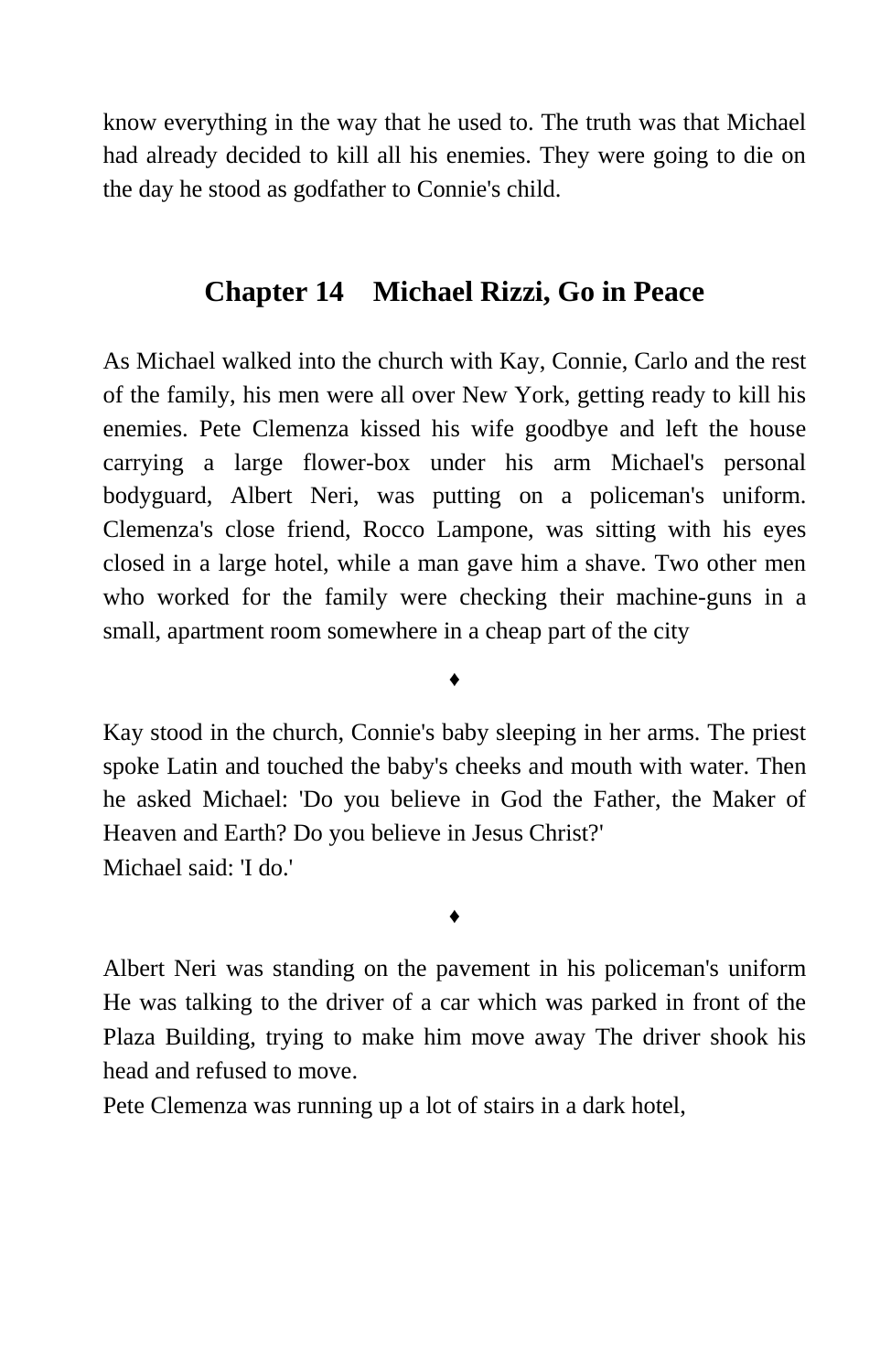the flower-box under his arm. His fat face was hot and red, and he was very short of breath.

Rocco Lampone checked his face in the mirror, paid the man in the hotel who had given him the shave, and calmly walked out of the door.

The two men with machine-guns looked at each other and, without a word, walked out of their apartment.

#### **♦**

The baby in Kay's arms woke up and began to cry. He didn't like the water on his face.

**♦**

Barzini appeared at the top of the steps of the Plaza Building with his bodyguard. Looking down, he saw his driver arguing with a policeman on the pavement, so he sent his bodyguard down to find out what the problem was.

Rocco Lampone waited near the desk in the hotel entrance, and smoked a cigarette.

Pete Clemenza reached the top of the stairs and rested against a wall outside a lift, completely out of breath.

#### **♦**

'Michael Francis Rizzi,' the priest spoke to the crying baby. 'Do you refuse Satan, and everything that Satan does?'

Clemenza waited outside the lift. Suddenly, the doors opened and a small, thin man with silver hair, a red flower in the buttonhole of his expensive suit, stepped out. It was Cuneo, one of the New York Godfathers who had been at the meeting with Don Corleone three years before. He stopped when he saw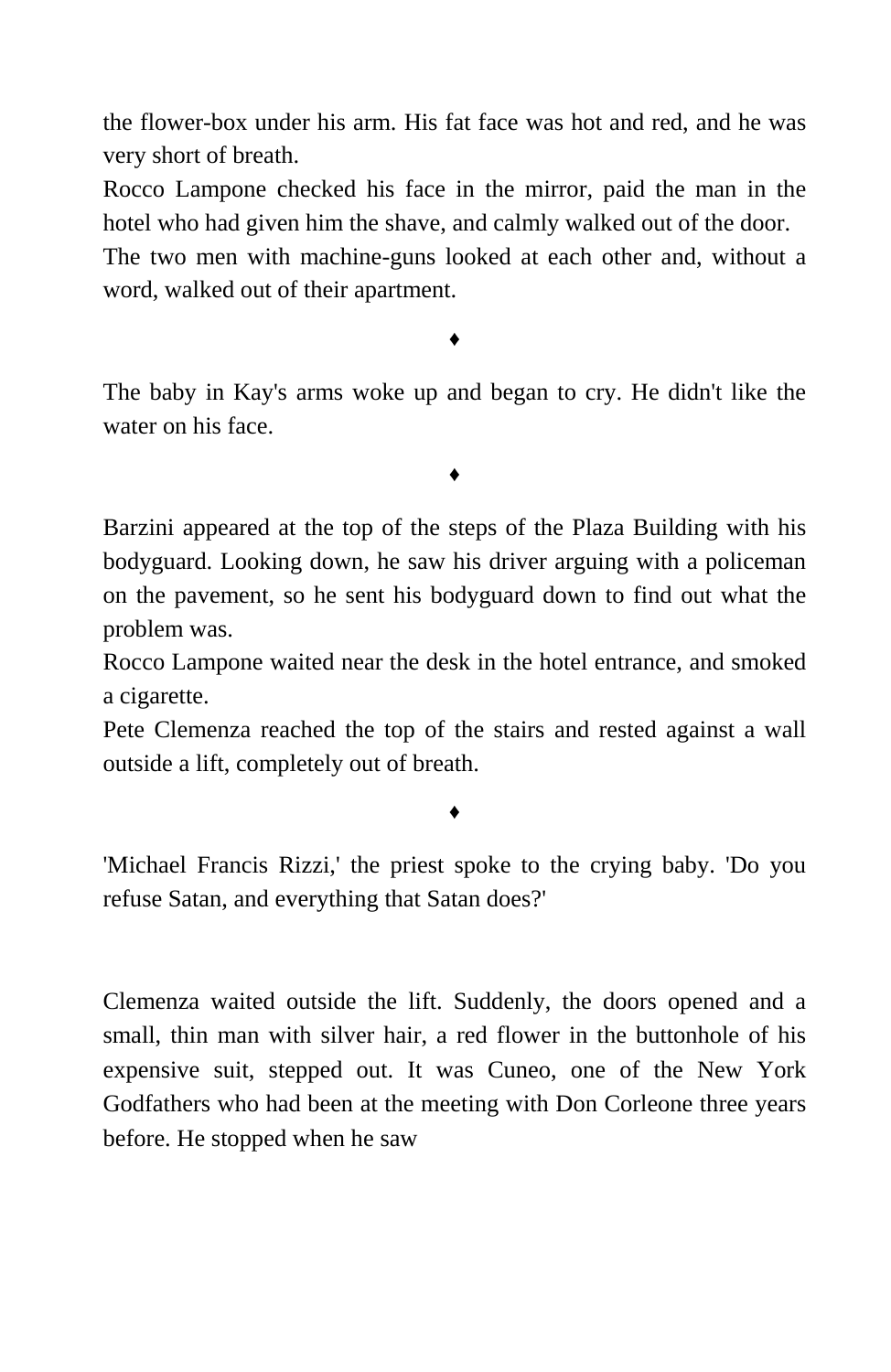Clemenza, a look of confusion on his face Clemenza lifted his short, fat leg and kicked Cuneo hard in the stomach. Cuneo fell backwards into the lift. Clemenza quickly opened his flower-box and took out a large shotgun. He pointed it at Cuneo and fired.

'I do refuse Satan,' Michael spoke quietly to the priest, answering for the baby. 'And everything that Satan does.' The baby went on crying.

**♦**

A man in a white suit walked past the desk where Rocco Lampone was waiting. He was on his way out of the hotel This was Stracci, another New York Godfather As he was half-way through the revolving doors, Lampone ran from the desk and locked the door to stop it turning. Stracci was caught inside. He tried to push, but the doors wouldn't move. He hit the glass with his hands. He turned round and found himself face to face with the end of Rocco Lampone's gun He put his hands up and pressed himself against the door behind him Rocco fired and the bullets crashed through the glass of the door straight into Stracci's heart

**♦**

Philip Tattaglia had left his bodyguards outside in the street while he had a secret meeting with his girlfriend in a small room in a cheap part of New York. This was his last mistake. As he was kissing her, the door burst open and two men with machine-guns rushed in. As Tattaglia looked around for his gun, the girl jumped to her feet and screamed. The gunmen opened fire and Tattaglia and the girl fell back in a shower of bullets. Then the gunmen left as suddenly as they had appeared, leaving behind them a smoke-filled room and two dead bodies in a pile of torn and bloody bedclothes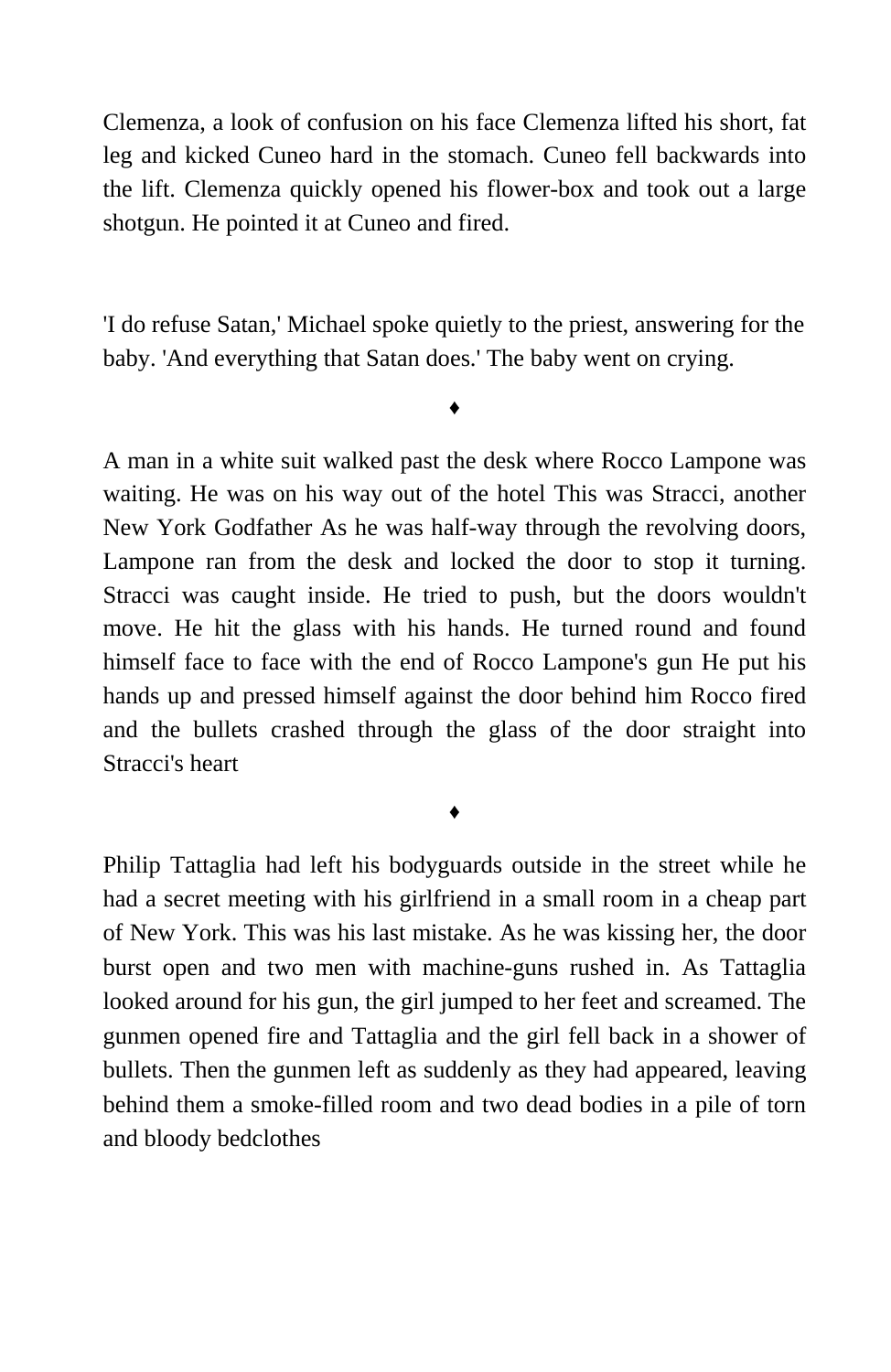The priest held a silver spoon above the baby's head, and let drops of water fall on to the baby's face. 'In *Nomine Patris, et Filii, et Spintus Sancti*,' the priest said ...

... Barzini's bodyguard ran down the steps of the Plaza Building and called to the policeman, who was writing something in his notebook. The policeman put away his notebook, took out his handgun and shot the bodyguard dead. The driver of the car put up his hands but there was no pity in Albert Neri's heart He killed him too. Barzini, who was halfway down the steps, turned and began to walk quickly back up towards the building. He was



*The policeman put away his notebook, took out his handgun and shot the bodyguard dead.*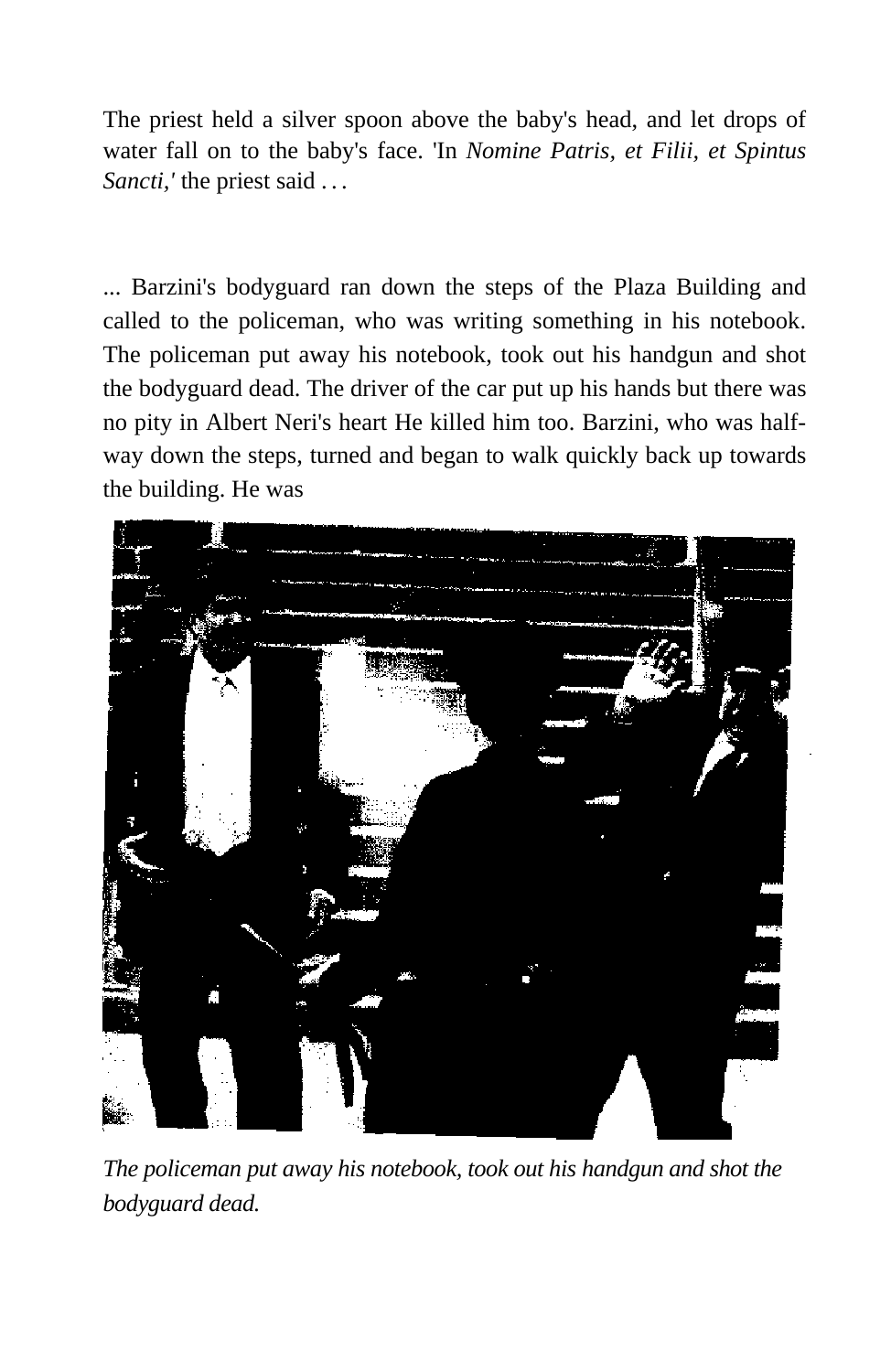<span id="page-51-0"></span>a proud man. He never liked to run too fast for anything, not even when his life was in danger. This gave Neri the time that he needed to go down on one knee, point his gun carefully up at Barzini, and shoot him three times in the back. Barzini stopped. as if in surprise, then fell backwards down the steps.

Suddenly, inside the church, the baby stopped crying.

'Michael Rizzi, go in peace,' the priest said. 'And God go with you always. Amen.'

'Amen,' Michael Corleone said softly, and lowered his eyes knowing that, by now, all his enemies were dead.

# **Chapter 15 Family Business**

As the family stood on the steps outside the church, Carlo Rizzi shook Michael's hand. 'Thank you, Godfather, thank you,' he kept saying, tears of happiness in his eyes.

'I was pleased to do it,' Michael said, then added, without smiling, 'Now, Carlo, could you go and wait for me in the house? I'm afraid we can't go with our families to visit Las Vegas today. We'll have to wait here for a couple of days. You can join Connie and your children then, OK?'

'OK,' Carlo said. He knew better than to show he was unhappy. Michael had been very good to him. He had welcomed him into the family, he had been godfather to his son. He did whatever Michael wanted him to do. He never argued.

When Carlo had gone, Michael kissed his wife and his sister, and left them on the steps outside the church. He had more business to take care of.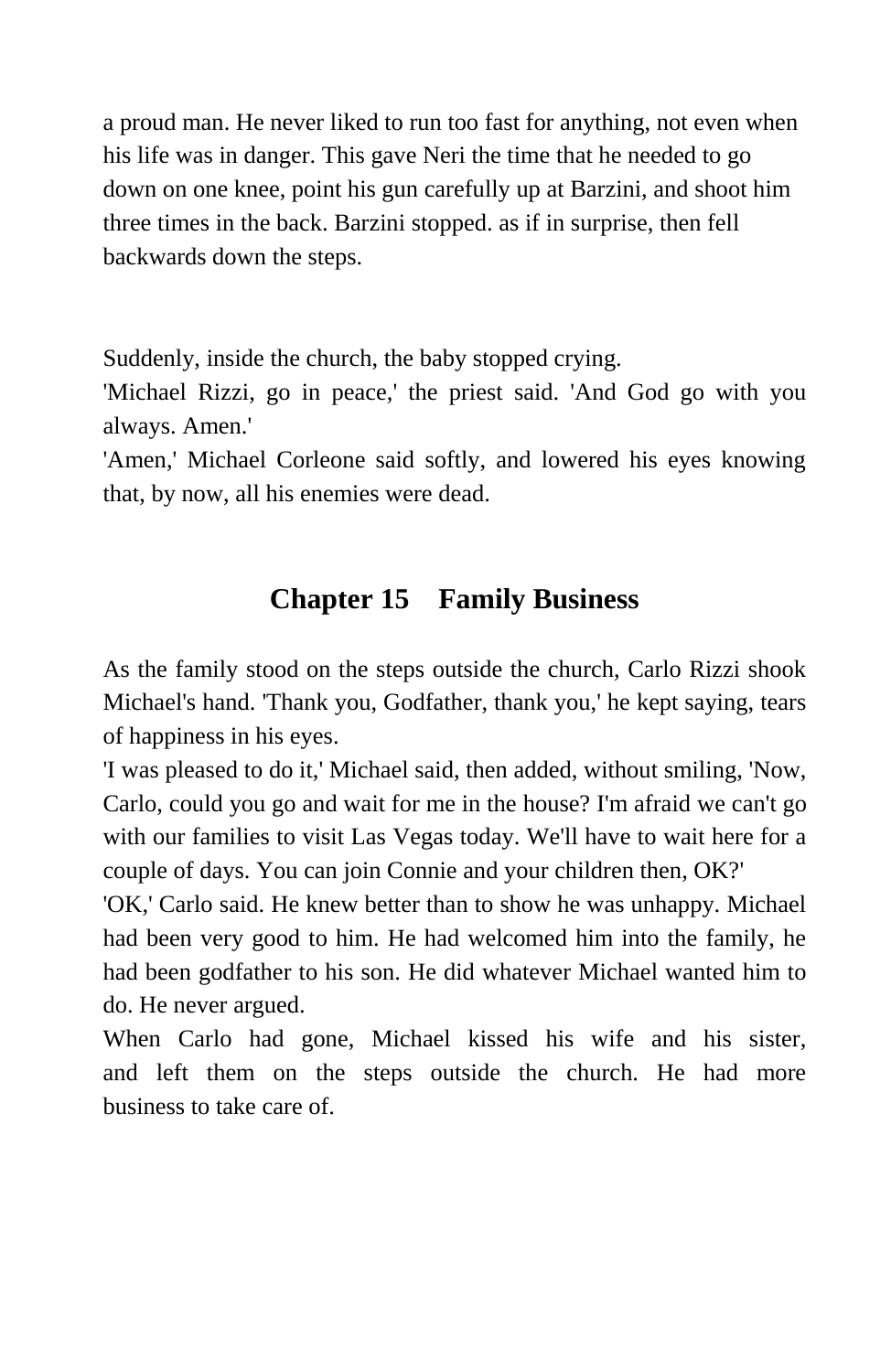Tessio was ringing Barzini's office from the wall-phone in Tom Hagen's kitchen, not knowing that Barzini was already dead.

'Tell Barzini we're on our way to Brooklyn,' he said. After the call, he turned to Tom, who was waiting for him, and said: 'I hope Mike gets what he wants from the meeting tonight.'

'I'm sure he will, 'Tom nodded seriously.

He followed Tessio out of the house. They were half-way across the street to Michael's house when they were stopped by a bodyguard.

'The boss says he'll come in another car,' the man said. 'He says you two can go before him.'

Tessio looked worried. 'He can't do that,' he said, turning to Tom. 'That spoils all my arrangements.'

Three more bodyguards appeared from nowhere and stood around him. Then Tom said gently: 'I can't go with you either, Tessio.'

Tessio understood everything immediately. He knew that he was going to die for trying to betray Michael. He looked at Tom sadly and said: 'Tell Mike it was only business. I always liked him.'

'He understands that,' Hagen nodded.

Tessio paused for a second. He was a brave man, but he couldn't stop himself from showing Tom a moment of plain, human weakness. 'Tom, can you help me?' he asked. 'As a friend?'

Tom shook his head and looked away. He didn't want to show his feelings, but inside he felt sick. Tessio had always been the best soldier in the Corleone family. 'I'm sorry, Tessio, I can't do that,' he said, and walked away.

Tom watched from his window as the four bodyguards led Tessio towards a waiting car and drove him away for his meeting, not with Barzini, but with death.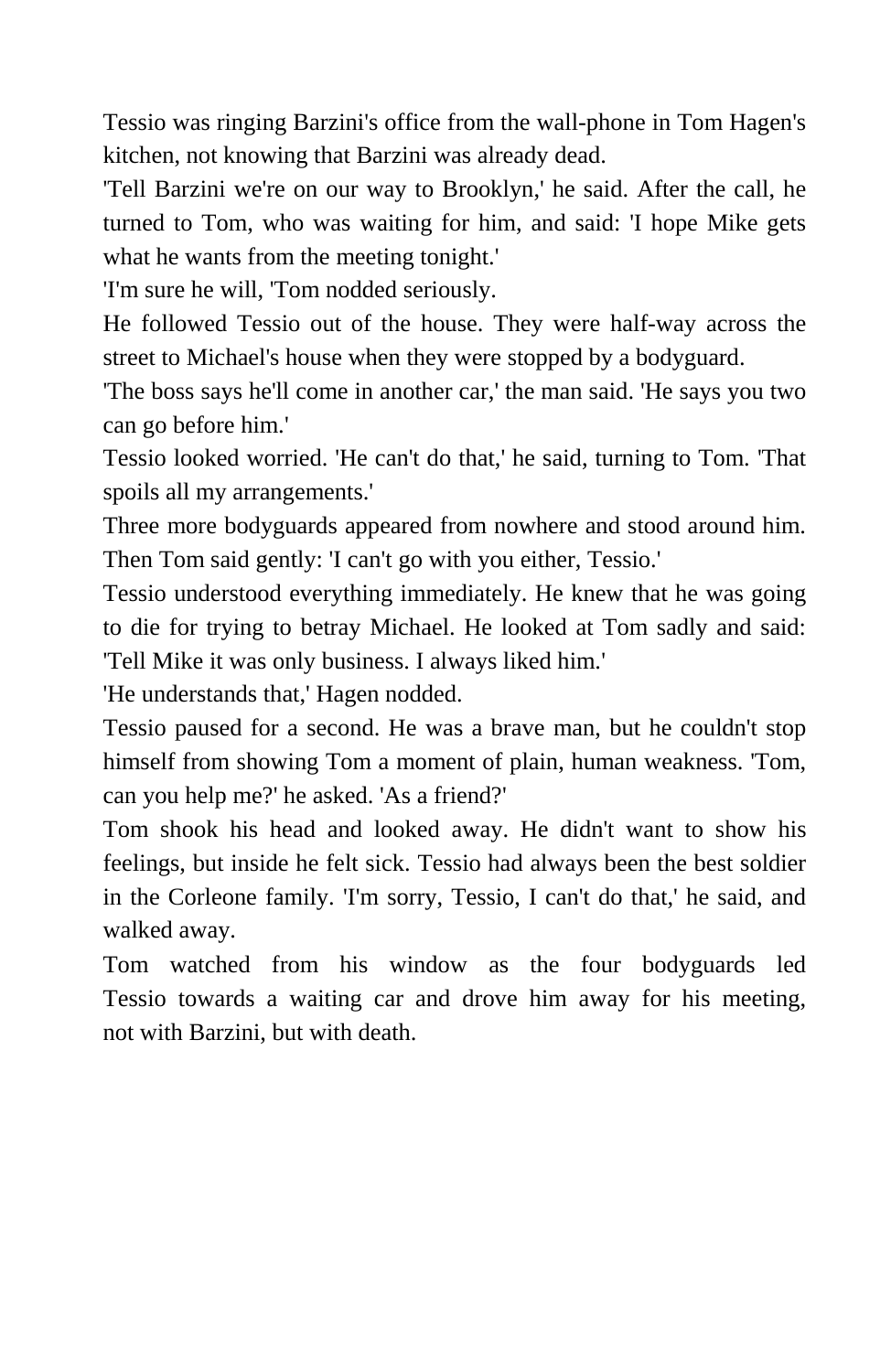Carlo Rizzi was sitting in his front room, making a phone-call, when something made him turn round. Michael was watching him from the doorway. Tom Hagen and a bodyguard were standing quietly behind him. Carlo saw the icy look in Michael's eyes, and he felt his whole body go weak.

'Carlo, you have to answer for Sonny,' Michael said.

Carlo didn't answer. He stood up, pretending not to understand.

'You betrayed Sonny,' Michael continued in a cold, flat voice. 'Did you really think you could fool a Corleone? You played a game, didn't you? You made Sonny angry by hitting your own wife. You knew that he'd come to help her.'

Carlo began to shake with fear. 'I promise you, on my son's life, I'm innocent. Mike, don't do this to me, please!'

But Michael calmly made him sit down next to him. 'Barzini's dead,' he said quietly, not taking his eyes off Carlo's frightened face. 'Philip Tattaglia's dead too. Cuneo, Stracci, they're all gone. Today, I'm taking care of all family business. So don't tell me you're innocent. Don't lie to me.'

Carlo started to cry, but he didn't say anything. Tom Hagen gave him a drink, and Michael put a brotherly arm around his shoulder. 'Don't be afraid,' he said. 'I'm not going to kill you. You're my sister's husband. I'm your son's godfather. No. I'm going to throw you out of the family business. I'm putting you on a plane to Las Vegas to join your family. I want you to stay there. That's going to be your punishment. Now please, don't tell me you're innocent, because that insults my intelligence. It makes me very angry. Tell me what happened. Who killed Sonny? Barzini or Tattaglia?'

Carlo stopped crying and looked up with a sudden feeling of hope. He saw Michael's eyes close to his. They looked warm and full of forgiveness. He swallowed the rest of his drink and smiled at Michael with a grateful look in his eyes.

'It was Barzini,' he said quietly.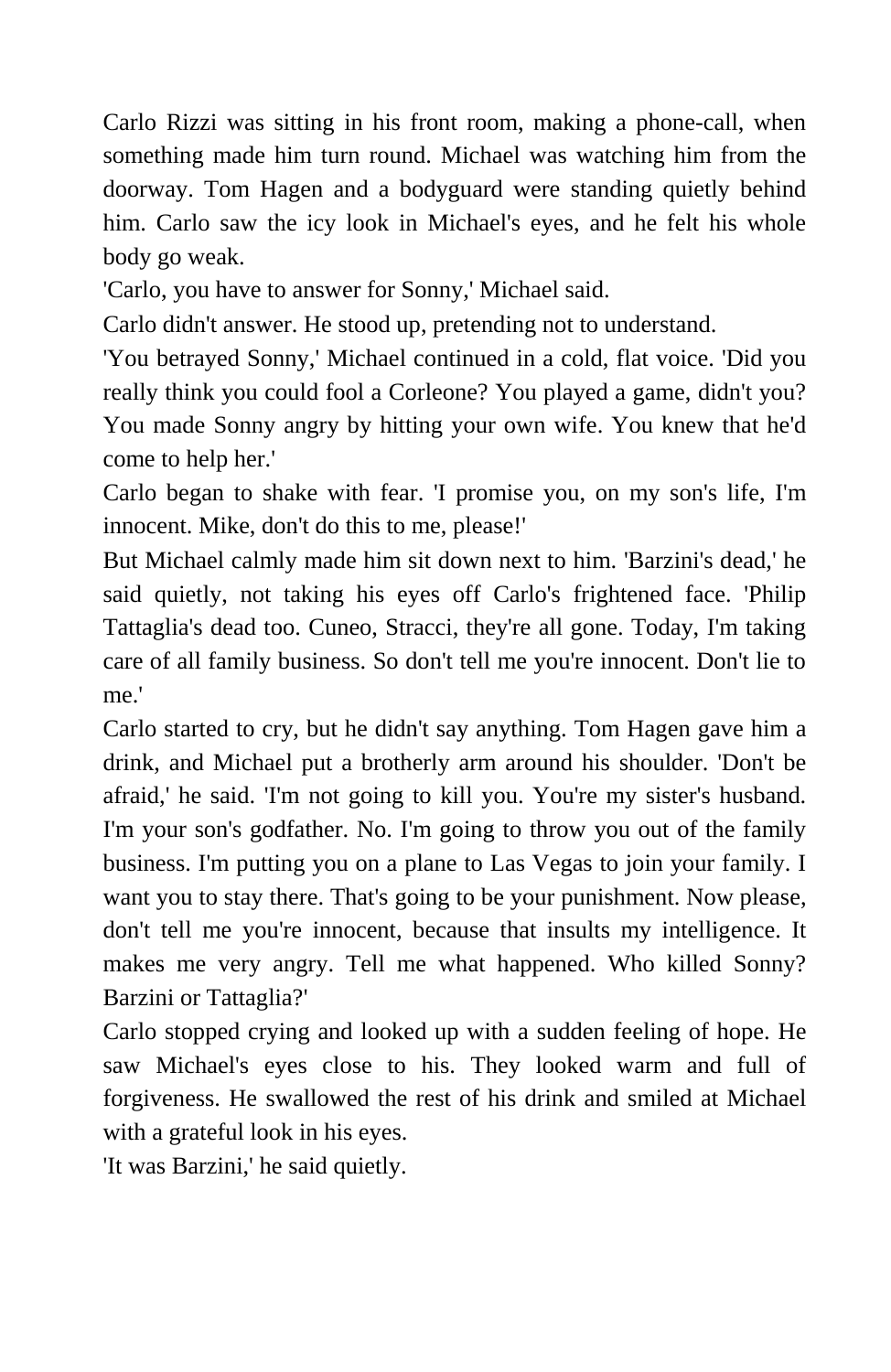' Good. Good,' Michael said, nodding to himself. He stood up and turned towards the window. 'There's a car waiting for you outside,' he said. 'It'll take you to the airport. I'll call Connie to tell her you're coming.'

Carlo stood up and tried to speak. 'Michael, please ...'

But Michael turned on him angrily, his eyes cold and hard again. 'Get out of here,' he said. 'I never want to see you again.'

When Carlo left the house, he saw two men putting suitcases into the back of his car. He got into the passenger seat and waited for someone to drive him away. He didn't see Pete Clemenza sitting quietly behind him in the back seat.

'Hello, Carlo,' Clemenza said.

Before Carlo could turn round, Clemenza threw a smooth thin cord around Carlo's neck and pulled hard. Carlo fought and tried to escape. His body jumped around like a fish on the end of a line. His foot crashed through the front window of the car, but Clemenza was too strong for him. He pulled the cord until it cut into Carlo's throat. A minute later, Carlo Rizzi was dead.

Michael, who had watched it all from the front of the house, turned away, followed by Tom Hagen. He had taken care of all the family business in one day. The Corleones were now the strongest family in New York. He had reason to feel proud.

When Connie heard that her husband was dead, she flew back at once to see Michael. She ran straight into his office and screamed at him: 'You killed my husband! You waited until Papa died and then you killed him! You blamed him for Sonny. You always did. Everybody did. You never thought about me! What am I going to do?'

Michael sat quietly at his desk. Kay tried to calm Connie down, but Connie pushed her away, ran around the desk and

**♦**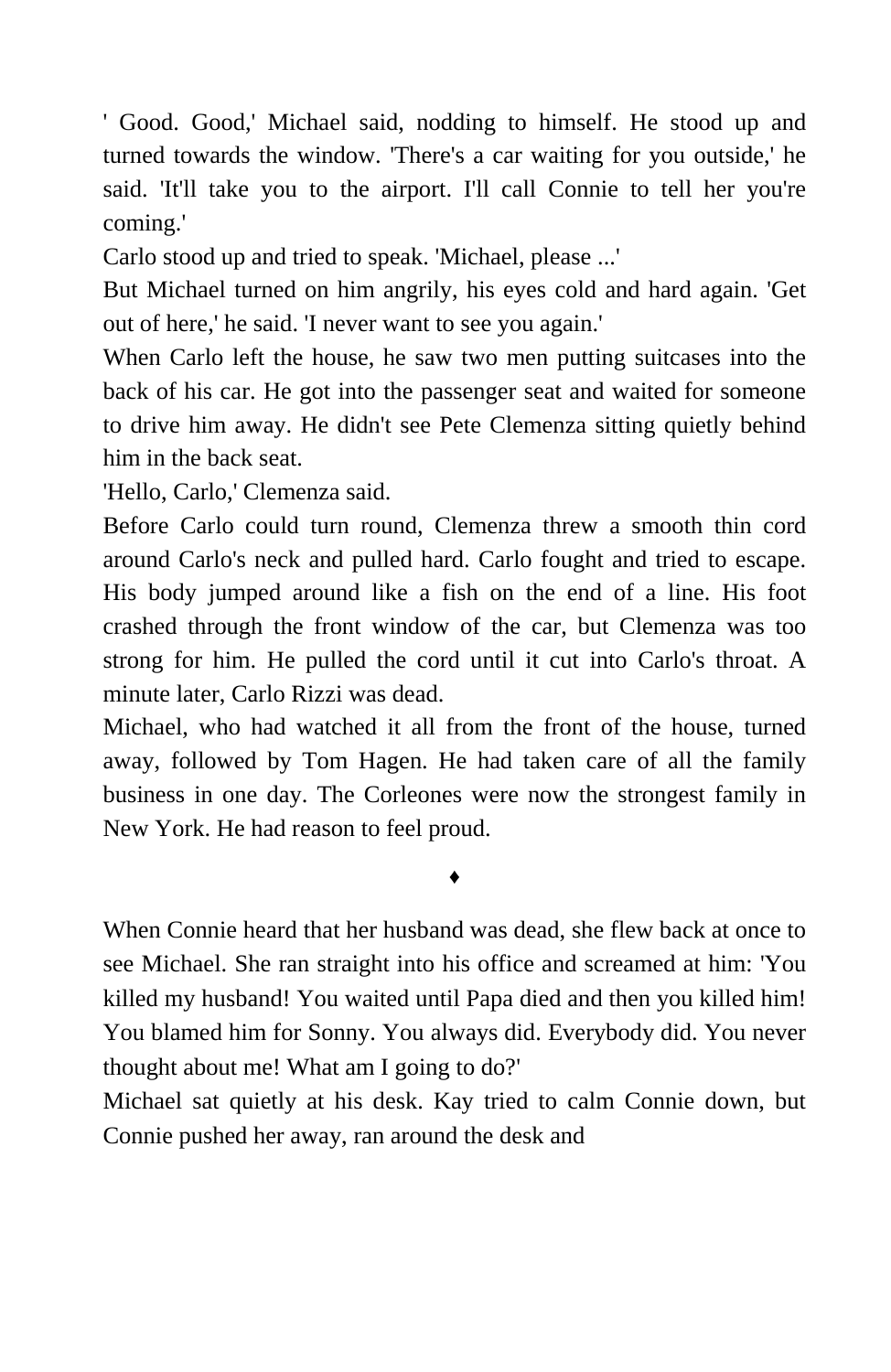started to kick and hit her brother, crying and screaming the whole time.' You stood godfather to our baby! You cold-hearted killer! You animal! You ...!'

Michael didn't try to move away. He let Connie scream at him and hit him. Finally, she was taken away into another room, and Michael was left alone with Kay in the office.

He walked around the room, feeling uncomfortable at the strange look Kay was giving him. She was shocked by what had happened. She was also a little afraid.

'She's gone crazy,' Michael tried to explain. 'Understandable, I guess

Kay could hear Connie screaming from the next room. She looked her husband in the eye and said: 'Michael, is it true?'

'Don't ask me about my business, Kay,' he replied.

'Is it true?' she repeated.

Michael repeated his reply.

When she asked him for the third time, he crashed his hand down on to the desk. 'Enough!' he shouted.

Kay lowered her eyes and bit her lip.

Finally, Michael said: 'All right. This one time. I'll let you ask me about my business.'

'Is it true?' she whispered.

Michael looked at Kay. He stood completely still. Then he shook his head and softly answered: 'No.'

Kay was so happy that she almost started crying. She ran up to her husband and hugged him.

A few minutes later, she moved back and looked at him. 'I guess we both need a drink,' she tried to laugh.

She left the office to get a drink. She was about to take the two glasses back into the room when she saw several men entering the office from another door. One of them was Pete Clemenza, the funny little fat man she had first seen dancing at Connie's wedding many years before. She watched in silence as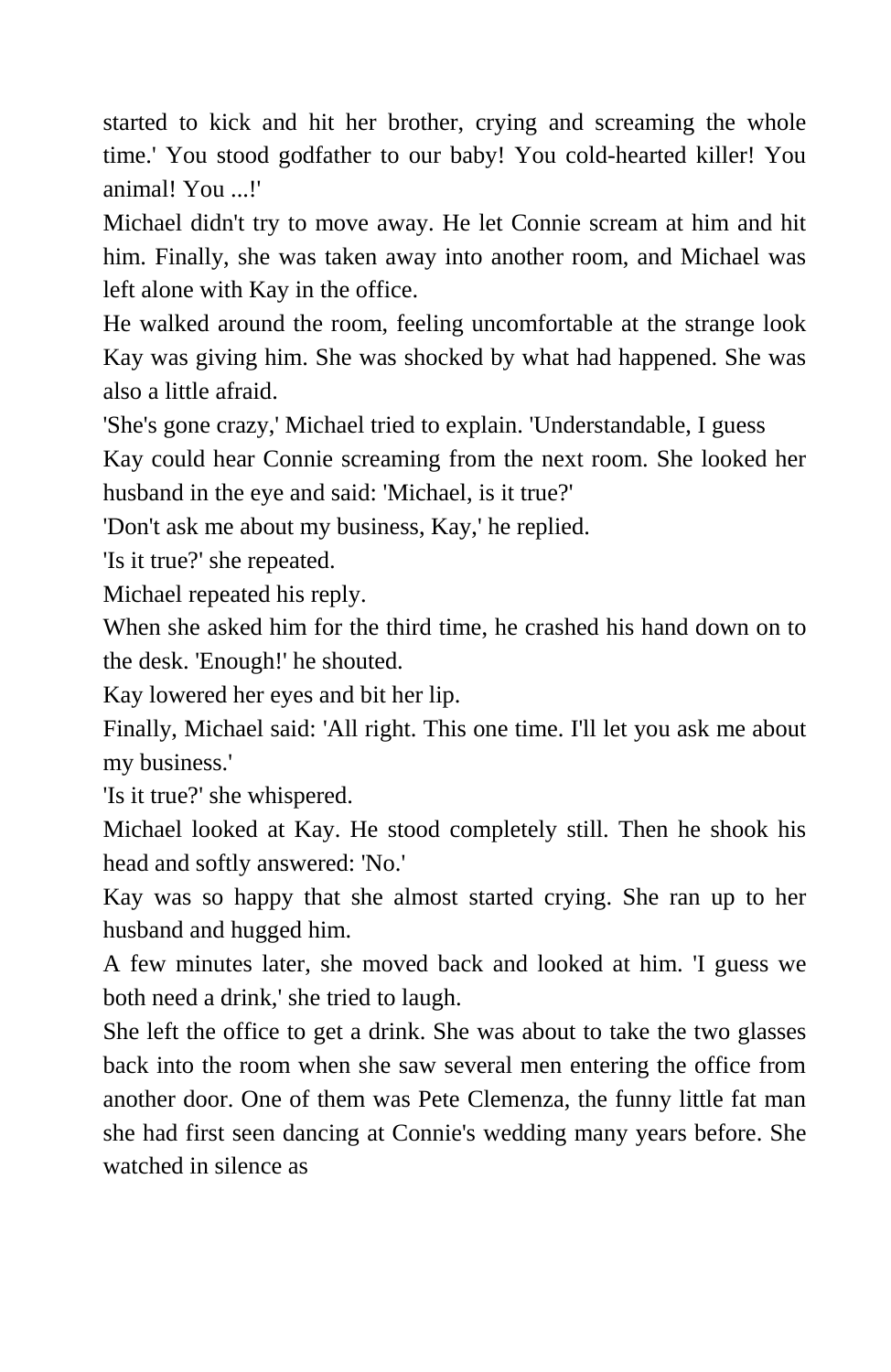

*Clemenza lowered his head, kissed Michael's hand and said, in a deep, respectful voice: 'Don Corleone.'*

he lowered his head, kissed Michael's hand and said, in a deep, respectful voice: 'Don Corleone.'

Then someone gently closed the door, and Kay was left outside, alone. Her new life as the Godfather's wife had only just begun.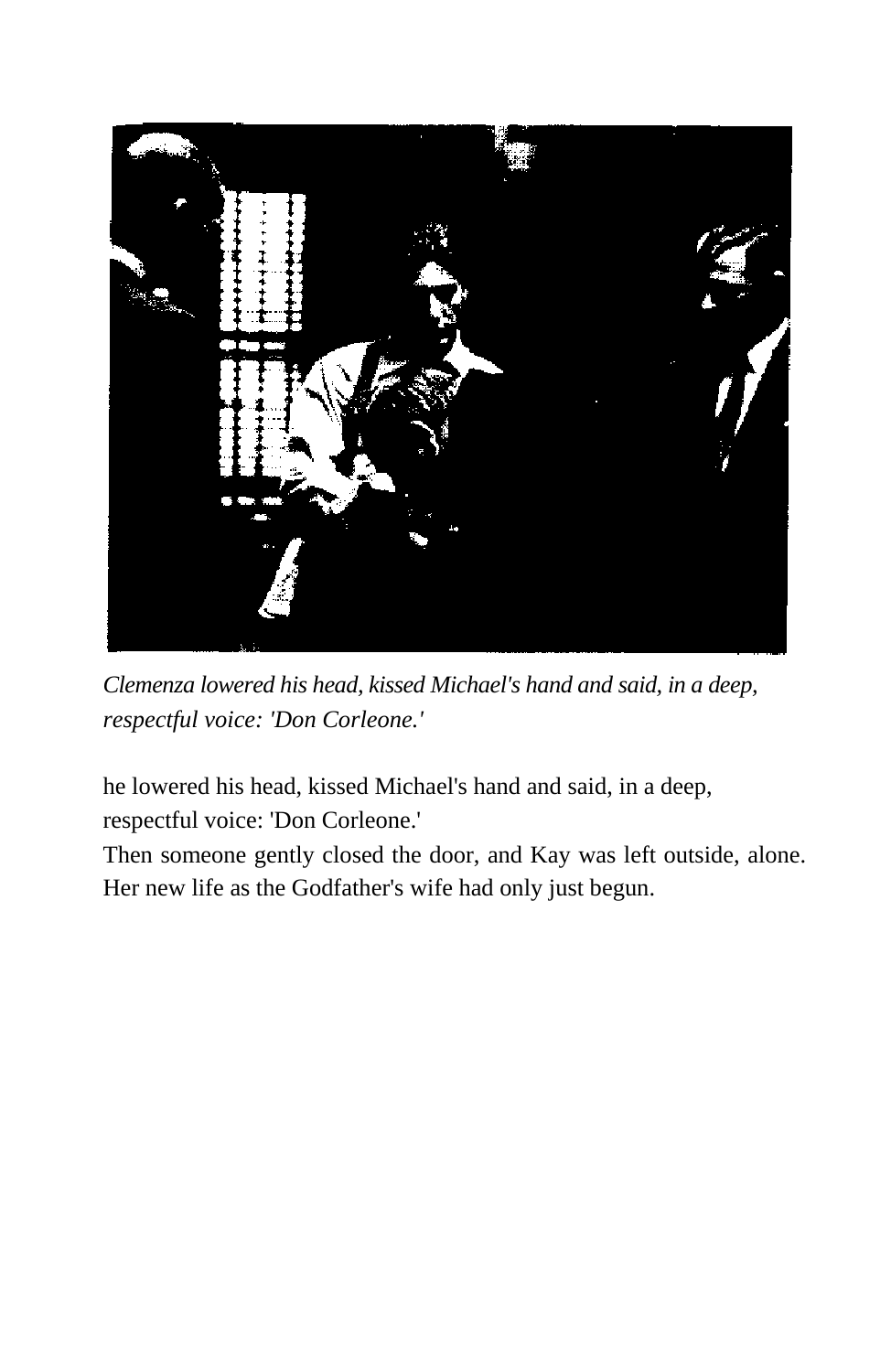# **ACTIVITIES**

## <span id="page-57-0"></span>**Chapters 1-2**

*Before you read*

1 What do you know about the Mafia? Why is **it** dangerous? What is its connection with Sicily?

2 Check these words in your dictionary. *bet favour hug respect* Use one of them in each of the following sentences.

**a** He .............. £5 on the horse race and won £100.

b Could you do me a................and lend me some money?

c Children should show their parents...............and not be rude.

d She was so happy to find her lost dog that she gave it a big .............. and wouldn't let it go.

## *After you read*

3 What is the relationship between these people and the **Godfather?** 

- **a** Sonny **e** Tom Hagen
- b Michael **b** Michael **f** Fredo
- c Clemenza g Johnny Fontane
- d Luca Brasi
- 4 Who is

**a** big and handsome? d calm and patient?

- 
- b big and ugly? **e** softly spoken but dangerous?
- c gentle-looking but strong? f rich and bad-tempered?

5 What does Jack Woltz find in his bed? Who put it there and why? How did they get past the guards, do you think?

# **Chapters 3-5**

## *Before you read*

6 Why isn't Michael interested in the family business, do you **think?**  Would you feel the same in his situation? Why, or why not?

7 Check these words in your dictionary.

 *betray cord pavement permit revenge trust*  Which words go in the following sentences?

**a** You are not ..............to park your car on the..........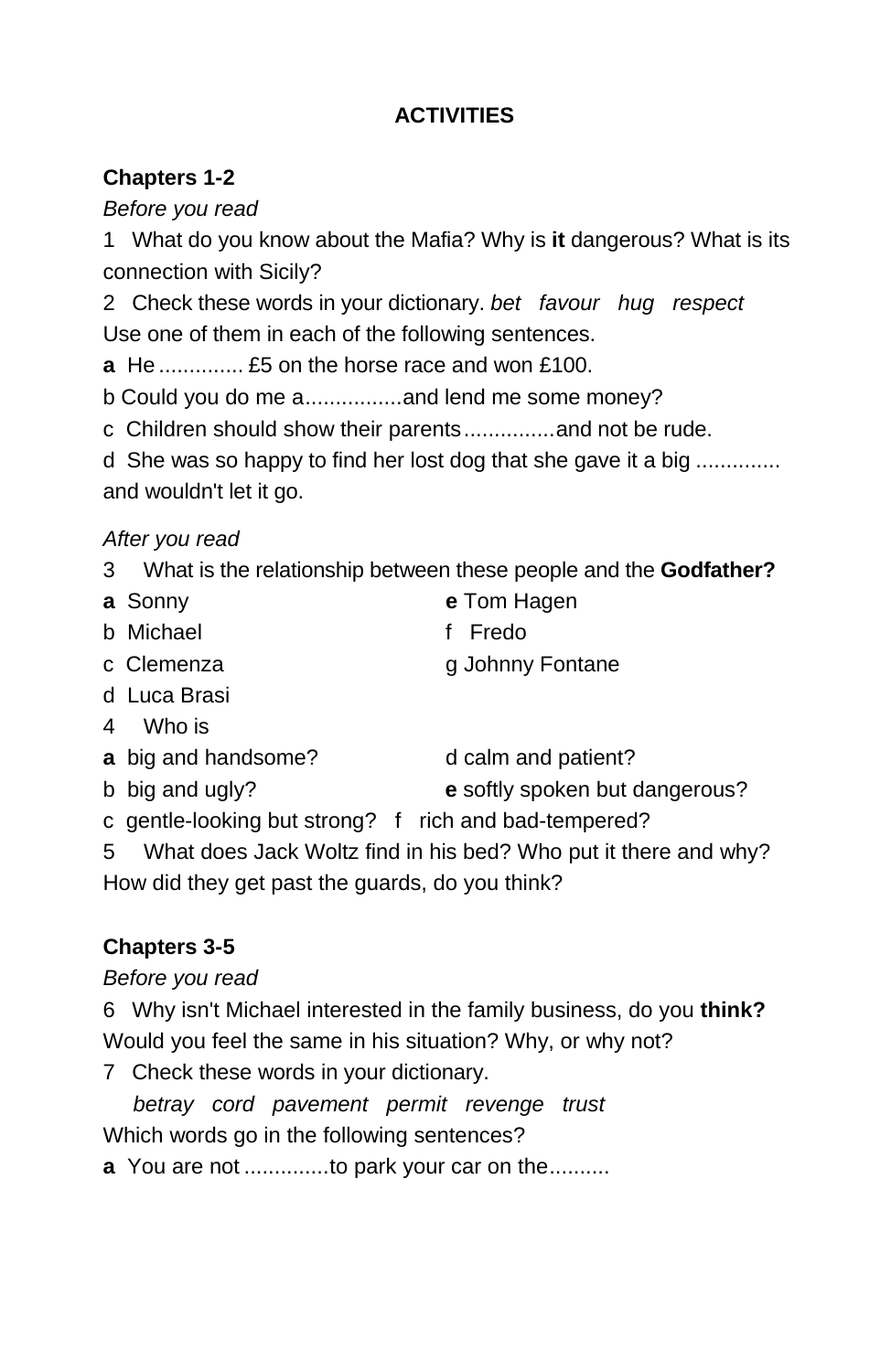- **b** A ............... is thicker than string but thinner than rope.
- c Can I.............. you to keep a secret?
- d The spy.............. his country by selling secrets to the enemy.

e When her husband said he was leaving her, she took..................on him by cutting holes in all his clothes.

## *After you read*

- 8 Finish these sentences.
- **a** Don Corleone is important to Sollozzo because ...
- **b** Corleone doesn't want to do business with Sollozzo because ...
- c Luca makes contact with Bruno Tattaglia because ...
- d Michael doesn't want to report the police captain because ...
- e Sollozzo kidnaps Tom because ...
- f Corleone drops the bag of fruit because ...
- g Michael feels guilty because ...
- **h** Sonny telephones Farrell because ...
- i Michael doesn't speak at the meeting because ...
- Michael doesn't want Kay to go to the hospital because ...
- 9 Who does these things, and why?
- **a** gets angry with Sonny d betrays Don Corleone
- **b** tries to kill Don Corleone e sends Sonny a dead fish
- c cries like a baby f helps Michael at the hospital
- 10 Will Michael see Kay again, do you think? Why, or why not?

# **Chapters 6-7**

## *Before you read*

11 What revenge will Michael take, do you think? What would **you** do if you were him?

12 Find these words in your dictionary: *bodyguard bruise* **a** Think of *three* things that can cause **a** *bruise,* **b** What does a *bodyguard* do?

# *After you read*

13 Why does Sollozzo want to talk to Michael and not Sonny?

14 What are the arguments for and against killing Sollozzo and McCluskey? Who wins the argument, and why?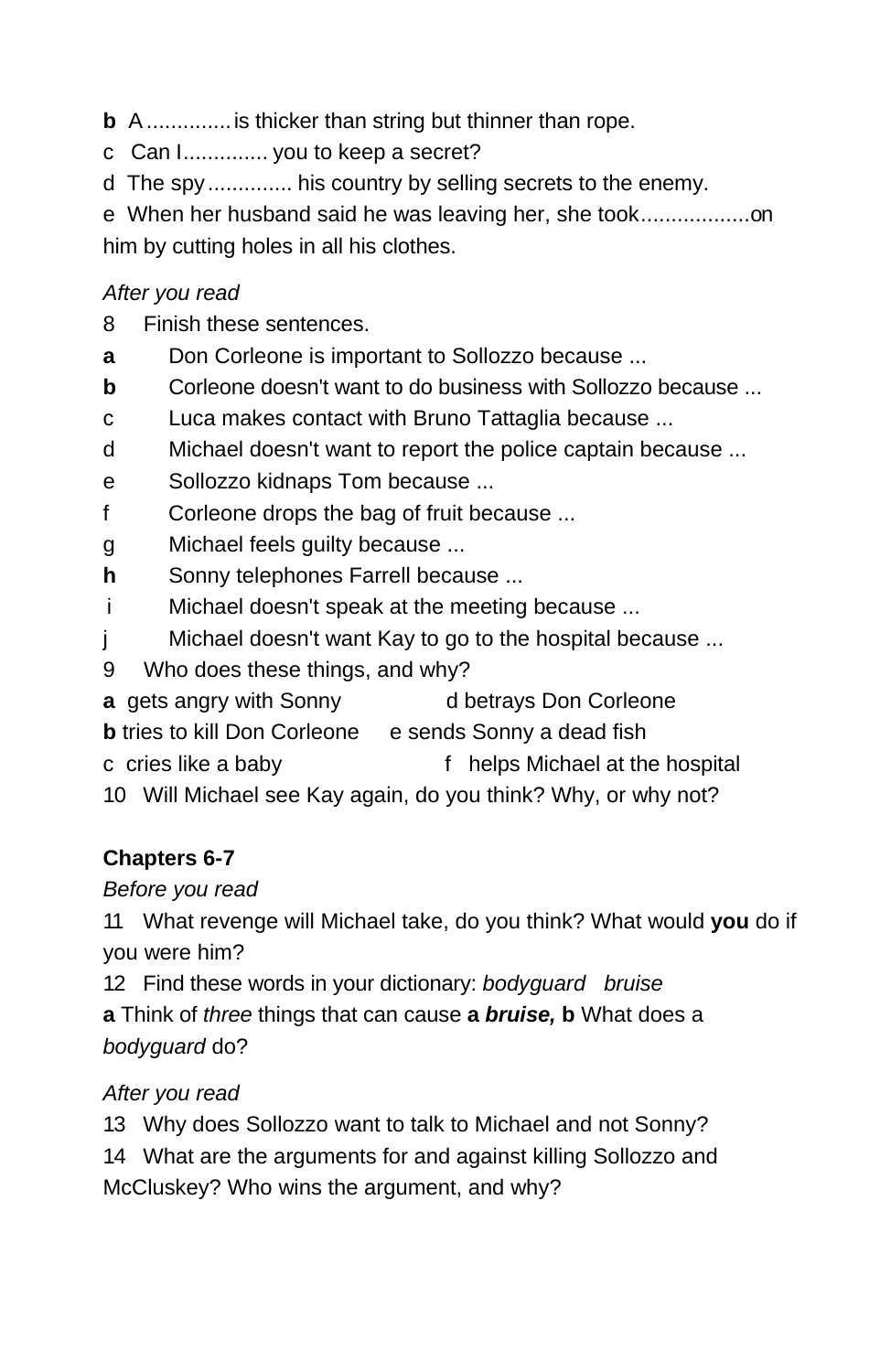15 Work in pairs. Act out this conversation between Michael and Apollonia. Michael loves Apollonia and wants to marry her.

*Student A:* You are Apollonia. You like Michael, but you want to know more about him. Ask him about his family, his life in New York, and why he wants to return there. Ask him why he has bodyguards with guns. *Student B:* You are Michael. Answer Apollonia's questions, but don't tell her that you killed two people. Explain why you think she will have a better life with you in New York.

## **Chapters 8-12**

## *Before you read*

16 Do you think Michael's marriage will be a success? **Why,** or **why** not?

17 Check these words in your dictionary: *tollbooth traitor*

Which of them is

**a** a person who works for the enemy?

b a place where you pay to drive across a bridge?

## *After you read*

**18** How are these people important in the story?

**a** Carlo Rizzi b Fabrizio c Tattaglia d Barzini

19 Are these sentences true or false? Correct the false ones.

**a** Don Corleone is angry when he hears about Sonny's death. b Don Corleone wants Michael to stay in Sicily. c Kay is pleased to see Michael again. d Don Corleone knows who the traitor is. 20 Why doesn't the Godfather make Tom Hagen head of the family

after Sonny's death, do you think?

## **Chapters 13-15**

*Before you read*

21 Michael is now head of the family. How do you think Kay feels about this, and why?

22 Check these words in your dictionary. *funeral grave priest revolving*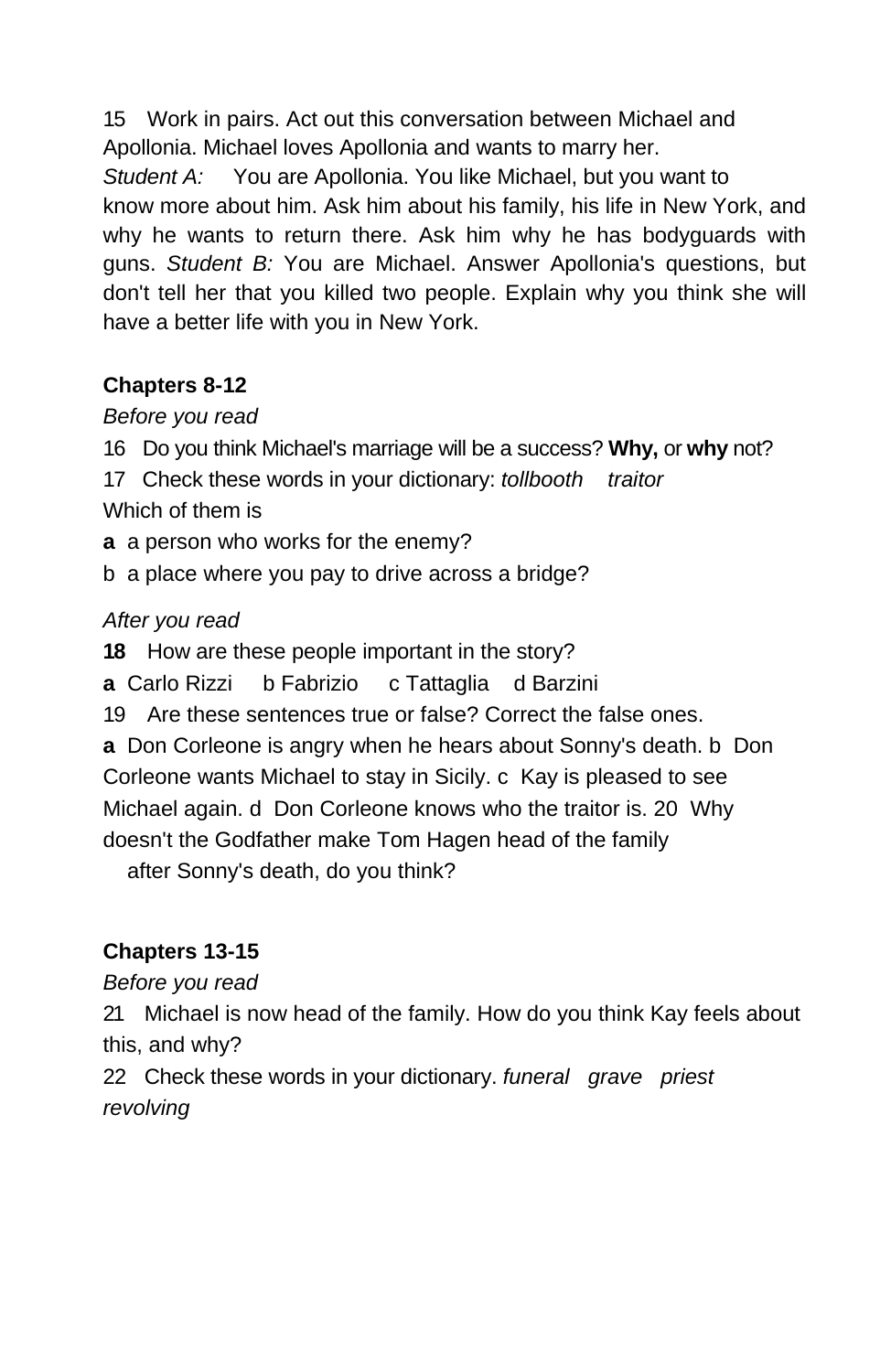Which **of** them go in **the following** spaces?

| a a service | c a shallow |
|-------------|-------------|
| b a wheel   | d a wise    |

## *After you read*

23 How many people die in **the last** two chapters? **Who are** they, **who**  kills them, and why?

24 Which of the deaths saddens Michael the most, and why?

25 What do the underlined words refer to? **a** This is a clever move.' (page 43)

b He didn't like the water on his face. (page 45)

c This was his last mistake. (page 46)

d 'I was pleased to do it.' (page 48)

**e** 'That spoils all my arrangements.' (page 49)

f 'I'm sorry, Tessio, I can't do that.' (page 49)

g 'That's going to be your punishment.' (page 50)

**h** 'Is it true?'(page 52)

26 Michael has quickly learnt that keeping secrets and telling lies is an effective way of controlling people. How many examples of his secrets and lies can you find in the **last** three chapters, and what is their purpose?

## **Writing**

**27** You are the fruit-seller in Chapter 3 who witnessed the shooting of Don Corleone outside his office. Write a report for the police, describing everything that happened.

28 You are Michael in Sicily, and you have just fallen in love with Apollonia. Write a letter to Kay telling her why you had to leave New York so quickly. Gently explain to her why you won't be able to see her again.

29 You are Kay, and Michael has just asked you to marry him after returning from Sicily. Write your private thoughts about this in your diary. Describe how Michael has changed since you first met him and why you think this has happened. How do you feel about your future with him?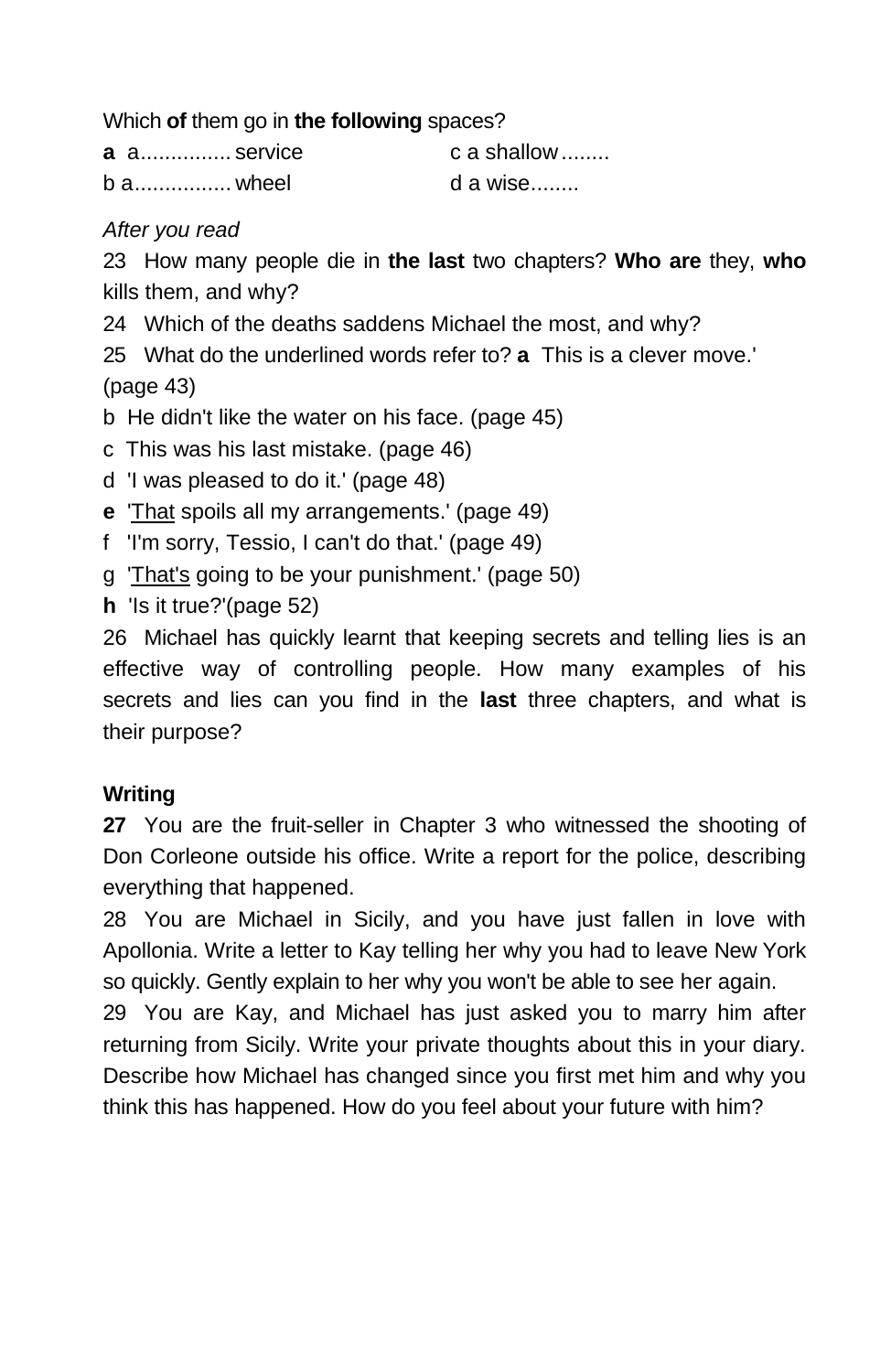30 Don Corleone thinks of himself as a 'man you can trust'. How much do you agree with this opinion of himself? Use examples from the story to illustrate your opinion. How do you think he compares with Michael in this way?

31 A lot of people die in this story because of revenge. Think of a situation where one person takes revenge on another. Write a short story about it.

32 Almost all the men in the book are criminals, but they nearly all have some good qualities. Which of them, in your opinion, has the most good qualities? And which of them has the least? Write a paragraph on each, giving reasons.

Answers for the activities in this book are available from your local Pearson Education office or contact: Penguin Readers Marketing Department, Pearson Education, Edinburgh Gate, Harlow, Essex, CM20 2JE.